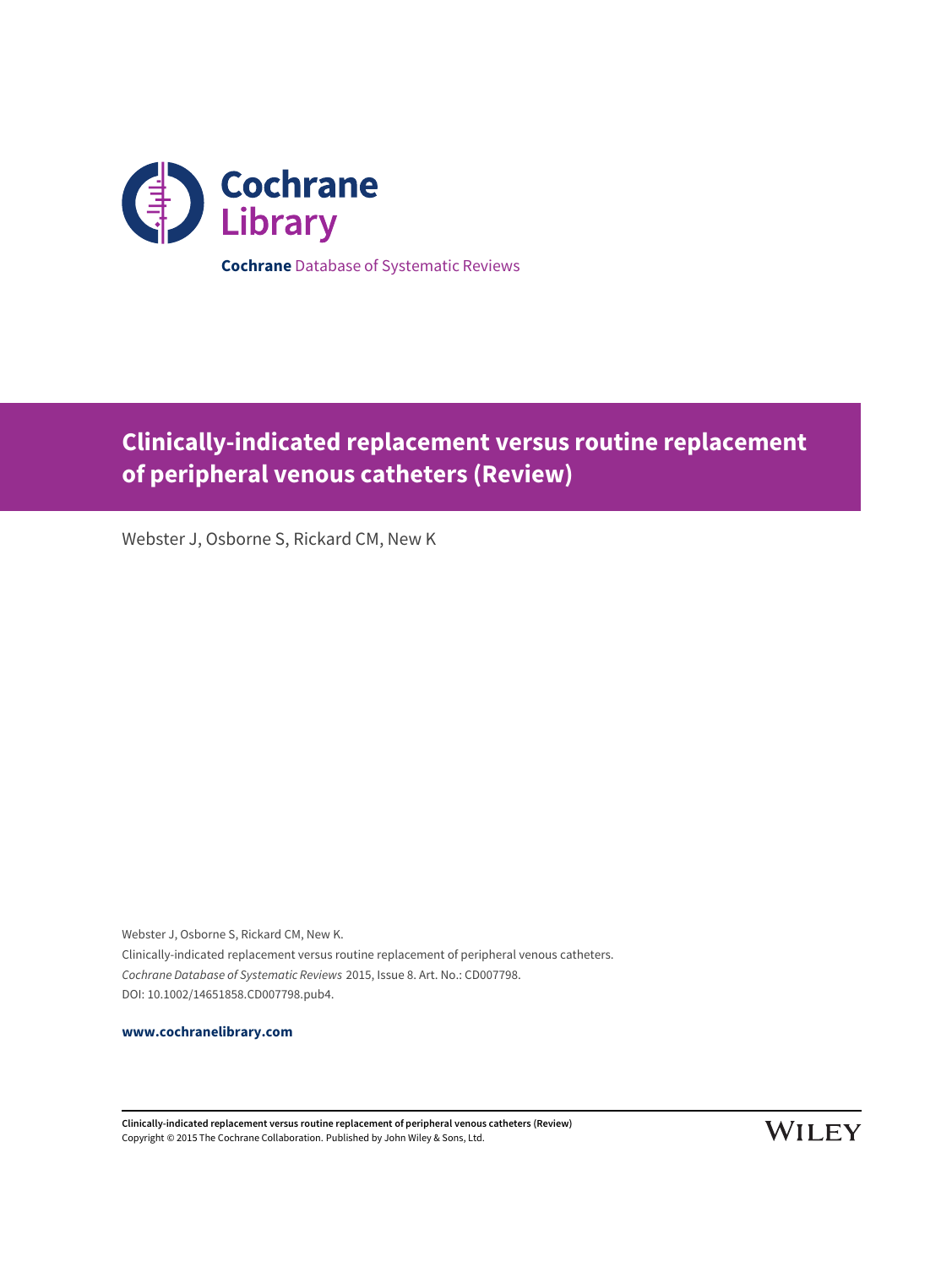# **TABLE OF CONTENTS**

| 1                                                                                                                                                                                                                                                              |
|----------------------------------------------------------------------------------------------------------------------------------------------------------------------------------------------------------------------------------------------------------------|
| <b>ABSTRACT</b><br>1                                                                                                                                                                                                                                           |
| $\overline{c}$                                                                                                                                                                                                                                                 |
| 3                                                                                                                                                                                                                                                              |
| <b>BACKGROUND</b><br><u>. In the second contract of the second contract of the second contract of the second contract of the second contract of the second contract of the second contract of the second contract of the second contract of the secon</u><br>5 |
| <b>OBJECTIVES</b><br>6                                                                                                                                                                                                                                         |
| 6                                                                                                                                                                                                                                                              |
| RESULTS<br>$\overline{Q}$                                                                                                                                                                                                                                      |
| Figure 1.<br>10                                                                                                                                                                                                                                                |
| Figure 2.<br>12                                                                                                                                                                                                                                                |
| Figure 3.<br>13                                                                                                                                                                                                                                                |
| Figure 4.<br>15                                                                                                                                                                                                                                                |
| Figure 5.<br>15                                                                                                                                                                                                                                                |
| Figure 6.<br>16                                                                                                                                                                                                                                                |
| Figure 7.<br>16<br>a constitution de la constitution de la constitution de la constitution de la constitution de la constitution                                                                                                                               |
| 17<br>Figure 8.<br>a de la caractería de la caractería de la caractería de la caractería de la caractería de la caractería                                                                                                                                     |
| Figure 9.<br>17                                                                                                                                                                                                                                                |
| Figure 10.<br>18                                                                                                                                                                                                                                               |
| Figure 11.<br>18                                                                                                                                                                                                                                               |
| Figure 12.<br>18                                                                                                                                                                                                                                               |
| <b>DISCUSSION</b><br>19                                                                                                                                                                                                                                        |
| 20                                                                                                                                                                                                                                                             |
| 21                                                                                                                                                                                                                                                             |
| 21                                                                                                                                                                                                                                                             |
| 23                                                                                                                                                                                                                                                             |
| 34                                                                                                                                                                                                                                                             |
| Analysis 1.1. Comparison 1 Clinically-indicated versus routine change, Outcome 1 Catheter-related blood stream                                                                                                                                                 |
| 34                                                                                                                                                                                                                                                             |
| Analysis 1.2. Comparison 1 Clinically-indicated versus routine change, Outcome 2 Phlebitis.<br>35                                                                                                                                                              |
| Analysis 1.3. Comparison 1 Clinically-indicated versus routine change, Outcome 3 Phlebitis per device days.<br>36                                                                                                                                              |
| Analysis 1.4. Comparison 1 Clinically-indicated versus routine change, Outcome 4 All-cause blood stream infection.<br>36                                                                                                                                       |
| Analysis 1.5. Comparison 1 Clinically-indicated versus routine change, Outcome 5 Cost.<br>37                                                                                                                                                                   |
| Analysis 1.6. Comparison 1 Clinically-indicated versus routine change, Outcome 6 Infiltration.<br>38                                                                                                                                                           |
| Analysis 1.7. Comparison 1 Clinically-indicated versus routine change, Outcome 7 Catheter blockage.<br>39                                                                                                                                                      |
| 40<br>Analysis 1.8. Comparison 1 Clinically-indicated versus routine change, Outcome 8 Local infection.                                                                                                                                                        |
| Analysis 1.9. Comparison 1 Clinically-indicated versus routine change, Outcome 9 Mortality.<br>40                                                                                                                                                              |
| 40                                                                                                                                                                                                                                                             |
| 41                                                                                                                                                                                                                                                             |
| 42                                                                                                                                                                                                                                                             |
| 42                                                                                                                                                                                                                                                             |
| 42                                                                                                                                                                                                                                                             |
| 43                                                                                                                                                                                                                                                             |
| 43<br><b>INDEX TERMS</b><br>the contract of the contract of the con-                                                                                                                                                                                           |

**Clinically-indicated replacement versus routine replacement of peripheral venous catheters (Review) i Copyright © 2015 The Cochrane Collaboration. Published by John Wiley & Sons, Ltd.**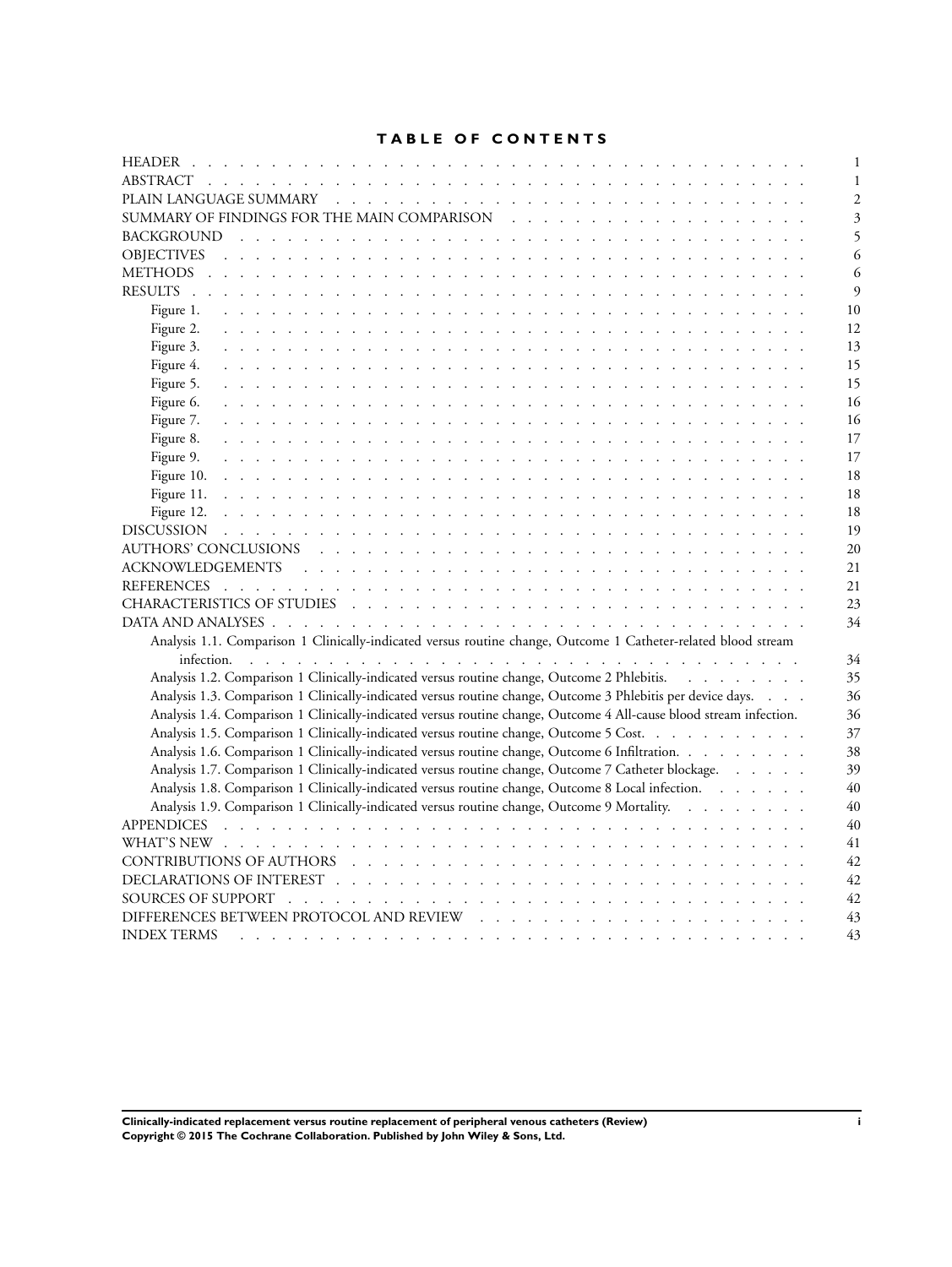**[Intervention Review]**

# **Clinically-indicated replacement versus routine replacement of peripheral venous catheters**

Joan Webster<sup>1,2,3</sup>, Sonya Osborne<sup>4</sup>, Claire M Rickard<sup>2,5</sup>, Karen New<sup>6</sup>

<sup>1</sup>Centre for Clinical Nursing, Royal Brisbane and Women's Hospital, Brisbane, Australia. <sup>2</sup>NHMRC Centre of Research Excellence in Nursing, Centre for Health Practice Innovation, Menzies Health Institute Queensland, Griffith University, Brisbane, Australia. <sup>3</sup>School of Nursing and Midwifery, University of Queensland, Brisbane, Australia. <sup>4</sup>School of Nursing, Queensland University of Technology, Kelvin Grove (Brisbane), Australia. <sup>5</sup>Royal Brisbane and Women's Hospital, Brisbane, Australia. <sup>6</sup>The University of Queensland, School of Nursing, Midwifery and Social Work, Brisbane, Australia

Contact address: Joan Webster, Centre for Clinical Nursing, Royal Brisbane and Women's Hospital, Level 2, Building 34, Butterfield Street, Brisbane, Queensland, 4029, Australia. [joan\\_webster@health.qld.gov.au](mailto:joanchar "A8penalty z@ webster@health.qld.gov.au), [wigan1943@bigpond.com.](mailto:wigan1943@bigpond.com)

**Editorial group:** Cochrane Vascular Group. **Publication status and date:** New search for studies and content updated (no change to conclusions), published in Issue 8, 2015.

**Citation:** Webster J, Osborne S, Rickard CM, New K. Clinically-indicated replacement versus routine replacement of peripheral venous catheters. *Cochrane Database of Systematic Reviews* 2015, Issue 8. Art. No.: CD007798. DOI: 10.1002/14651858.CD007798.pub4.

Copyright © 2015 The Cochrane Collaboration. Published by John Wiley & Sons, Ltd.

# **A B S T R A C T**

#### **Background**

US Centers for Disease Control guidelines recommend replacement of peripheral intravenous (IV) catheters no more frequently than every 72 to 96 hours. Routine replacement is thought to reduce the risk of phlebitis and bloodstream infection. Catheter insertion is an unpleasant experience for patients and replacement may be unnecessary if the catheter remains functional and there are no signs of inflammation. Costs associated with routine replacement may be considerable. This is an update of a review first published in 2010.

#### **Objectives**

To assess the effects of removing peripheral IV catheters when clinically indicated compared with removing and re-siting the catheter routinely.

### **Search methods**

For this update the Cochrane Vascular Trials Search Co-ordinator searched the Cochrane Vascular Specialised Register (March 2015) and CENTRAL (2015, Issue 3). We also searched clinical trials registries (April 2015).

#### **Selection criteria**

Randomised controlled trials that compared routine removal of peripheral IV catheters with removal only when clinically indicated in hospitalised or community dwelling patients receiving continuous or intermittent infusions.

#### **Data collection and analysis**

Two review authors independently assessed trial quality and extracted data.

#### **Main results**

Seven trials with a total of 4895 patients were included in the review. The quality of the evidence was high for most outcomes but was downgraded to moderate for the outcome catheter-related bloodstream infection (CRBSI). The downgrade was due to wide confidence intervals, which created a high level of uncertainty around the effect estimate. CRBSI was assessed in five trials (4806 patients). There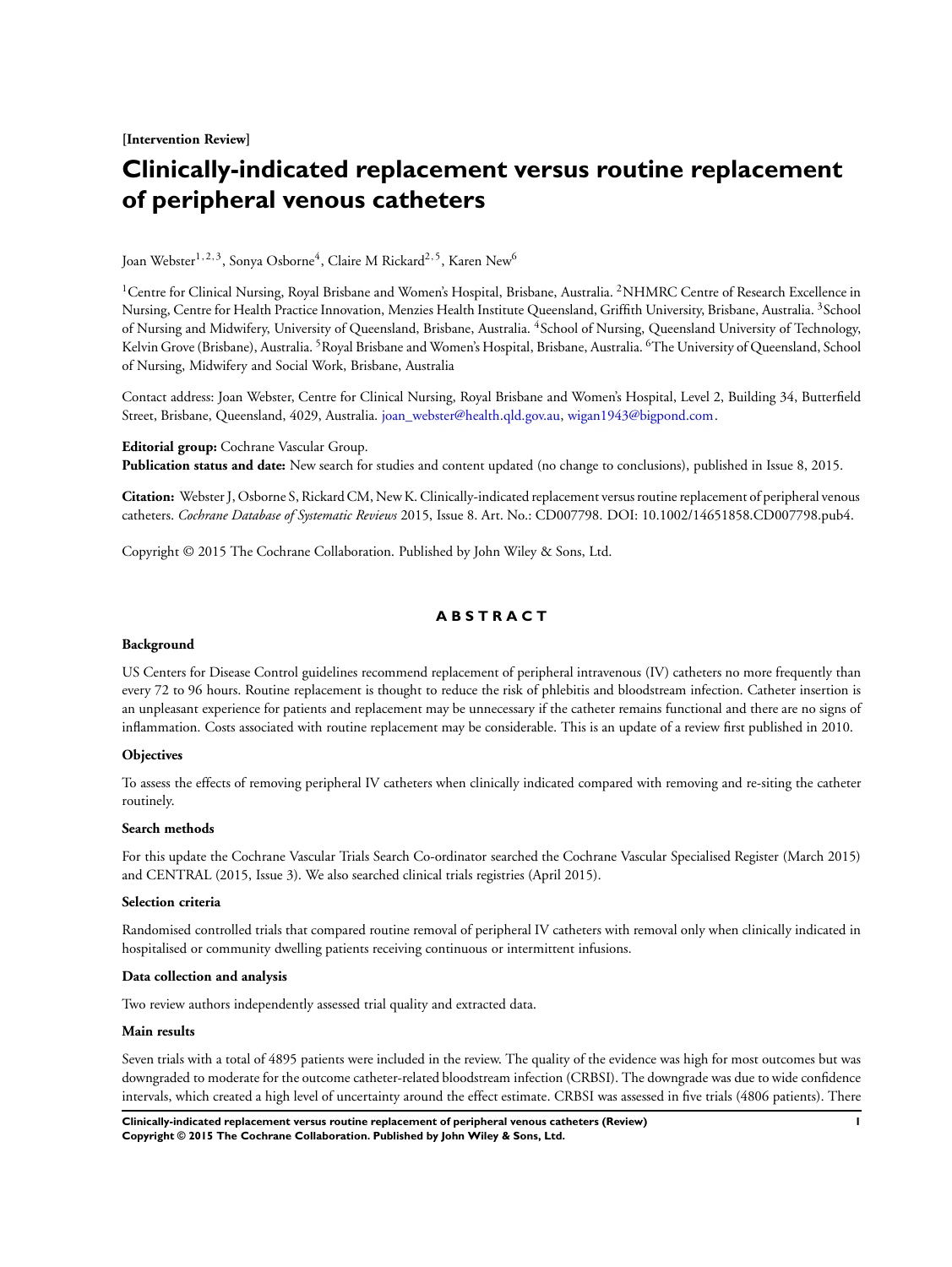was no significant between group difference in the CRBSI rate (clinically-indicated 1/2365; routine change 2/2441). The risk ratio (RR) was 0.61 (95% CI 0.08 to 4.68; P = 0.64). No difference in phlebitis rates was found whether catheters were changed according to clinical indications or routinely (clinically-indicated 186/2365; 3-day change 166/2441; RR 1.14, 95% CI 0.93 to 1.39). This result was unaffected by whether infusion through the catheter was continuous or intermittent. We also analysed the data by number of device days and again no differences between groups were observed (RR 1.03, 95% CI 0.84 to 1.27; P = 0.75). One trial assessed allcause bloodstream infection. There was no difference in this outcome between the two groups (clinically-indicated 4/1593 (0.02%); routine change  $9/1690 (0.05\%)$ ; P = 0.21). Cannulation costs were lower by approximately AUD 7.00 in the clinically-indicated group (mean difference (MD) -6.96, 95% CI -9.05 to -4.86;  $P \le 0.00001$ ).

#### **Authors' conclusions**

The review found no evidence to support changing catheters every 72 to 96 hours. Consequently, healthcare organisations may consider changing to a policy whereby catheters are changed only if clinically indicated. This would provide significant cost savings and would spare patients the unnecessary pain of routine re-sites in the absence of clinical indications. To minimise peripheral catheter-related complications, the insertion site should be inspected at each shift change and the catheter removed if signs of inflammation, infiltration, or blockage are present.

### **P L A I N L A N G U A G E S U M M A R Y**

#### **Replacing a peripheral venous catheter when clinically indicated versus routine replacement**

Background

Most hospital patients receive fluids or medications via an intravenous catheter at some time during their hospital stay. An intravenous catheter (also called an IV drip or intravenous cannula) is a short, hollow tube placed in the vein to allow administration of medications, fluids or nutrients directly into the bloodstream. These catheters are often replaced every three to four days to try to prevent irritation of the vein or infection of the blood. However, the procedure may cause discomfort to patients and is quite costly.

Study characteristics and key results

This review included all of the randomised controlled trials (current up to March 2015), which have compared routine catheter changes with changing the catheter only if there were signs of inflammation or infection. We measured catheter-related blood stream infection, phlebitis and other problems associated with peripheral catheters, such as local infection and catheter blockage. There was no difference between the groups on any of these measures. However, we did find that it costs less, on average, when catheters were replaced when there was a clinical indication to do so, compared with routine changes.

Quality of the evidence

The overall quality of the evidence was rated as being high for most of the outcomes. There was some uncertainty for the outcome 'catheter related blood stream infection', so the evidence for that outcome was downgraded to moderate. We found no evidence of benefit to support current practice of changing catheters routinely every three to four days.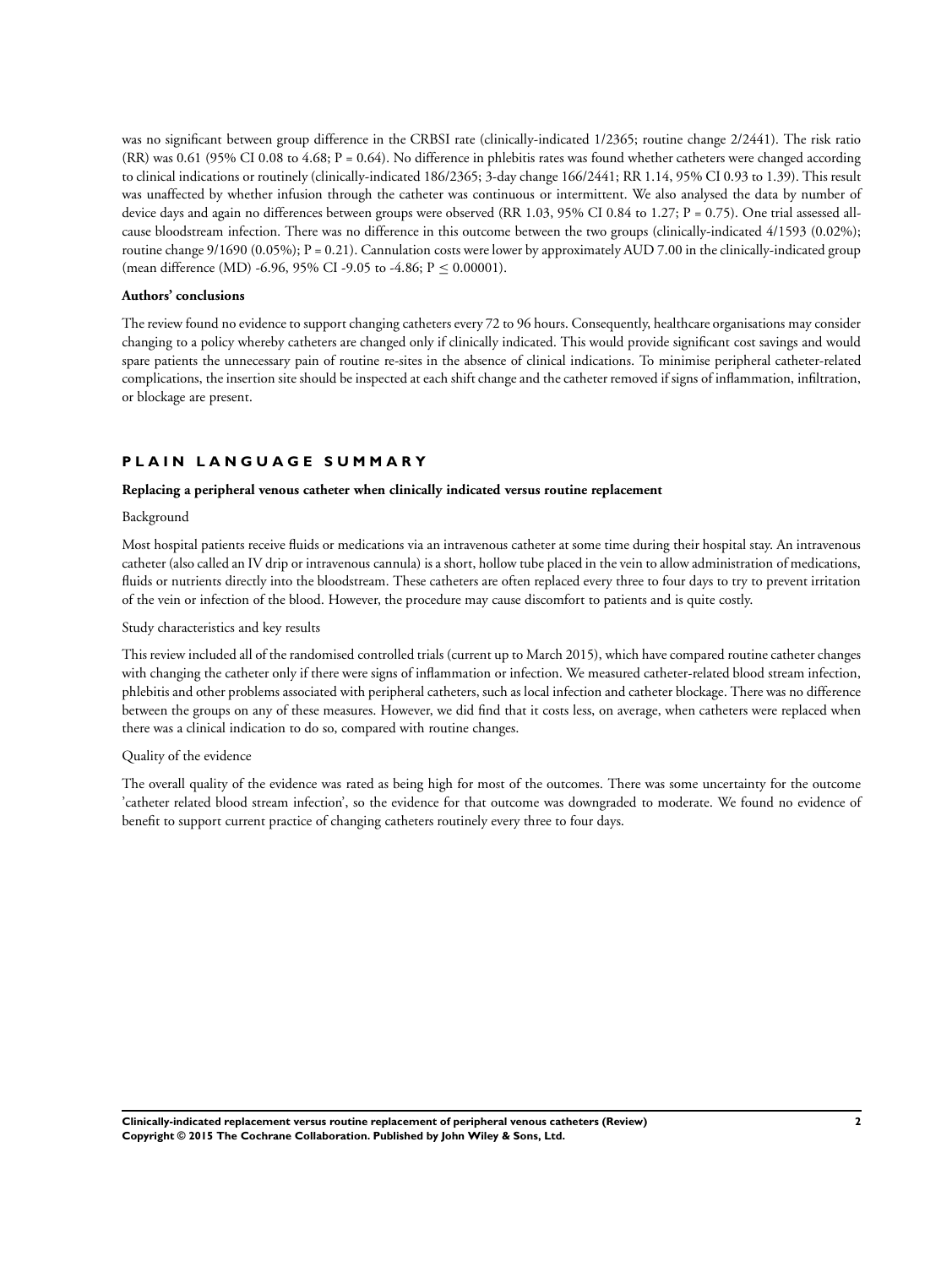# SUMMARY OF FINDINGS FOR THE MAIN COMPARISON *[\[Explanation\]](http://www.thecochranelibrary.com/view/0/SummaryFindings.html)*

Clinically-indicated versus routine changes for peripheral venous catheter-related complications

**Patient or population:** patients with peripheral venous catheter-related complications

**Settings:** Hospitals and community settings **Intervention:** clinically-indicated versus routine changes

| <b>Outcomes</b>                                                                                                                                  | Illustrative comparative risks* (95% CI)                                                      |                                                     | <b>Relative effect</b><br>(95% CI)   | <b>No of Participants</b><br>(studies) | Quality of the evidence Comments<br>(GRADE)  |  |  |
|--------------------------------------------------------------------------------------------------------------------------------------------------|-----------------------------------------------------------------------------------------------|-----------------------------------------------------|--------------------------------------|----------------------------------------|----------------------------------------------|--|--|
|                                                                                                                                                  | <b>Assumed risk</b>                                                                           | <b>Corresponding risk</b>                           |                                      |                                        |                                              |  |  |
|                                                                                                                                                  | <b>Control</b>                                                                                | Clin-<br>ically indicated versus<br>routine changes |                                      |                                        |                                              |  |  |
| Catheter-related<br>bloodstream infection<br>Positive blood culture<br>from a peripheral vein;<br>clinical signs of in-<br>fection; no other ap- | <b>Study population</b>                                                                       |                                                     | RR 0.61<br>$(0.08 \text{ to } 4.68)$ | 4806<br>(5 studies)                    | $\oplus \oplus \oplus$<br>moderate $1,2,3,4$ |  |  |
| parent source for the<br>bloodstream infection<br>except the intravenous                                                                         | 1 per 1000                                                                                    | 1 per 1000<br>(0 to 5)                              |                                      |                                        |                                              |  |  |
| catheter; and colonised<br>intravenous catheter tip Moderate                                                                                     |                                                                                               |                                                     |                                      |                                        |                                              |  |  |
| culture with the same<br>organism as identified<br>in the blood                                                                                  | 0 per 1000                                                                                    | 0 per 1000<br>(0 to 0)                              |                                      |                                        |                                              |  |  |
| <b>Phlebitis</b>                                                                                                                                 | <b>Study population</b><br>Any definition used by<br>78 per 1000<br>68 per 1000<br>(63 to 95) |                                                     | RR 1.14                              | 4806                                   | $\oplus \oplus \oplus \oplus$                |  |  |
| the author                                                                                                                                       |                                                                                               |                                                     | $(0.93 \text{ to } 1.39)$            | (5 studies)                            | high $^{1,3}$                                |  |  |
|                                                                                                                                                  | Moderate                                                                                      |                                                     |                                      |                                        |                                              |  |  |

<span id="page-4-0"></span>Clinically-indicated replacement versus routine replacement of peripheral venous catheters (Review)<br>Copyright © 2015 The Cochrane Collaboration. Published by John Wiley & Sons, Ltd. **Copyright © 2015 The Cochrane Collaboration. Published by John Wiley & Sons, Ltd.3 Clinically-indicated replacement versus routine replacement of peripheral venous catheters (Review)**

 $\overline{\mathbf{u}}$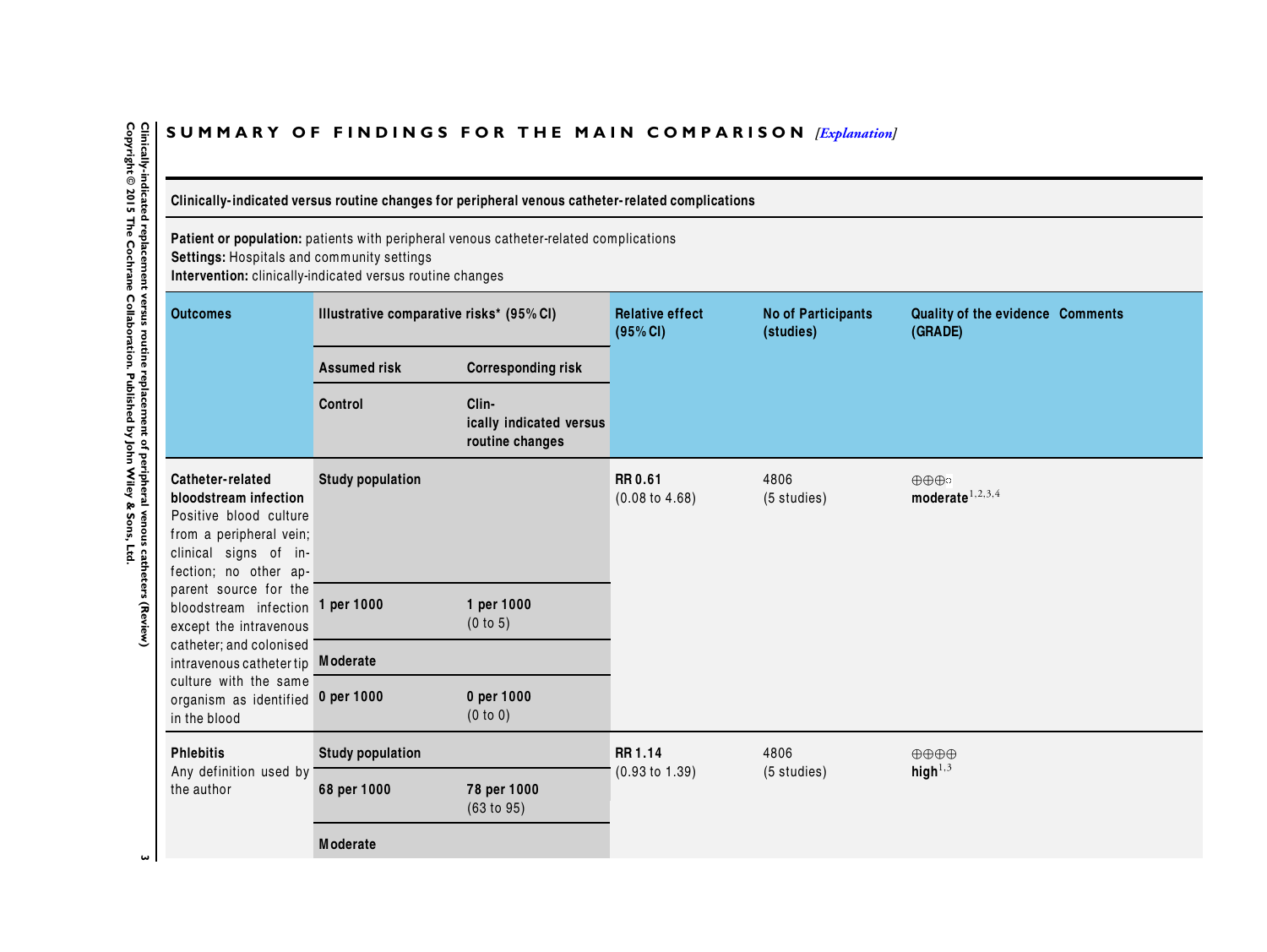|                                                                                                              | 68 per 1000                          | 78 per 1000<br>(63 to 95)                                                                                                                                                                                                                                |                           |                     |                                                                                                                                                                           |
|--------------------------------------------------------------------------------------------------------------|--------------------------------------|----------------------------------------------------------------------------------------------------------------------------------------------------------------------------------------------------------------------------------------------------------|---------------------------|---------------------|---------------------------------------------------------------------------------------------------------------------------------------------------------------------------|
| All-cause bloodstream Study population                                                                       |                                      |                                                                                                                                                                                                                                                          | RR 0.47                   | 3283                | $\oplus \oplus \oplus \oplus$                                                                                                                                             |
| infection                                                                                                    | 5 per 1000<br>3 per 1000<br>(1 to 8) |                                                                                                                                                                                                                                                          | $(0.15 \text{ to } 1.53)$ | $(1$ study)         | high $^{1,3}$                                                                                                                                                             |
|                                                                                                              | <b>Moderate</b>                      |                                                                                                                                                                                                                                                          |                           |                     |                                                                                                                                                                           |
|                                                                                                              | 5 per 1000                           | 2 per 1000<br>(1 to 8)                                                                                                                                                                                                                                   |                           |                     |                                                                                                                                                                           |
| Cost<br>Estmated.<br>Based on<br>materials<br>and staff<br>costs <sup>5,6</sup>                              |                                      | The mean cost in the in-<br>tervention groups was<br>AUD \$6.96 lower<br>(9.05 to 4.86 lower)                                                                                                                                                            |                           | 4244<br>(3 studies) | $\oplus\oplus\oplus$<br>high                                                                                                                                              |
|                                                                                                              |                                      |                                                                                                                                                                                                                                                          |                           |                     |                                                                                                                                                                           |
| CI: Confidence interval; RR: Risk ratio;                                                                     |                                      | based on the assumed risk in the comparison group and the relative effect of the intervention (and its 95%CI).                                                                                                                                           |                           |                     | *The basis for the assumed risk (e.g. the median control group risk across studies) is provided in footnotes. The corresponding risk (and its 95% confidence interval) is |
| <b>GRADE Working Group grades of evidence</b><br>Very low quality: We are very uncertain about the estimate. |                                      | High quality: Further research is very unlikely to change our confidence in the estimate of effect.<br>Moderate quality: Further research is likely to have an important impact on our confidence in the estimate of effect and may change the estimate. |                           |                     | Low quality: Further research is very likely to have an important impact on our confidence in the estimate of effect and is likely to change the estimate.                |

Clinically-indicated replacement versus routine replacement of peripheral venous catheters (Review)<br>Copyright © 2015 The Cochrane Collaboration. Published by John Wiley & Sons, Ltd. **Copyright © 2015 The Cochrane Collaboration. Published by John Wiley & Sons, Ltd.4 Clinically-indicated replacement versus routine replacement of peripheral venous catheters (Review)**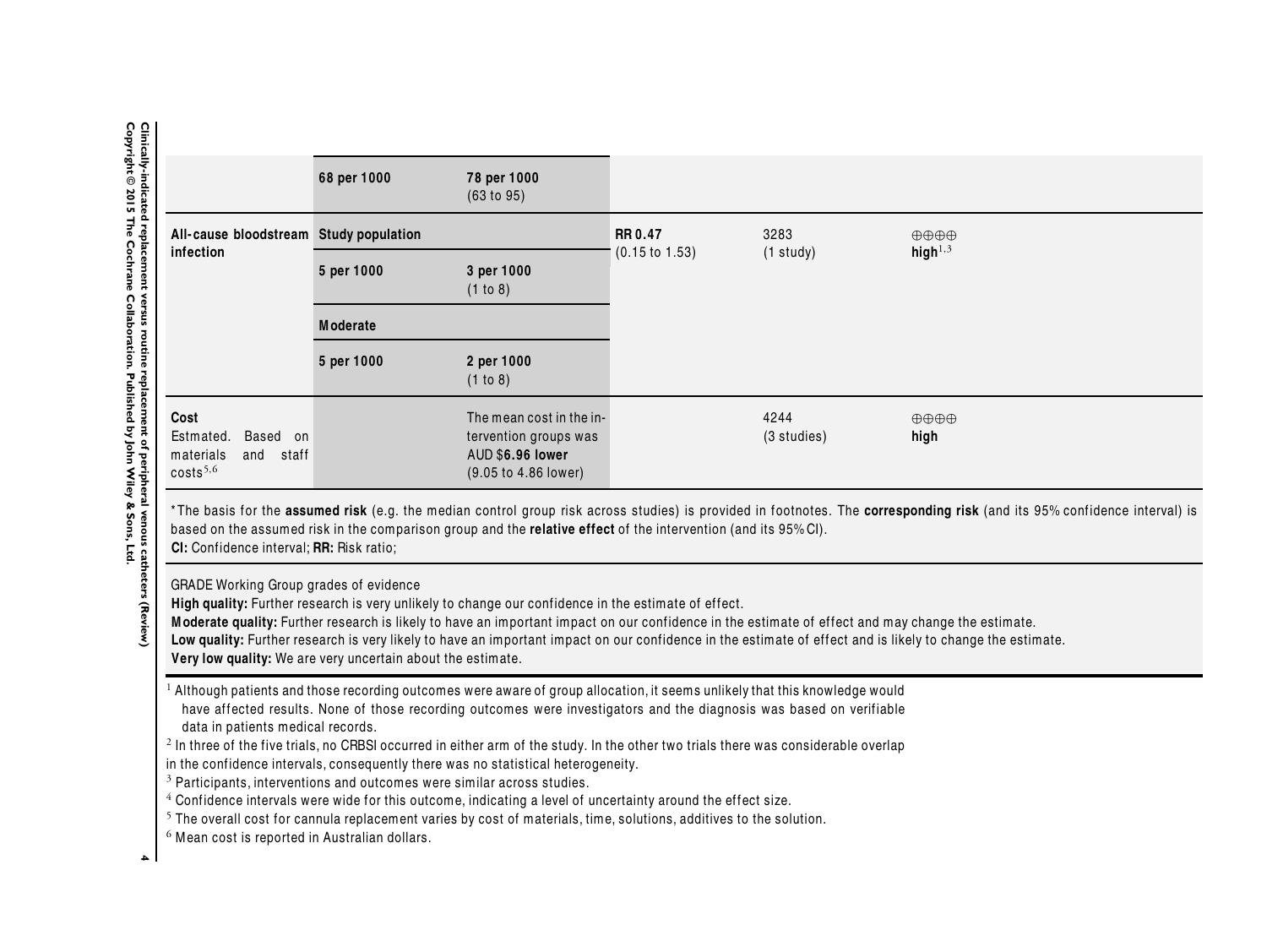# **B A C K G R O U N D**

Among hospitalised patients, vascular access is the most common invasive procedure with 80% of hospital admissions involving an average of two vascular access devices per patient ([Hadaway 2012](#page-22-0)). Peripheral intravenous access is associated with a phlebitis rate of between 1.5% ([Malyon 2014\)](#page-22-0) and 60% [\(Gupta 2007](#page-22-0)) and a peripheral intravenous catheter-related bacteraemia (CRBSI) rate of approximately 0.1% [\(Maki 2006](#page-22-0)). Current guidelines recommend that "there is no need to replace peripheral catheters more frequently than every 72 to 96 hours to reduce risk of infection and phlebitis in adults" [\(O'Grady 2011\)](#page-22-0) but most hospitals interpret this to mean 'change peripheral catheters every 72-96 hours'. The 2011 recommendation carries a category rating of 1B (strongly recommended for implementation and supported by some experimental, clinical or epidemiological studies). In support of the rating, the guideline cites two observational studies ([Lai 1998;](#page-22-0) [Tager 1983](#page-22-0)) and one RCT. The first observational study followed 3094 patients through their period of IV peripheral catheterisation and found that the phlebitis rate was 3.2% among those whose catheters remaining in situ for > seven days, compared with a rate of 4.1% and 3.9% for those whose dwell times were three and four days respectively [\(Tager 1983\)](#page-22-0). The second observational study compared intravenous catheters left in place for 72 hours or 96 hours and found equivalent phlebitis rates [\(Lai 1998](#page-22-0)). The one RCT that was cited was designed to compare two types of catheter material, not dwell times ([Maki 1991\)](#page-22-0). The guideline also exempts children or patients with poor veins from the recommendation. In recent years, there have been improvements in catheter design and composition and more recent studies, including an earlier version of this review [\(Webster 2010\)](#page-22-0), indicate that the recommendation may need to be revised. On the other hand, based on level 1 evidence, the most recent Infusion Nursing Standards of Practice and the epic3 National Evidence Based Guidelines recommend that short peripheral catheters should be replaced when clinically indicated, unless the patient is receiving parenteral nutrition peripherally ([Infusion Nurses Society 2011;](#page-22-0) [Loveday 2014](#page-22-0)). The projected 5-year savings from implementing clinically indicated peripheral intravenous catheter removal policies is US\$300 million and 1 million health-worker hours in the United States alone ([Tuffaha](#page-22-0) [2014](#page-22-0); [Tuffaha 2014a](#page-22-0)).

### **Description of the condition**

Peripheral vein infusion thrombophlebitis (PVT) is characterised by pain, erythema (redness of the skin), swelling, and palpable thrombosis of the cannulated vein ([Monreal 1999\)](#page-22-0). Diagnosis remains controversial and a number of grading systems have been proposed, although with limited validation testing performed [\(Ray-Barruel 2014](#page-22-0)). These include the Maddox scale [\(Maddox](#page-22-0) [1977](#page-22-0)) and the Baxter scale [\(Panadero 2002](#page-22-0)), which rank infusion thrombophlebitis according to the severity of clinical signs and

symptoms. The scales are limited because not all symptoms may be present, or they may not always be present in the clusters described in the scales. Consequently, many investigators define PVT based on two or more of pain, tenderness, warmth, erythema, swelling, and a palpable cord [\(Maki 1991;](#page-22-0) [Monreal 1999\)](#page-22-0), even though it may be difficult to distinguish between pain and tenderness. More recently, a new definition for phlebitis has been proposed, one based on a more objective assessment of the insertion site [\(Rickard 2012](#page-22-0)). Although the precise pathogenesis of thrombus formation remains unclear, it is thought to be related to inflammation of the vein wall. Studies have been unable to demonstrate a high correlation between phlebitis and catheter infection and Maki has suggested that phlebitis may primarily be a physical response [\(Maki 1991](#page-22-0)). This was supported by Catney and colleagues when investigating the aetiology of phlebitis; they found that drug irritation, size of catheter, and the person inserting the catheter were all predictors [\(Catney 2001](#page-22-0)). Utrasonographic imaging has demonstrated thrombus formation in two thirds of catheterised veins studied and it has been suggested that catheter design may be implicated [\(Everitt 1997](#page-22-0)). Thus, possible causes of phlebitis are mechanical irritation from the catheter and the properties of the infusate or intravenously administered medications.

### **Description of the intervention**

The intervention under consideration is replacing an intravenous peripheral catheter only if there are clinical indications to do so. Clinical indications include blockage, pain, redness, infiltration, swelling, leakage, and phlebitis.

#### **How the intervention might work**

Each time a catheter is inserted, the patient's skin integrity is breached and a potential portal for pathogens is provided. For example, Uslusoy found a significant relationship between the number of times infusions were inserted and phlebitis ([Uslusoy 2008](#page-22-0)). Consequently, it may be prudent to limit the frequency of peripheral catheter changes as long as there is no clinical reason to do so. There is some support for this approach from observational studies that have compared outcomes between catheters remaining in situ for varying periods. In an adequately powered observational study, which included patients from medical wards and intensive care units, the investigators were unable to demonstrate any increased risk of phlebitis beyond the second day ([Bregenzer 1998](#page-22-0)). Similarly, in a retrospective study of 784 intravenous catheter starts the rate of phlebitis on days one and two was 11.5%, dropping to 3.9% by day four ([Homer 1998](#page-22-0)). The authors concluded that "there appeared to be less risk in continuing therapy beyond the third day than re-starting the therapy" (pp 304). [Catney 2001](#page-22-0) also failed to demonstrate any increase in phlebitis rates with the passage of time, with failure rates being less at 144 hours (1.9%)

**Clinically-indicated replacement versus routine replacement of peripheral venous catheters (Review) 5 Copyright © 2015 The Cochrane Collaboration. Published by John Wiley & Sons, Ltd.**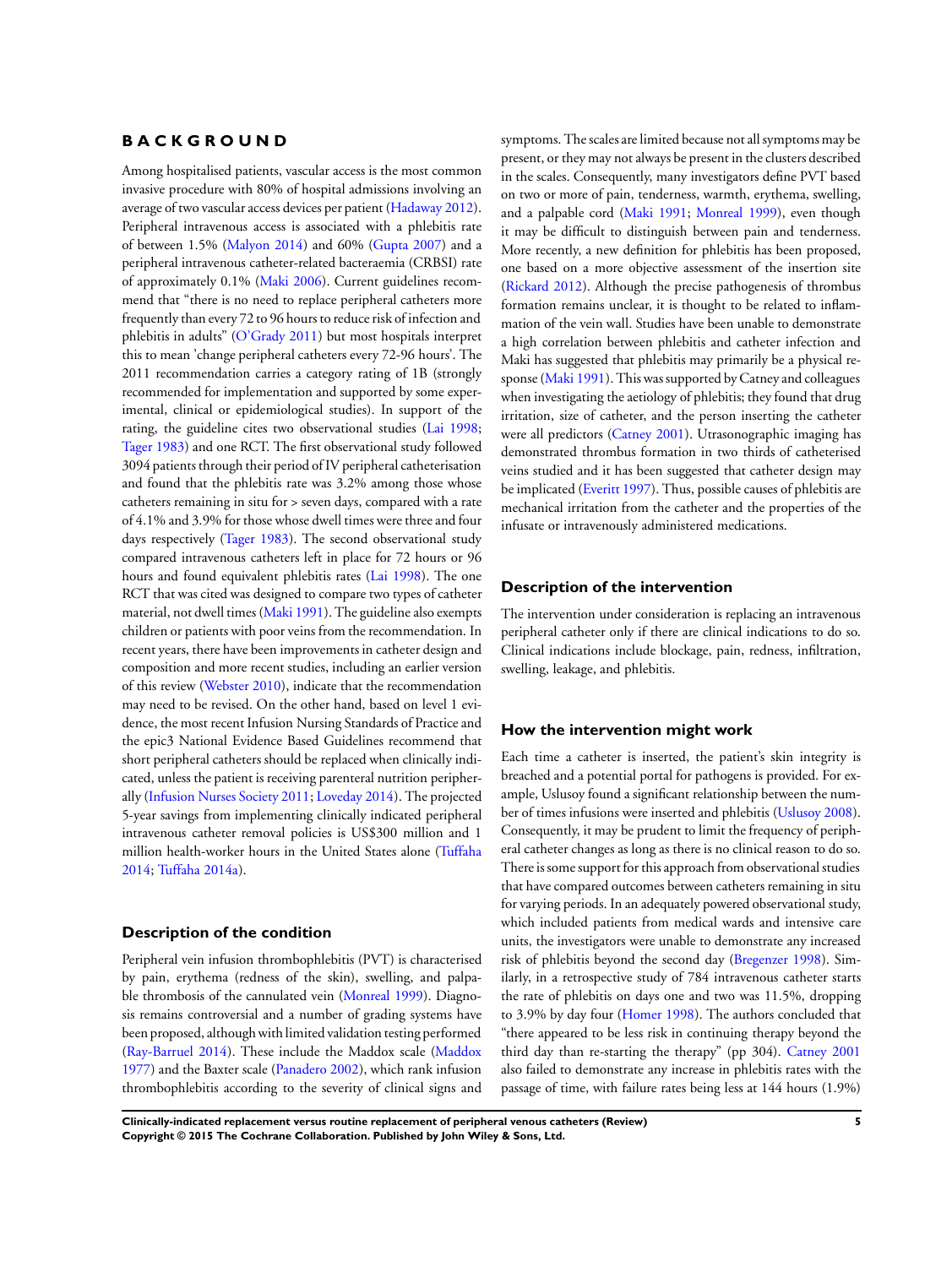than at 72 hours (2.5%) ([Catney 2001](#page-22-0)). Similarly, in a prospective investigation of 305 peripheral catheters there were 10 cases of infusion phlebitis amongst patients who had their catheter in situ for less than 72 hours whereas none were reported in patients where the dwell time was longer ([White 2001](#page-22-0)). In the same study, there were three cases of post-infusion phlebitis; these all occurred amongst patients whose peripheral vein infusion catheter had been in place for less than 72 hours. Even among a high risk population of oncology and infectious diseases patients, phlebitis rates were no different when length of cannulation was dichotomised to three days or less and more than three days [\(Cornely 2002\)](#page-22-0).

### **Why it is important to do this review**

These observational studies create uncertainty around the US Centers for Disease Control (CDC) guidelines relating to peripheral intravenous catheter management. This uncertainty has led some hospitals to adopt the practice of re-siting only where there is evidence of inflammation or infiltration (personal communication). Included in the new CDC recommendations is a statement related to clinically-indicated (Cl I) replacement in adults, advising that this was an "unresolved issue" and referencing the previous version of this review ([Webster 2010\)](#page-22-0), which showed 'no difference' between the two approaches to re-siting. Making the guidelines even more difficult to rationalise is the recommendation for peripheral catheter replacement in children, which states "replace peripheral catheters in children only when clinically indicated" [\(O'Grady](#page-22-0) [2011](#page-22-0)). References supporting the 2011 recommendation were unrelated to dwell times [\(Band 1980;](#page-22-0) [Maki 1973\)](#page-22-0) and may indicate a mistake in the CDC's reference list (p61) ([O'Grady 2011](#page-22-0)). Insertion of a peripheral intravenous catheter can be a painful and traumatic process and, if unnecessary, adds not only to a patient's discomfort but also has significant cost implications for the institution. There is a clear need to provide direction for clinicians through systematically reviewing existing studies.

# **O B J E C T I V E S**

To assess the effects of removing peripheral intravenous (IV) catheters when clinically indicated compared with removing and re-siting the catheters routinely.

# **M E T H O D S**

# **Criteria for considering studies for this review**

### **Types of studies**

All randomised controlled trials (RCTs) comparing routine removal of peripheral IV catheters with removal only when clinically indicated were considered. Cross-over trials were not eligible for inclusion.

#### **Types of participants**

Any patient requiring a peripheral IV catheter to be in situ for at least three days for the administration of intermittent or continuous therapy (this may include patients in hospitals, nursing homes, or in community settings). Participants receiving parenteral fluids were excluded.

#### **Types of interventions**

Any duration of time before routine replacement versus clinicallyindicated replacement will be included. Catheters made from any type of material (for example metal, plastic); non-coated or coated with any type of product (for example antibiotic, anticoagulant); or covered by any type of dressing (for example gauze, clear occlusive) were eligible.

#### **Types of outcome measures**

#### **Primary outcomes**

• Catheter-related blood stream infection (CRBSI) (defined as a positive blood culture from a peripheral vein; clinical signs of infection; no other apparent source for the bloodstream infection except the intravenous catheter; and colonised intravenous catheter tip culture with the same organism as identified in the blood)

• Thrombophlebitis (using any definition identified by the trial author)

• All-cause bloodstream infection (defined as a any positive blood culture drawn from a peripheral vein while an intravenous catheter is in situ or for 48 hours after removal)

• Cost (in terms of materials and labour associated with IV catheter-related insertion)

#### **Secondary outcomes**

• Infiltration (defined as permeation of IV fluid into the interstitial compartment, causing swelling of the tissue around the site of the catheter)

- Catheter occlusion or blockage (identified by the inability to infuse fluids)
	- Number of catheter re-sites per patient
	- Local infection
	- Mortality
- Pain
- Satisfaction

**Clinically-indicated replacement versus routine replacement of peripheral venous catheters (Review) 6 Copyright © 2015 The Cochrane Collaboration. Published by John Wiley & Sons, Ltd.**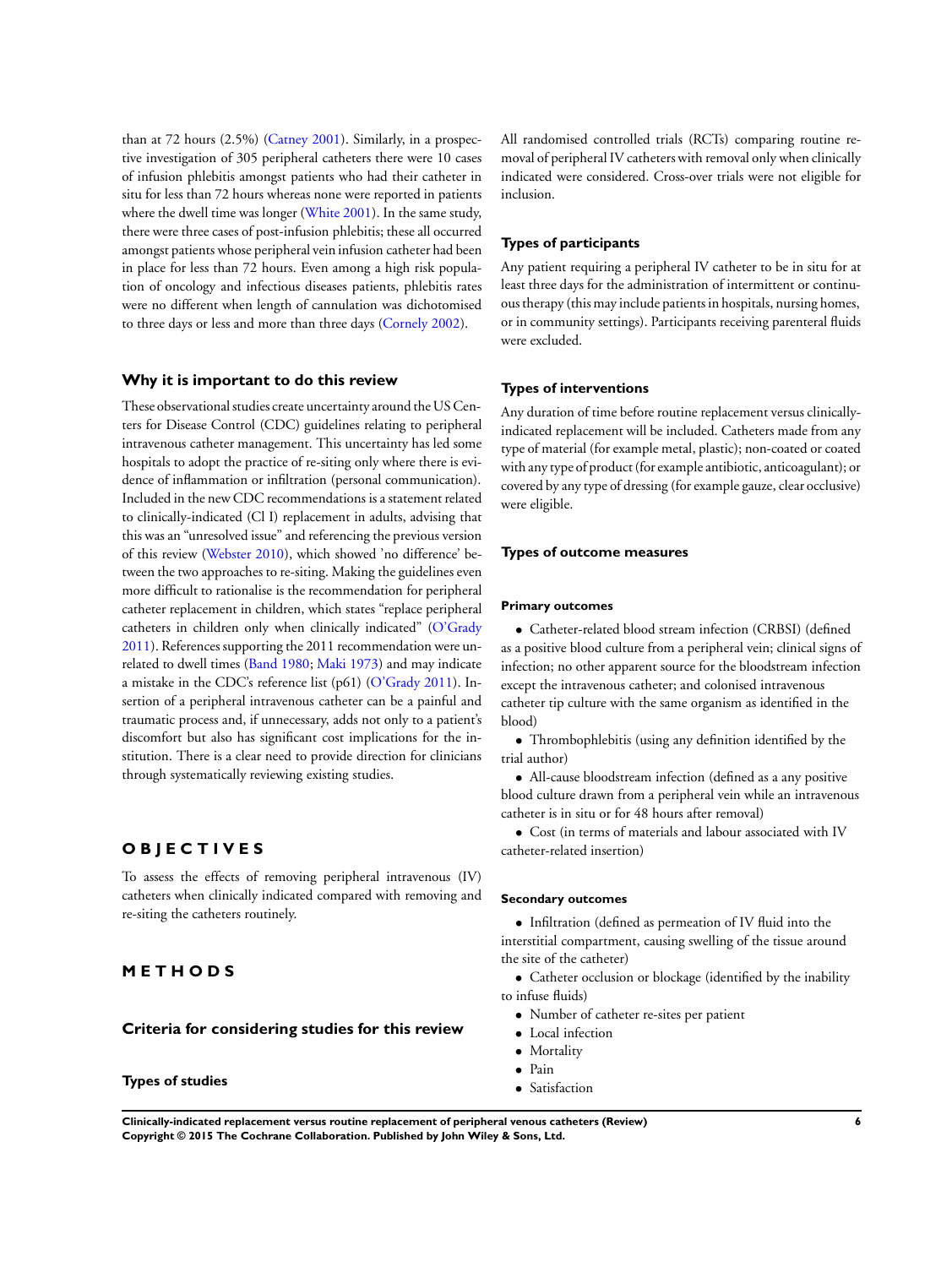### **Search methods for identification of studies**

There was no restriction on language. If foreign language studies had been found, we intended to seek initial translation of abstracts for the application of the inclusion and exclusion criteria. Where necessary, the methods, results, and discussion sections would have been translated for inclusion in the review.

#### **Electronic searches**

For this update the Cochrane Vascular Trials Search Co-ordinator (TSC) searched the Cochrane Vascular Specialised Register (last searched March 2015) and the Cochrane Register of Studies (CRS) [\(http://www.metaxis.com/CRSWeb/Index.asp](http://www.metaxis.com/CRSWeb/Index.asp)) (2015, Issue 2). See [Appendix 1](#page-42-0) for details of the search strategy used to search the CRS. The Cochrane Vascular Specialised Register is maintained by the TSC and is constructed from weekly electronic searches of MEDLINE, EMBASE, CINAHL, AMED, and through handsearching relevant journals. The full list of the databases, journals, and conference proceedings which have been searched, as well as the search strategies used, are described in the [Specialised Register](http://www.mrw.interscience.wiley.com/cochrane/clabout/articles/PVD/frame.html) section of the Cochrane Vascular module in the *Cochrane Library* [\(www.cochranelibrary.com](http://www.cochranelibrary.com)).

#### **Searching other resources**

We contacted researchers and manufacturers in order to obtain any unpublished data. Reference lists of potentially useful articles were also searched.

We also searched the following clinical trials registries;.

- ClinicalTrials.gov (<http://clinicaltrials.gov/>) (10 April
- 2015) using the terms peripheral and catheter and routine

• World Health Organization International Clinical Trials Registry Platform (ICTRP) ([http://apps.who.int/trialsearch/\)](http://apps.who.int/trialsearch/) (10 April 2015) using the terms peripheral and catheter

### **Data collection and analysis**

#### **Selection of studies**

Titles and abstracts identified through the search process were independently reviewed by JW, SO, and CR. Full reports of all potentially relevant trials were retrieved for further assessment of eligibility based on the inclusion criteria. As the review authors were also the investigators on some of the included trials, assessment was allocated to a review author who was not an investigator. Differences of opinion were settled by consensus or referral to a third review author. There was no blinding of authorship.

#### **Data extraction and management**

Following Cochrane Vascular recommendations, two review authors independently extracted data to a pre-tested data extraction form. Disagreements were resolved by discussion and, where necessary, by a third review author. We contacted authors of published and unpublished trials for additional information.

We extracted the following main sets of data from each included study:

- lead author, date;
- study participant inclusion criteria;
- country where the research was conducted;
- participants' gender and age;
- study design, randomisation processes, allocation
- concealment;
	- intervention descriptions;

• intervention setting (hospital, home, residential aged care facilities);

• numbers of participants in each trial arm, withdrawals and dropouts;

• outcome measures, time(s) at which outcomes were assessed.

The first review author entered the data into RevMan, with another review author checking the data entry accuracy.

#### **Assessment of risk of bias in included studies**

Two review authors independently assessed the included studies using the Cochrane Collaboration tool for assessing risk of bias [\(Higgins 2011a](#page-22-0)). This tool addresses six specific domains, namely sequence generation, allocation concealment, blinding, incomplete outcome data, selective outcome reporting, and other issues (for example extreme baseline imbalance). Disagreements between review authors were resolved by consensus or referral to a third review author. We contacted the investigators of included trials to resolve any ambiguities.

### **Measures of treatment effect**

For individual trials, effect measures for categorical outcomes included risk ratio (RR) with its 95% confidence interval (CI). For statistically significant effects, the number needed to treat (NNT) or number needed to harm (NNH) was calculated. For continuous outcomes the effect measure we used was mean difference (MD) or, if the scale of measurement differed across trials, standardised mean difference (SMD), each with its 95% CI. For any metaanalyses (see below), for categorical outcomes the typical estimates of RR with their 95% CI were calculated; and for continuous outcomes the mean difference (MD) or a summary estimate for SMD, each with its 95% CI, were calculated. Data were analysed using the Cochrane Collaboration's Review Manager (RevMan) 5 software.

**Clinically-indicated replacement versus routine replacement of peripheral venous catheters (Review) 7 Copyright © 2015 The Cochrane Collaboration. Published by John Wiley & Sons, Ltd.**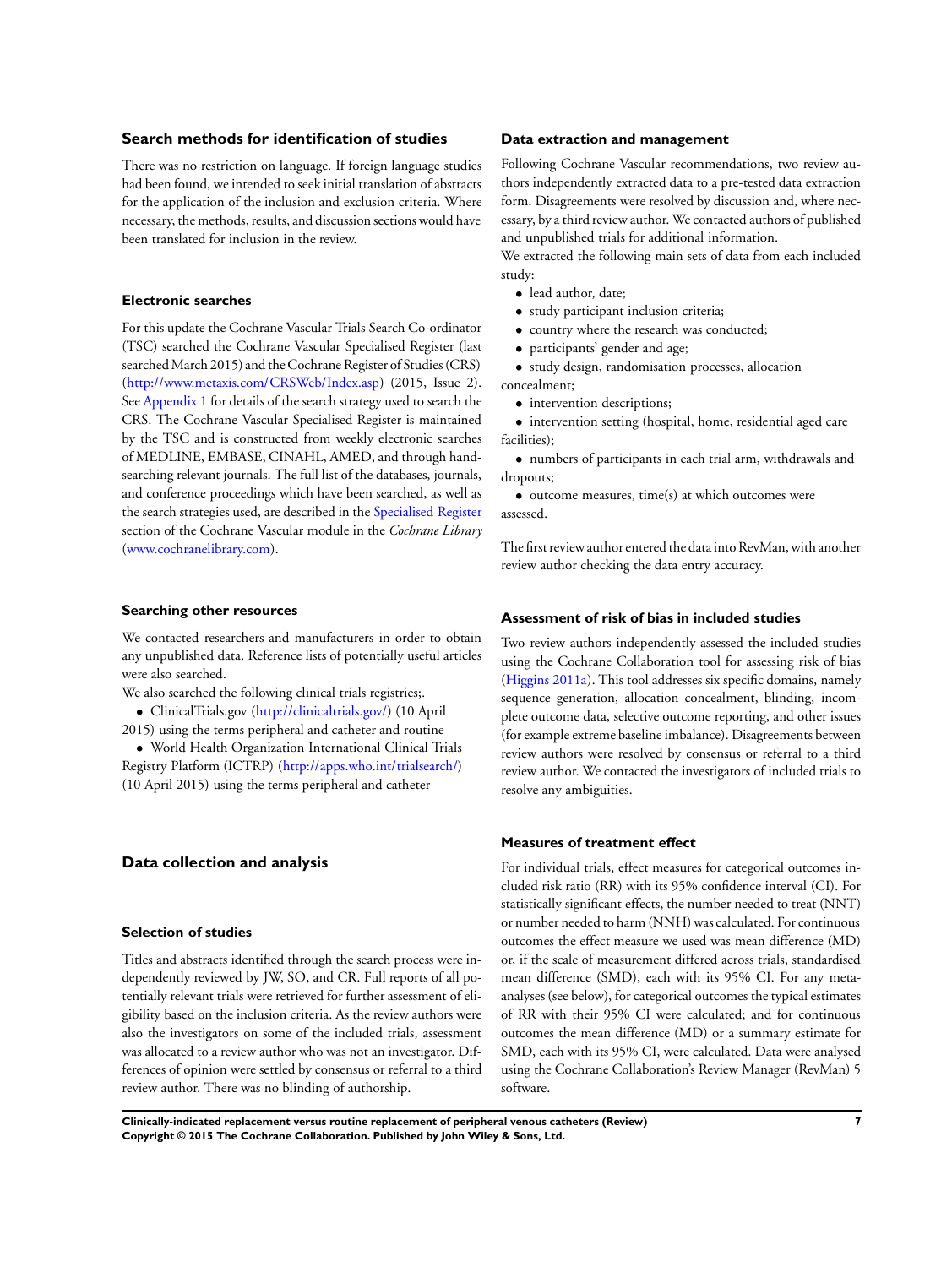#### **Summary of findings tables**

To assess the overall body of evidence, we developed a 'Summary of findings' table for the four primary outcomes (catheter-related bloodstream infection; phlebitis; all-cause bloodstream infection; and cost) using GRADEprofiler. The quality of the body of evidence was assessed against five principle domains: 1) limitations in design and implementation; 2) indirectness of evidence or generalisability of findings; 3) inconsistency of results, for example unexplained heterogeneity and inconsistent findings; 4) imprecision of results where confidence intervals were wide; and 5) other potential biases, for example publication bias or high manufacturer

involvement [\(Sch nemann 2011\)](#page-22-0).

#### **Unit of analysis issues**

It is inadequate merely to compare longer and shorter dwell time intravenous devices (IVDs) on crude incidence of complications; this does not take into account the cumulative daily risk inherent with IVD use. There is clearly a 'per day risk' that is present, and grows with each day of IVD treatment, regardless of how many IVDs are used over the period of therapy. This cannot be extrapolated to mean that restricting (removing) individual IVDs will reduce overall risk. That is, an IVD in situ for seven days has seven days of exposure to risk compared with an IVD in use for only three days, but if the patient requires therapy for seven days in total then using multiple catheters over the period may not reduce risk but merely divide the same risk between multiple catheters. Appropriate time comparisons need to be made using statistics such as Kaplan-Meier analysis, logistic regression, or Cox proportional models. It is vital that the patient is used as the unit of measurement (denominator for comparison), not the IVD. If a patient requires therapy for example for five days, the patient may have one catheter used for the entire time or alternately multiple IVDs used over the five days. If the multiple catheters are viewed independently they may appear to have lower risk per catheter but the total risk for the patient over the five days may be the same.

We dealt with this by only including studies where data were available per patient rather than per catheter. Where data were not originally analysed in this format we contacted the investigators (for example [Van Donk 2009](#page-22-0)) to get these data. For comparison, we have also included an analysis of phlebitis per catheter days where this information was available.

Cross-over trials were not eligible. There were no cluster randomised trials.

### **Dealing with missing data**

If any outcome data remained missing despite our attempts to obtain complete outcome data from authors, we assessed the risk of bias of the missing data and decided if the missing data were at 'low' or 'high' risk of bias according to our risk of bias criteria (Higgins 2011a). if data were considered to be missing at random, we analysed the available information. If standard deviations were missing, we planned to impute them from other studies or, where possible, compute them from standard errors using the formula  $SD = SE X \sqrt{N}$  where these were available ([Higgins 2008](#page-22-0)).

#### **Assessment of heterogeneity**

We explored clinical heterogeneity by examining potentially influential factors, for example intervention dwell time, care setting, or patient characteristics. We assessed statistical heterogeneity using the  $I^2$  statistic [\(Higgins 2008\)](#page-22-0). This examines the percentage of total variation across studies due to heterogeneity rather than to chance. Values of  $I^2$  between 50% and 90% may represent substantial heterogeneity and values over 75% indicate a high level of heterogeneity. We carried out statistical pooling on groups of studies which were considered to be sufficiently similar. Where heterogeneity was absent or low ( $I^2 = 0\%$  to 25%) we used a fixedeffect model; if there was evidence of heterogeneity ( $I^2 > 25\%$ ) we used a random-effects model. If heterogeneity was high  $(I^2 > I)$ 65%) we did not pool the data [\(Higgins 2003\)](#page-22-0).

### **Assessment of reporting biases**

Reporting bias was assessed using guidelines in the*Cochrane Handbook for Systematic Reviews of Interventions*([Higgins 2011a](#page-22-0)).Where sufficient study data were available for individual outcomes, funnel plots were developed and inspected for evidence of publication bias.

#### **Data synthesis**

Where appropriate, results of comparable trials were pooled using a fixed-effect model and the pooled estimate together with its 95% CI were reported. We conducted a narrative review of eligible studies where statistical synthesis of data from more than one study was not possible or considered not appropriate.

#### **Subgroup analysis and investigation of heterogeneity**

We planned to analyse potential sources of heterogeneity using the following subgroup analyses.

1. Type of randomisation (truly randomised versus not reported).

- 2. Concealment of allocation (adequate versus not reported).
- 3. Blinding (patients and clinicians blinded versus open-label).

4. Statement of withdrawals and losses to follow up in each group (stated versus not stated).

5. Intermittent versus continuous infusion.

#### **Sensitivity analysis**

We planned to perform sensitivity analyses to explore the effect of the following criteria.

1. Concealment of allocation.

**Clinically-indicated replacement versus routine replacement of peripheral venous catheters (Review) 8 Copyright © 2015 The Cochrane Collaboration. Published by John Wiley & Sons, Ltd.**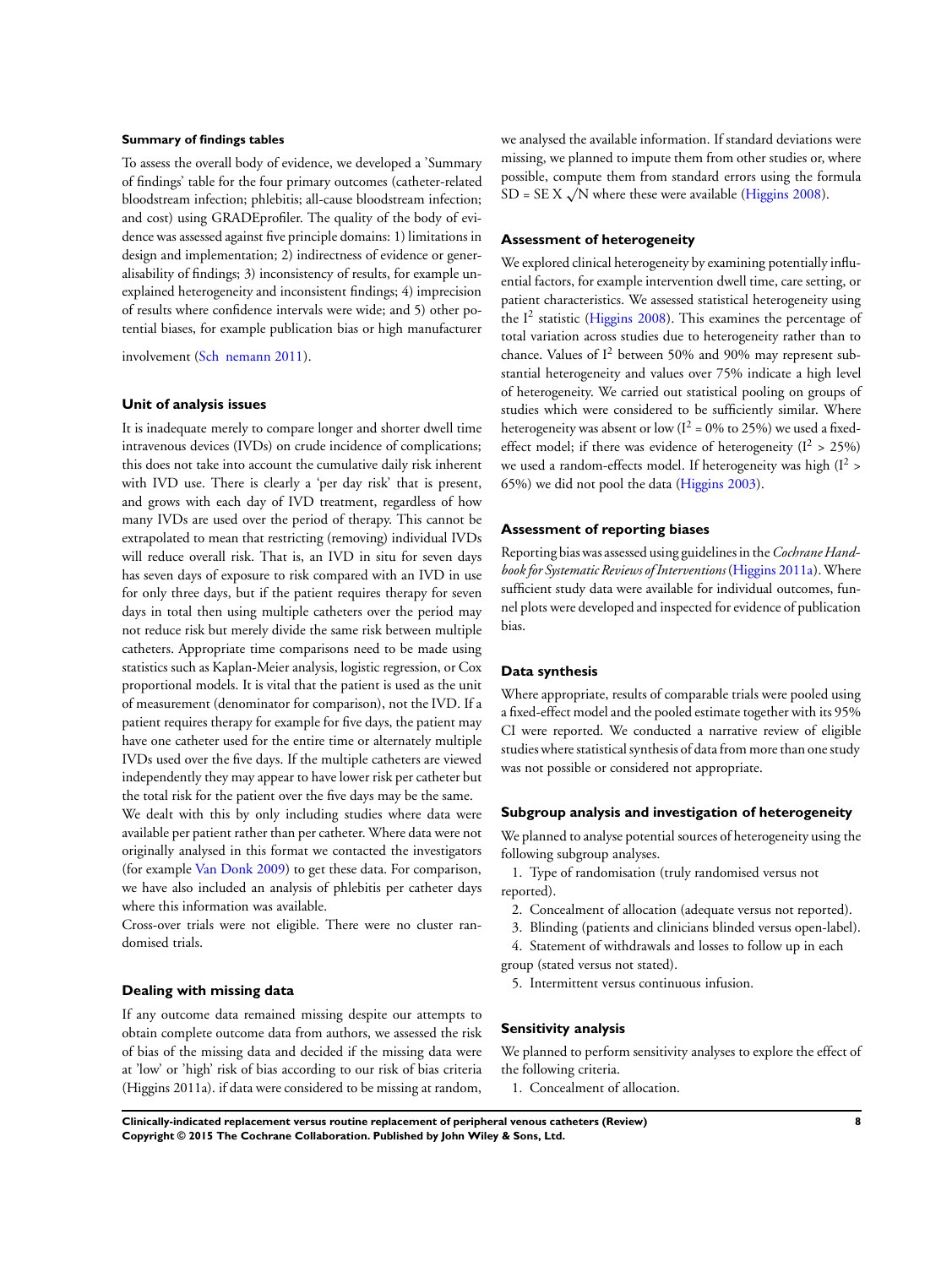- 2. Size of studies (< 100 patients versus at least 100 patients).
- 3. Duration of follow up.
- 4. Unpublished studies.

# **R E S U L T S**

# **Description of studies**

**Results of the search** See [Figure 1](#page-11-0).

**Clinically-indicated replacement versus routine replacement of peripheral venous catheters (Review) 9 Copyright © 2015 The Cochrane Collaboration. Published by John Wiley & Sons, Ltd.**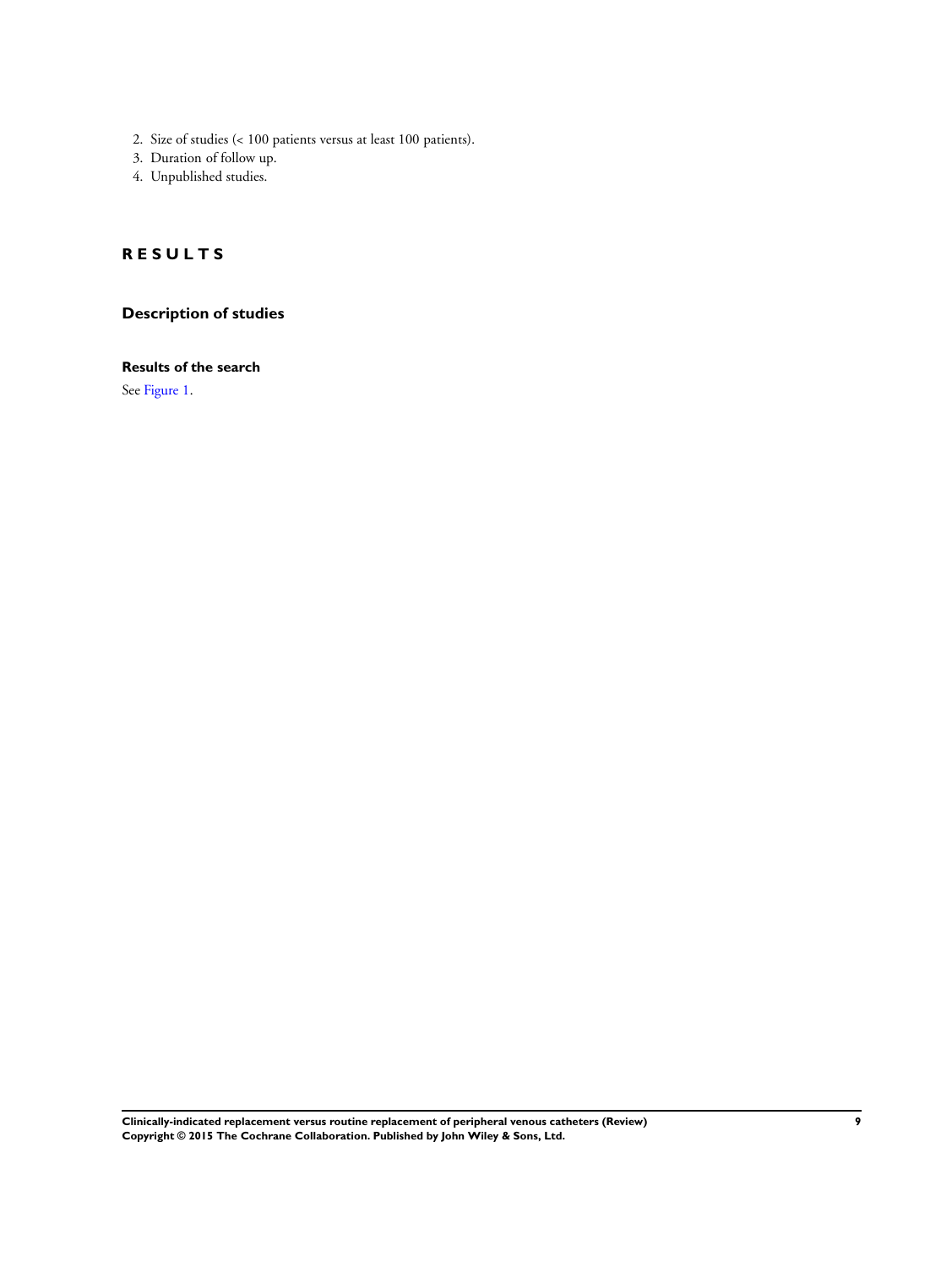<span id="page-11-0"></span>

### **Figure 1. Study flow diagram.**

**Clinically-indicated replacement versus routine replacement of peripheral venous catheters (Review) 10 Copyright © 2015 The Cochrane Collaboration. Published by John Wiley & Sons, Ltd.**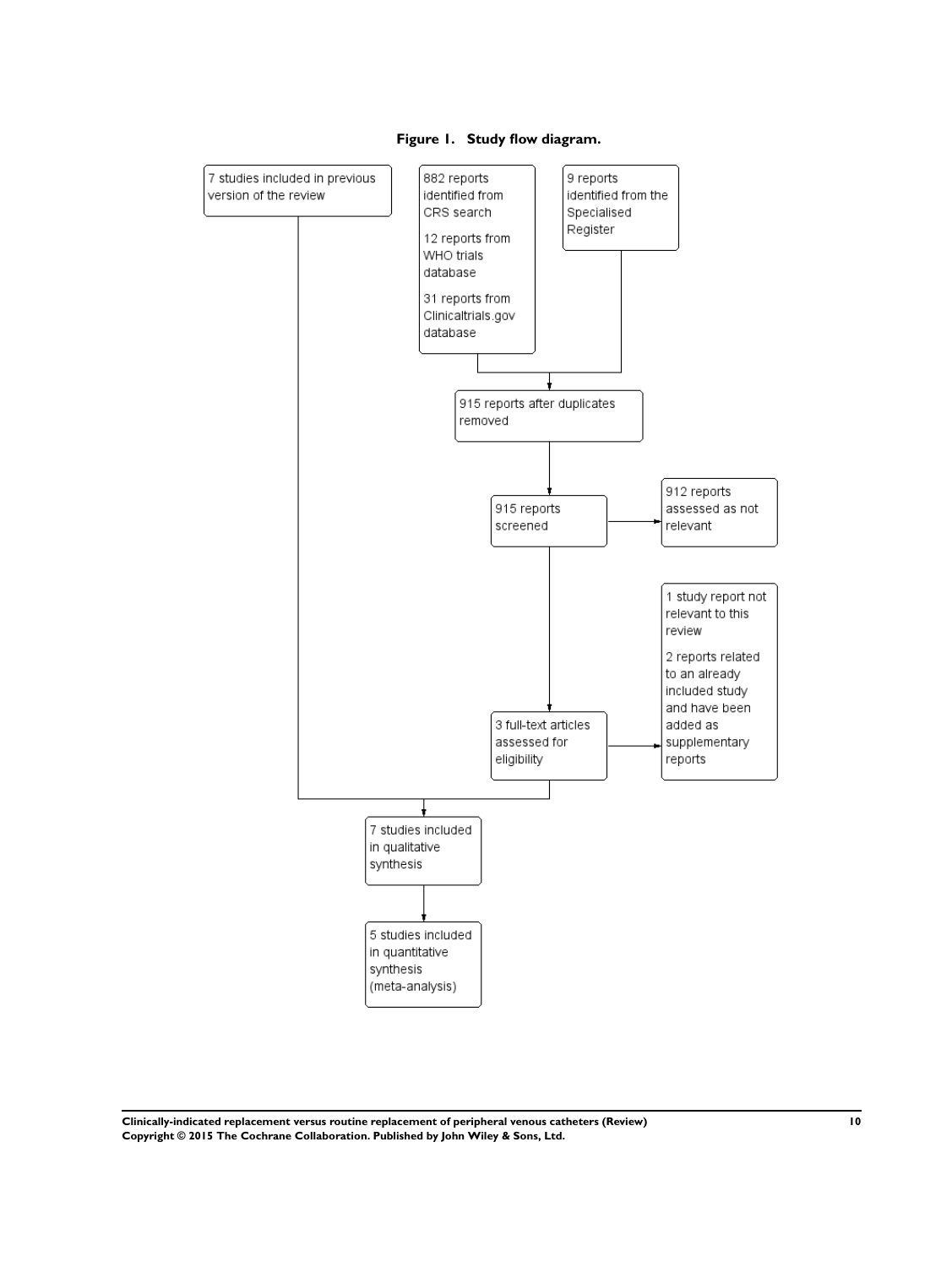For this update, there were three additional citations which were considered potentially relevant following screening of the search results. Two of these were publications related to an already included study [\(Rickard 2012\)](#page-22-0) and have been added as supplementary papers. The third was not relevant to this review. No additional trials were found in our search of trials registries.

### **Included studies**

Because three of the authors of this review were also investigators in trials under consideration, we allocated the assessment of those trials to review authors who were not investigators for those particular studies.

Seven RCTs ([Barker 2004](#page-22-0); [Nishanth 2009;](#page-22-0) [Rickard 2010](#page-22-0); [Rickard](#page-22-0) [2012](#page-22-0); [Van Donk 2009;](#page-22-0) [Webster 2007;](#page-22-0) [Webster 2008\)](#page-22-0) met the inclusion criteria (*see* table: [Characteristics of included studies](#page-25-0) for details).

The seven trials involved a total of 4895 participants, with individual trial sizes ranging between 42 and 3283. One trial was carried out in England ([Barker 2004\)](#page-22-0), one in India ([Nishanth](#page-22-0) [2009](#page-22-0)), the remaining five trials were Australian ([Rickard 2010;](#page-22-0) [Rickard 2012](#page-22-0); [Van Donk 2009](#page-22-0); [Webster 2007;](#page-22-0) [Webster 2008](#page-22-0)). Five of the trials were conducted in single-centre, acute inpatient settings ([Barker 2004;](#page-22-0) [Nishanth 2009;](#page-22-0) [Rickard 2010](#page-22-0); [Webster](#page-22-0) [2007](#page-22-0); [Webster 2008](#page-22-0)), one was a multi-centre trial in three Australian hospitals ([Rickard 2012](#page-22-0)), and one was undertaken in a community setting [\(Van Donk 2009\)](#page-22-0).

In six trials ([Barker 2004;](#page-22-0) [Nishanth 2009](#page-22-0); [Rickard 2010;](#page-22-0) [Rickard](#page-22-0) [2012](#page-22-0); [Webster 2007;](#page-22-0) [Webster 2008\)](#page-22-0) patients were included if they were receiving either continuous infusions or intermittent infusions for medication therapy, whereas the catheters in the [Van Donk 2009](#page-22-0) trial were used for intermittent medication therapy only. In five trials ([Rickard 2010](#page-22-0); [Rickard 2012](#page-22-0); [Van Donk](#page-22-0) [2009](#page-22-0); [Webster 2007;](#page-22-0) [Webster 2008](#page-22-0)) the comparison was between routine care (planned three-day changes) and clinically-indicated changes. [Barker 2004](#page-22-0) and [Nishanth 2009](#page-22-0) compared 48hour changes with removal for clinical indications such as pain, catheter dislodgement, or phlebitis.

Five of the trials ([Barker 2004;](#page-22-0) [Rickard 2010;](#page-22-0) [Rickard 2012;](#page-22-0) [Webster 2007](#page-22-0); [Webster 2008](#page-22-0)) used a standard definition of two or more of the following: pain, warmth, erythema, swelling, or a palpable cord. [Barker 2004](#page-22-0) and [Nishanth 2009](#page-22-0) further classified phlebitis as either mild, moderate, or severe depending on the area of erythema ([Barker 2004](#page-22-0)) or on the number of symptoms [\(Nishanth 2009](#page-22-0)). [Van Donk 2009](#page-22-0) included the same symptoms as other trials but scored them as either one or two depending on the severity. A score of two or more was classified as phlebitis, consequently a patient may have had only one symptom, for example pain, to receive a positive diagnosis.

Power calculations were reported by [Nishanth 2009;](#page-22-0) [Rickard](#page-22-0) [2010](#page-22-0); [Rickard 2012](#page-22-0); [Webster 2007](#page-22-0); [Webster 2008](#page-22-0); and [Van Donk](#page-22-0) [2009](#page-22-0) but not by [Barker 2004](#page-22-0). All of the studies had institutional ethical approval.

### **Excluded studies**

The table [Characteristics of excluded studies](#page-33-0) contains the reasons for excluding nine trials. In summary, two were very small studies involving the administration of peripheral parenteral nutrition. Neither trial compared straightforward routine replacement with clinically-indicated removal ([Kerin 1991](#page-22-0); [May 1996](#page-22-0)). One trial ([Panadero 2002](#page-22-0)) compared one group that used the same catheter both intraoperatively and postoperatively with a group using two catheters, one during surgery and one postoperatively. The [Haddad 2006](#page-22-0) trial compared 72-hour changes with 96-hour changes, and the [Cobb 1992;](#page-22-0) [Eyer 1990](#page-22-0); [Nakae 2010;](#page-22-0) and [Rijnders 2004](#page-22-0) trials involved central venous catheters. The other excluded study was not an RCT ([Arnold 1977\)](#page-22-0).

#### **Risk of bias in included studies**

See individual 'Risk of bias' tables and [Figure 2](#page-13-0); [Figure 3.](#page-14-0)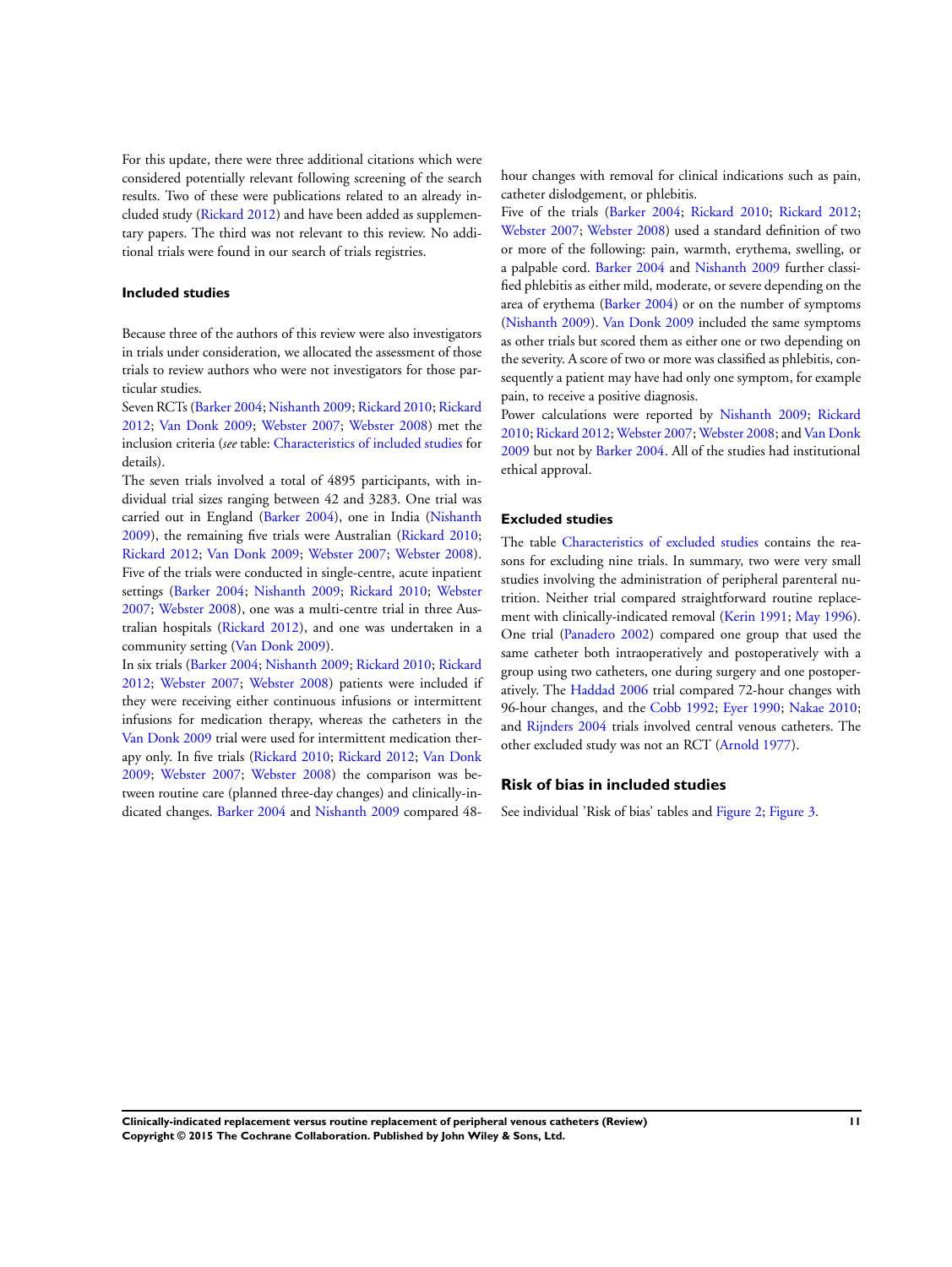# <span id="page-13-0"></span>**Figure 2. Risk of bias graph: review authors' judgements about each risk of bias item presented as percentages across all included studies.**



**Clinically-indicated replacement versus routine replacement of peripheral venous catheters (Review) 12 Copyright © 2015 The Cochrane Collaboration. Published by John Wiley & Sons, Ltd.**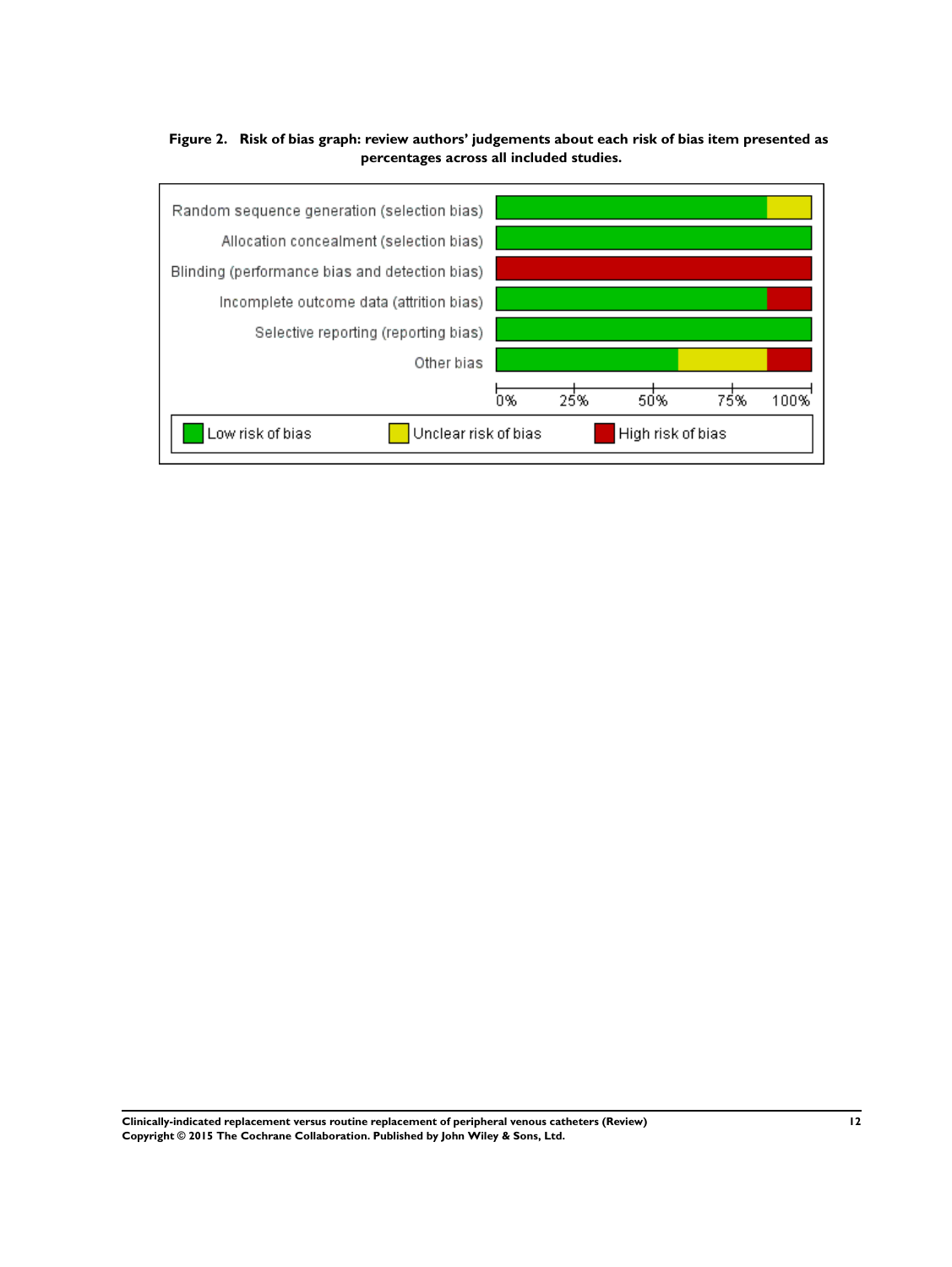

<span id="page-14-0"></span>**Figure 3. Risk of bias summary: review authors' judgements about each risk of bias item for each included study.**

**Clinically-indicated replacement versus routine replacement of peripheral venous catheters (Review) 13 Copyright © 2015 The Cochrane Collaboration. Published by John Wiley & Sons, Ltd.**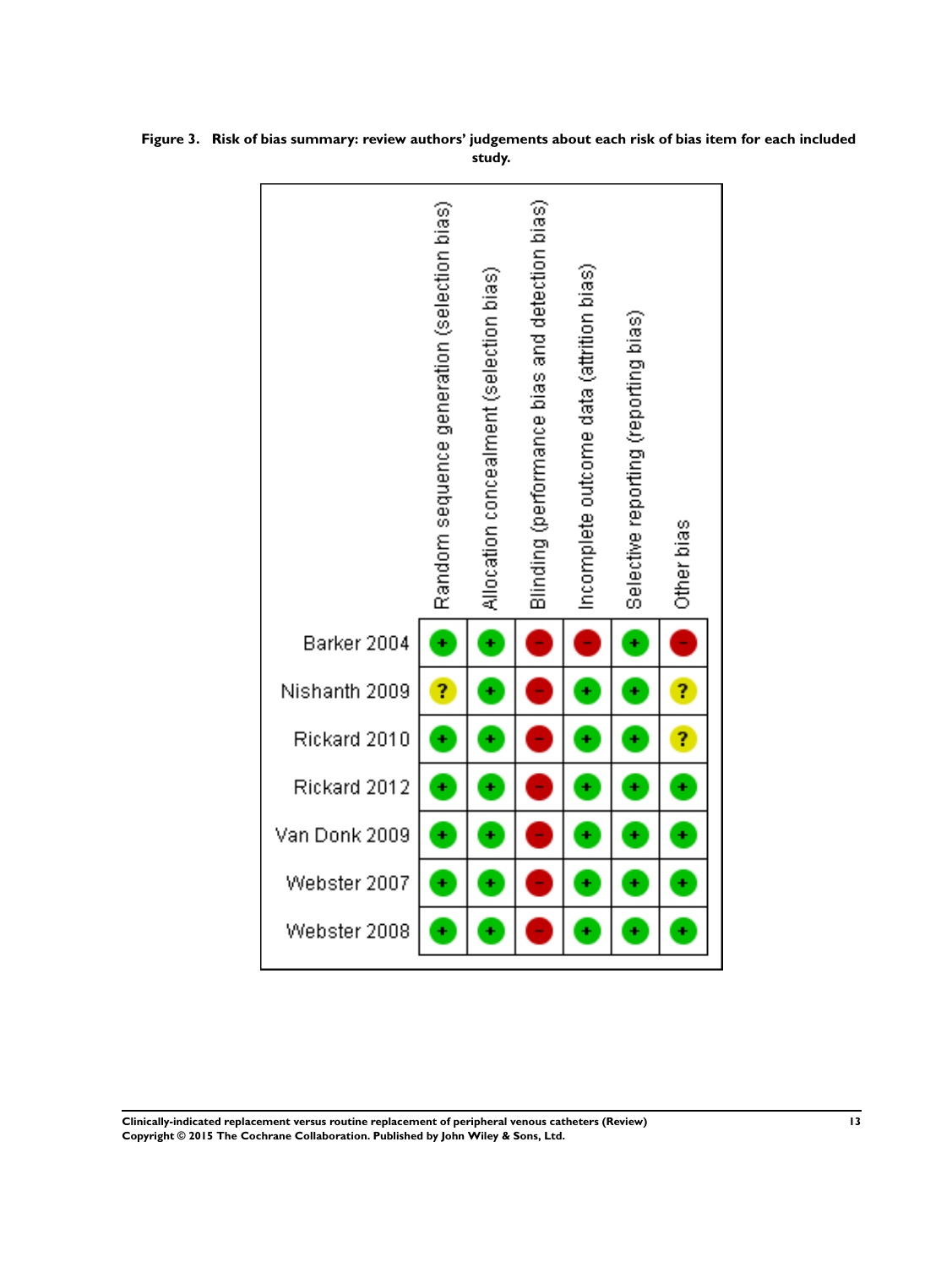#### **Allocation**

#### **Generation of random allocation sequence**

All of the investigators reported that they used a computer-based sequence generator [\(Barker 2004](#page-22-0); [Nishanth 2009](#page-22-0); [Rickard 2010;](#page-22-0) [Rickard 2012;](#page-22-0) [Van Donk 2009;](#page-22-0) [Webster 2007;](#page-22-0) [Webster 2008\)](#page-22-0).

#### **Allocation concealment**

Sealed envelopes were used for allocation concealment by [Barker](#page-22-0) [2004](#page-22-0); [Nishanth 2009](#page-22-0); and [Van Donk 2009](#page-22-0); the remaining four trials used a central telephone or computer-based service [\(Rickard](#page-22-0) [2010](#page-22-0); [Rickard 2012](#page-22-0); [Webster 2007](#page-22-0); [Webster 2008](#page-22-0)).

#### **Blinding**

It was not possible to blind either the participants or the healthcare providers in any of the trials.

#### **Outcome assessment**

The chief investigator assessed outcomes in the [Barker 2004](#page-22-0) and the [Nishanth 2009](#page-22-0) trial. In the [Van Donk 2009](#page-22-0); [Webster 2007;](#page-22-0) and [Webster 2008](#page-22-0) trials, assessment was made by nurses caring for the patient or by a dedicated IV service nurse. None of the nurses were blinded to the group allocation but nor were any of them associated with the trial. In the [Rickard 2010](#page-22-0) and [Rickard](#page-22-0) [2012](#page-22-0) trials, outcome assessment was undertaken by a dedicated research nurse who was also aware of the allocation.

#### **Incomplete outcome data**

A flow chart was not provided by [Barker 2004,](#page-22-0) so the numbers screened and eligible were unclear, nor were any dropouts reported. There was also an imbalance in the number of participants reported by group in this trial, which may indicate either a failure in the randomisation process in such a small trial or incomplete reporting. The number of protocol violations by group was not reported. There was complete reporting in the other six trials, all of which provided a flow of participants through each stage and used intention-to-treat analysis ([Nishanth 2009](#page-22-0); [Rickard 2010;](#page-22-0) [Rickard 2012](#page-22-0); [Van Donk 2009](#page-22-0); [Webster 2007;](#page-22-0) [Webster 2008](#page-22-0)). In the [Webster 2007;](#page-22-0) [Webster 2008](#page-22-0); and [Van Donk 2009](#page-22-0) trials,

approximately one third of the participants had protocol violations and in the [Rickard 2012](#page-22-0) trial, protocol violations occurred in 16% of the participants. Primarily these were in the routine replacement groups, where catheters were not replaced within the specified time period, reflecting day to day clinical practice.

#### **Selective reporting**

Study protocols were available for five trials ([Rickard 2010;](#page-22-0) [Rickard 2012;](#page-22-0) [Van Donk 2009;](#page-22-0) [Webster 2007](#page-22-0); [Webster 2008](#page-22-0)) and reporting followed pre-planned analyses. [Barker 2004](#page-22-0) and [Nishanth 2009](#page-22-0) reported on the expected primary outcomes.

#### **Other potential sources of bias**

In the [Barker 2004](#page-22-0) trial there were two definitions of phlebitis, one of which stated that two symptoms were necessary; yet it appears that erythema alone was diagnosed as phlebitis, with severity based on the area of inflammation. The extreme results in the [Nishanth 2009](#page-22-0) trial, where 100% of participants in the clinicallyindicated group developed phlebitis compared with 9% in the two-day change group, suggests that chance or other unknown bias affected results in this small trial.

#### **Effects of interventions**

See: **[Summary of findings for the main comparison](#page-4-0)** [Clinically](#page-4-0)[indicated versus routine changes for peripheral venous catheter](#page-4-0)[related complications](#page-4-0)

#### **Routine changes versus clinically-indicated changes**

#### **Catheter-related bloodstream infection (Analysis 1.1)**

Catheter-related bloodstream infection was assessed in five trials (4806 patients) ([Rickard 2010](#page-22-0); [Rickard 2012](#page-22-0); [Van Donk 2009;](#page-22-0) [Webster 2007](#page-22-0); [Webster 2008](#page-22-0)). There were no reported CRBSIs in three of these trials [\(Rickard 2010;](#page-22-0) [Van Donk 2009](#page-22-0); [Webster](#page-22-0) [2007](#page-22-0)). When results from the remaining two trials were combined there was a 39% reduction in the CRBSI rate favouring the clinically-indicated group (clinically-indicated 1/2365; routine change 2/2441). The RR was 0.61 but the confidence intervals were wide, creating uncertainty around the estimate (95% CI 0.08 to 4.68;  $P = 0.64$ ) ([Figure 4\)](#page-16-0).

**Clinically-indicated replacement versus routine replacement of peripheral venous catheters (Review) 14 Copyright © 2015 The Cochrane Collaboration. Published by John Wiley & Sons, Ltd.**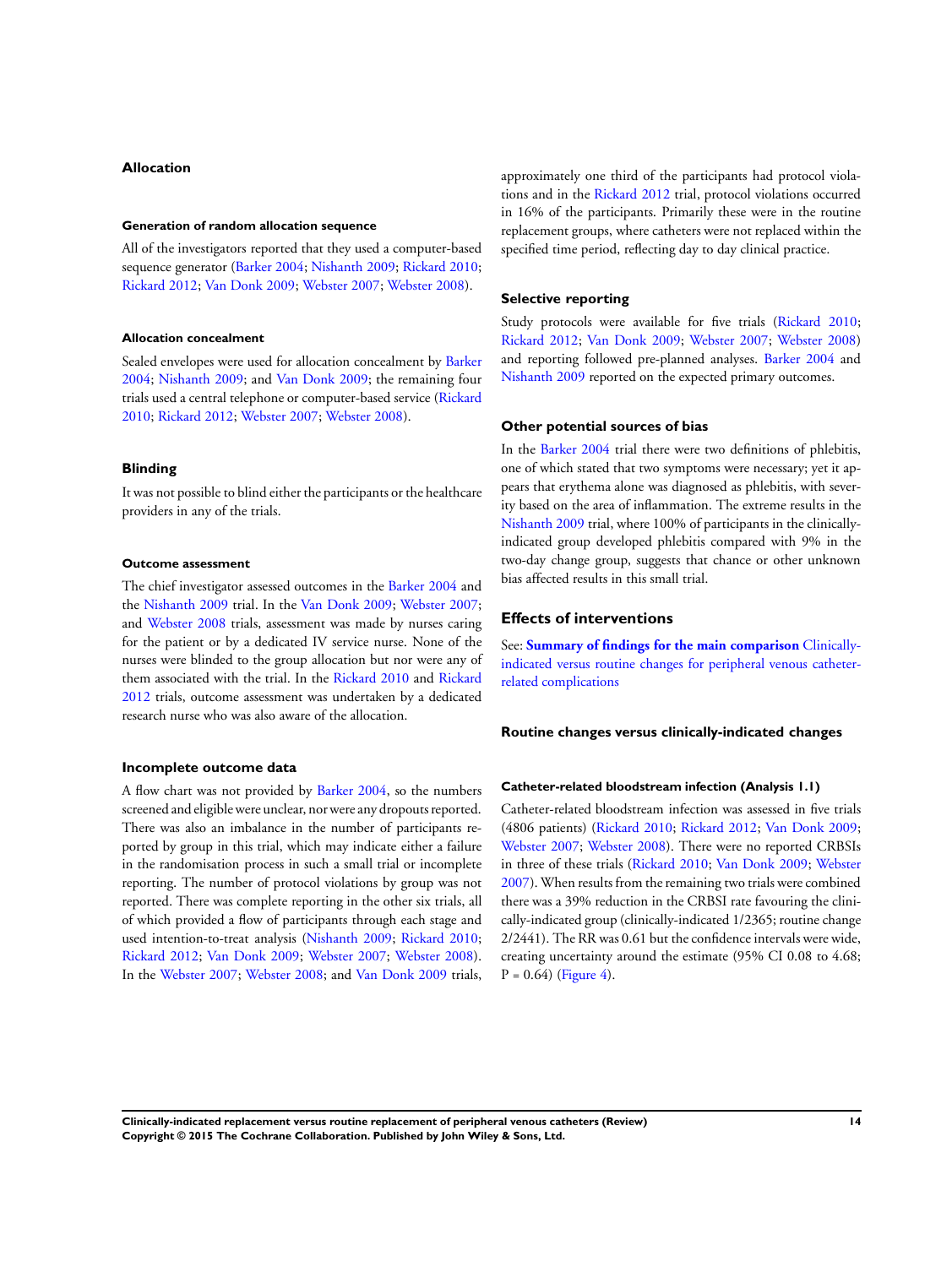|                                                                      | Clinically indicated |       | <b>Routine replacement</b> |       |        | Risk Ratio          | <b>Risk Ratio</b>                                              |
|----------------------------------------------------------------------|----------------------|-------|----------------------------|-------|--------|---------------------|----------------------------------------------------------------|
| <b>Study or Subgroup</b>                                             | Events               | Total | Events                     | Total | Weight | M-H, Fixed, 95% Cl  | M-H, Fixed, 95% CI                                             |
| Rickard 2010                                                         | 0                    | 185   | 0                          | 177   |        | Not estimable       |                                                                |
| Rickard 2012                                                         | 0                    | 1593  |                            | 1690  | 59.2%  | $0.35$ [0.01, 8.67] |                                                                |
| Van Donk 2009                                                        | ſ                    | 105   | 0                          | 95    |        | Not estimable       |                                                                |
| Webster 2007                                                         | Л                    | 103   | 0                          | 103   |        | Not estimable       |                                                                |
| Webster 2008                                                         |                      | 379   |                            | 376   | 40.8%  | 0.99 [0.06, 15.80]  |                                                                |
| Total (95% CI)                                                       |                      | 2365  |                            | 2441  | 100.0% | 0.61 [0.08, 4.68]   |                                                                |
| Total events                                                         |                      |       | 2                          |       |        |                     |                                                                |
| Heterogeneity: Chi <sup>2</sup> = 0.23, df = 1 (P = 0.63); $P = 0\%$ |                      |       |                            |       |        |                     |                                                                |
| Test for overall effect: $Z = 0.47$ (P = 0.64)                       |                      |       |                            |       |        |                     | 0.01<br>100<br>0.1<br>10<br>Favours cl-indicated Favours 3-day |

# <span id="page-16-0"></span>**Figure 4. Forest plot of comparison: 1 Clinically-indicated versus routine change, outcome: 1.1 Catheterrelated bloodstream infection.**

#### **Phlebitis (Analysis 1.2 and Analysis 1.3)**

All of the included studies reported incidence of phlebitis (4895 patients). When results of all trials were combined, heterogeneity was 65%. Consequently, we conducted a sensitivity analysis and removed the two trials with less than 100 participants, both of which used a two-day replacement schedule [\(Barker 2004;](#page-22-0) [Nishanth 2009](#page-22-0)). Removing the two trials eliminated the heterogeneity ( $I^2 = 0$ ). Data from the remaining studies (4806 participants) were combined [\(Rickard 2010](#page-22-0); [Rickard 2012;](#page-22-0) [Van Donk](#page-22-0) [2009](#page-22-0); [Webster 2007](#page-22-0); [Webster 2008\)](#page-22-0). There was no difference in this outcome whether catheters were changed according to clinical indications or routinely (clinically-indicated 186/2365; 3-day change 166/2441; RR 1.14, 95% CI 0.93 to 1.39; P = 0.20). This result was unaffected by whether the infusion was continuous or intermittent (Figure 5).

|                                                                                      | <b>Clinically indicated</b> |       |        | Routine replacement<br><b>Risk Ratio</b> |        |                                 | <b>Risk Ratio</b>                  |
|--------------------------------------------------------------------------------------|-----------------------------|-------|--------|------------------------------------------|--------|---------------------------------|------------------------------------|
| <b>Study or Subgroup</b>                                                             | Events                      | Total | Events |                                          |        | Total Weight M-H, Fixed, 95% CI | M-H, Fixed, 95% CI                 |
| <b>1.2.1 Continuous infusion</b>                                                     |                             |       |        |                                          |        |                                 |                                    |
| Rickard 2010                                                                         | 18                          | 185   | 12     | 177                                      | 7.5%   | 1.44 [0.71, 2.89]               |                                    |
| Rickard 2012                                                                         | 114                         | 1593  | 114    | 1690                                     | 67.4%  | 1.06 [0.83, 1.36]               |                                    |
| Webster 2007                                                                         |                             | 103   | 2      | 103                                      | 1.2%   | $0.50$ [0.05, 5.43]             |                                    |
| Webster 2008                                                                         | 16                          | 379   | 12     | 376                                      | 7.3%   | 1.32 [0.63, 2.76]               |                                    |
| Subtotal (95% CI)                                                                    |                             | 2260  |        | 2346                                     | 83.4%  | 1.11 [0.89, 1.39]               |                                    |
| Total events                                                                         | 149                         |       | 140    |                                          |        |                                 |                                    |
| Heterogeneity: Chi <sup>2</sup> = 1.29, df = 3 (P = 0.73); $I^2$ = 0%                |                             |       |        |                                          |        |                                 |                                    |
| Test for overall effect: $Z = 0.91$ (P = 0.36)                                       |                             |       |        |                                          |        |                                 |                                    |
| 1.2.2 Intermittent infusion                                                          |                             |       |        |                                          |        |                                 |                                    |
| Van Donk 2009                                                                        | 37                          | 105   | 26     | 95                                       | 16.6%  | 1.29 [0.85, 1.96]               |                                    |
| Subtotal (95% CI)                                                                    |                             | 105   |        | 95                                       | 16.6%  | 1.29 [0.85, 1.96]               |                                    |
| Total events                                                                         | 37                          |       | 26     |                                          |        |                                 |                                    |
| Heterogeneity: Not applicable                                                        |                             |       |        |                                          |        |                                 |                                    |
| Test for overall effect: $Z = 1.19$ (P = 0.24)                                       |                             |       |        |                                          |        |                                 |                                    |
| <b>Total (95% CI)</b>                                                                |                             | 2365  |        | 2441                                     | 100.0% | 1.14 [0.93, 1.39]               |                                    |
| Total events                                                                         | 186                         |       | 166    |                                          |        |                                 |                                    |
| Heterogeneity: Chi <sup>2</sup> = 1.67, df = 4 (P = 0.80); $P = 0\%$                 |                             |       |        |                                          |        |                                 | $20 -$<br>0.2<br>0.05<br>5         |
| Test for overall effect: $Z = 1.29$ (P = 0.20)                                       |                             |       |        |                                          |        |                                 | Favours cl-indicated Favours 3-day |
| Test for subgroup differences: Chi <sup>2</sup> = 0.38, df = 1 (P = 0.54), $P = 0\%$ |                             |       |        |                                          |        |                                 |                                    |

**Figure 5. Forest plot of comparison: 1 Clinically-indicated versus routine change, outcome: 1.2 Phlebitis.**

We also analysed the data by number of device days and, again, no differences between groups were observed (RR 1.03, 95% CI 0.84 to 1.27;  $P = 0.75$ ) [\(Analysis 1.3](#page-37-0); [Figure 6\)](#page-17-0). In the two trials using a two-day replacement schedule compared with clinicallyindicated changes [\(Barker 2004;](#page-22-0) [Nishanth 2009](#page-22-0)), heterogeneity was over 60% so results were not combined. In the first of these

two trials [Barker 2004](#page-22-0) reported that 11/26 (42.3%) participants in the clinically-indicated group developed phlebitis compared with 1/21 (4.8%) in the two-day change group. [Nishanth 2009](#page-22-0) diagnosed all of the participants in the clinically-indicated group (21/21; 100.0%) with phlebitis and 2/21 (9.5%) in the two-day

**Clinically-indicated replacement versus routine replacement of peripheral venous catheters (Review) 15 Copyright © 2015 The Cochrane Collaboration. Published by John Wiley & Sons, Ltd.**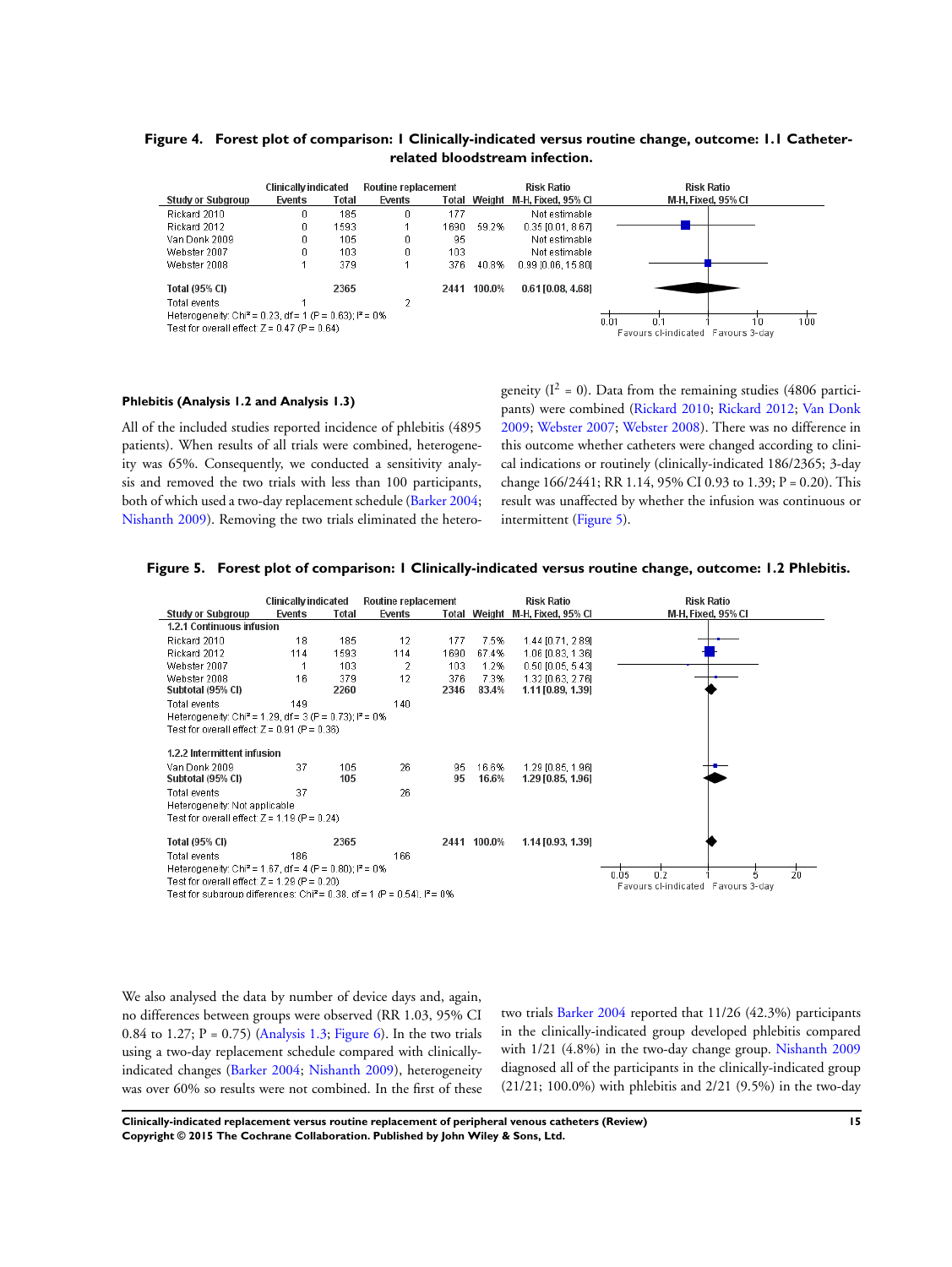<span id="page-17-0"></span>group.

# **Figure 6. Forest plot of comparison: 1 Clinically-indicated versus routine change, outcome: 1.3 Phlebitis per device days.**

|                                                                      | <b>Routine replacement</b><br>Clinically indicated |              |        |       | <b>Risk Ratio</b> | <b>Risk Ratio</b>               |                                    |
|----------------------------------------------------------------------|----------------------------------------------------|--------------|--------|-------|-------------------|---------------------------------|------------------------------------|
| Study or Subgroup                                                    | Events                                             | <b>Total</b> | Events |       |                   | Total Weight M-H, Fixed, 95% Cl | M-H, Fixed, 95% CI                 |
| Rickard 2010                                                         | 18                                                 | 1120         | 12     | 970   | 7.5%              | 1.30 [0.63, 2.68]               |                                    |
| Rickard 2012                                                         | 114                                                | 8693         | 114    | 8719  | 66.3%             | 1.00 [0.77, 1.30]               |                                    |
| Van Donk 2009                                                        | 37                                                 | 698          | 26     | 508   | 17.5%             | 1.04 [0.64, 1.69]               |                                    |
| Webster 2007                                                         |                                                    | 522          | 2.     | 548   | 1.1%              | 0.52 [0.05, 5.77]               |                                    |
| Webster 2008                                                         | 16                                                 | 2393         | 12     | 2020  | 7.6%              | 1.13 [0.53, 2.37]               |                                    |
| <b>Total (95% CI)</b>                                                |                                                    | 13426        |        | 12765 | 100.0%            | 1.03 [0.84, 1.27]               |                                    |
| Total events                                                         | 186                                                |              | 166    |       |                   |                                 |                                    |
| Heterogeneity: Chi <sup>2</sup> = 0.79, df = 4 (P = 0.94); $P = 0\%$ |                                                    |              |        |       |                   |                                 | ο'n<br>0.2<br>0.05                 |
| Test for overall effect: $Z = 0.32$ (P = 0.75)                       |                                                    |              |        |       |                   |                                 | Favours cl-indicated Favours 3-day |

#### **All-cause bloodstream infection (Analysis 1.4)**

One trial assessed this outcome [\(Rickard 2012\)](#page-22-0). There was no difference in the all-cause bloodstream infection rate between the two groups (clinically-indicated: 4/1593 (0.02%); routine change 9/1690 (0.05%);  $P = 0.21$ ) (Figure 7).

### **Figure 7. Forest plot of comparison: 1 Clinically-indicated versus routine change, outcome: 1.4 All-cause bloodstream infection.**



#### **Cost (Analysis 1.5)**

In each of the three trials measuring this outcome (4244 participants) ([Rickard 2012;](#page-22-0) [Webster 2007](#page-22-0); [Webster 2008\)](#page-22-0) cannulation costs, measured in Australian dollars (AUD), were lower by approximately AUD 7.00 in the clinically-indicated group (MD - 6.96, 95% CI -9.05 to -4.86;  $P \le 0.00001$ ) ([Figure 8](#page-18-0)).

**Clinically-indicated replacement versus routine replacement of peripheral venous catheters (Review) 16 Copyright © 2015 The Cochrane Collaboration. Published by John Wiley & Sons, Ltd.**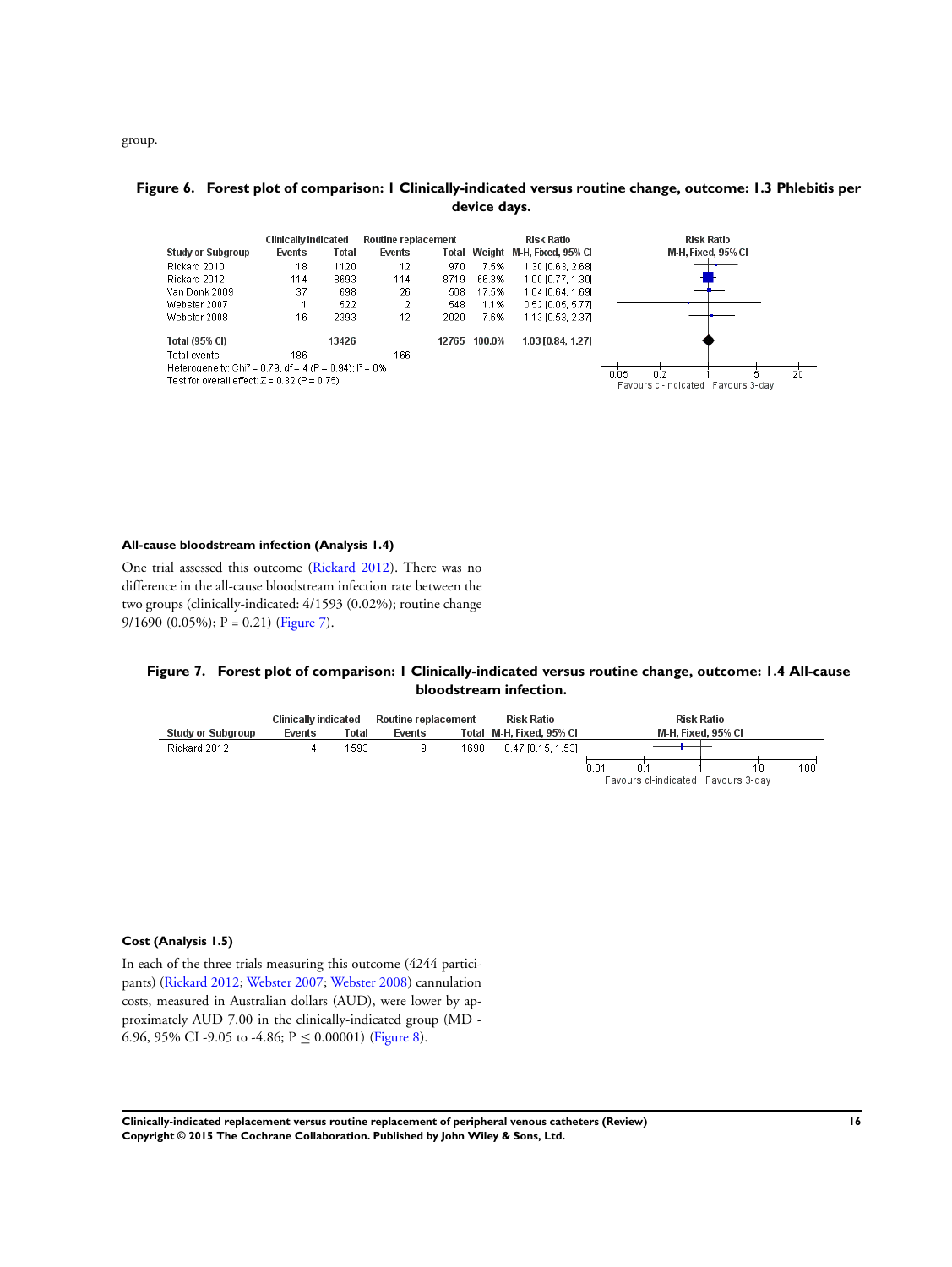|                                                                                                                           | Routine replacement<br>Clinically indicated |       |       |       |       |      |                     | <b>Mean Difference</b>      | <b>Mean Difference</b>                                  |
|---------------------------------------------------------------------------------------------------------------------------|---------------------------------------------|-------|-------|-------|-------|------|---------------------|-----------------------------|---------------------------------------------------------|
| <b>Study or Subgroup</b>                                                                                                  | Mean                                        | SD    | Total | Mean  | SD    |      | <b>Total Weight</b> | IV, Fixed, 95% CI           | IV, Fixed, 95% CI                                       |
| Rickard 2012                                                                                                              | 61.66                                       | 39.46 | 593   | 69.24 | 43.45 | 1690 |                     | 54.5% -7.58 [-10.42, -4.74] |                                                         |
| Webster 2007                                                                                                              | 29.7                                        | 16.4  | 103   | 37.6  | 20.2  | 103  |                     | 17.4% -7.90 -12.92. -2.881  |                                                         |
| Webster 2008                                                                                                              | 41.05                                       | 26.6  | 379   | 46.22 | 28.7  | 376. | 28.1%               | $-5.17$ F9.12. $-1.221$     |                                                         |
| Total (95% CI)                                                                                                            |                                             |       | 2075  |       |       | 2169 | 100.0%              | $-6.96$ [ $-9.05, -4.86$ ]  |                                                         |
| Heterogeneity: Chi <sup>2</sup> = 1.11, df = 2 (P = 0.57); $P = 0\%$<br>Test for overall effect: $Z = 6.51$ (P < 0.00001) |                                             |       |       |       |       |      |                     |                             | -10<br>10<br>$-5$<br>Favours cl-indicated Favours 3-day |

### <span id="page-18-0"></span>**Figure 8. Forest plot of comparison: 1 Clinically-indicated versus routine change, outcome: 1.5 Cost.**

#### **Infiltration (Analysis 1.6)**

A total of four trials assessed infiltration in 4606 participants [\(Rickard 2010](#page-22-0); [Rickard 2012;](#page-22-0) [Webster 2007;](#page-22-0) [Webster 2008](#page-22-0)). Infiltration of fluid into surrounding tissues was reported less often in the routine change group (452/2346; 19.3%) compared with the clinically-indicated group (518/2260; 22.9%). The RR was 1.17 (95% Ci 1.05 to 1.31; P = 0.004) (Figure 9).



|                                                                      |        | <b>Routine replacement</b><br>Clinically indicated |        |      | <b>Risk Ratio</b>                  | <b>Risk Ratio</b>               |                    |
|----------------------------------------------------------------------|--------|----------------------------------------------------|--------|------|------------------------------------|---------------------------------|--------------------|
| Study or Subgroup                                                    | Events | Total                                              | Events |      |                                    | Total Weight M-H, Fixed, 95% CI | M-H, Fixed, 95% CI |
| Rickard 2010                                                         | 61     | 185                                                | 53     | 177  | 12.1%                              | 1.10 [0.81, 1.49]               |                    |
| Rickard 2012                                                         | 279    | 1593                                               | 235    | 1690 | 51.1%                              | 1.26 [1.07, 1.48]               |                    |
| Webster 2007                                                         | 43     | 103                                                | 44     | 103  | 9.8%                               | 0.98 [0.71, 1.35]               |                    |
| Webster 2008                                                         | 135    | 379                                                | 120    | 376  | 27.0%                              | 1.12 [0.91, 1.36]               |                    |
| <b>Total (95% CI)</b>                                                |        | 2260                                               |        | 2346 | 100.0%                             | 1.17 [1.05, 1.31]               |                    |
| Total events                                                         | 518    |                                                    | 452    |      |                                    |                                 |                    |
| Heterogeneity: Chi <sup>2</sup> = 2.43, df = 3 (P = 0.49); $P = 0\%$ |        |                                                    |        |      |                                    | 0.5<br>5<br>0.7                 |                    |
| Test for overall effect: $Z = 2.87$ (P = 0.004)                      |        |                                                    |        |      | Favours cl-indicated Favours 3-day |                                 |                    |

#### **Catheter occlusion/blockage (Analysis 1.7)**

Five of the seven trials, reporting on 4806 participants, were included in this analysis ([Rickard 2010;](#page-22-0) [Rickard 2012;](#page-22-0) [Van Donk](#page-22-0) [2009](#page-22-0); [Webster 2007](#page-22-0); [Webster 2008](#page-22-0)). Rates of catheter failure due to blockage were similar between groups (clinically-indicated 398/2395 (16.6%); routine replacement 377/2441 (15.40%); RR 1.25, 95% CI 0.91 to 1.71; P = 0.16) [\(Figure 10](#page-19-0)).

**Clinically-indicated replacement versus routine replacement of peripheral venous catheters (Review) 17 Copyright © 2015 The Cochrane Collaboration. Published by John Wiley & Sons, Ltd.**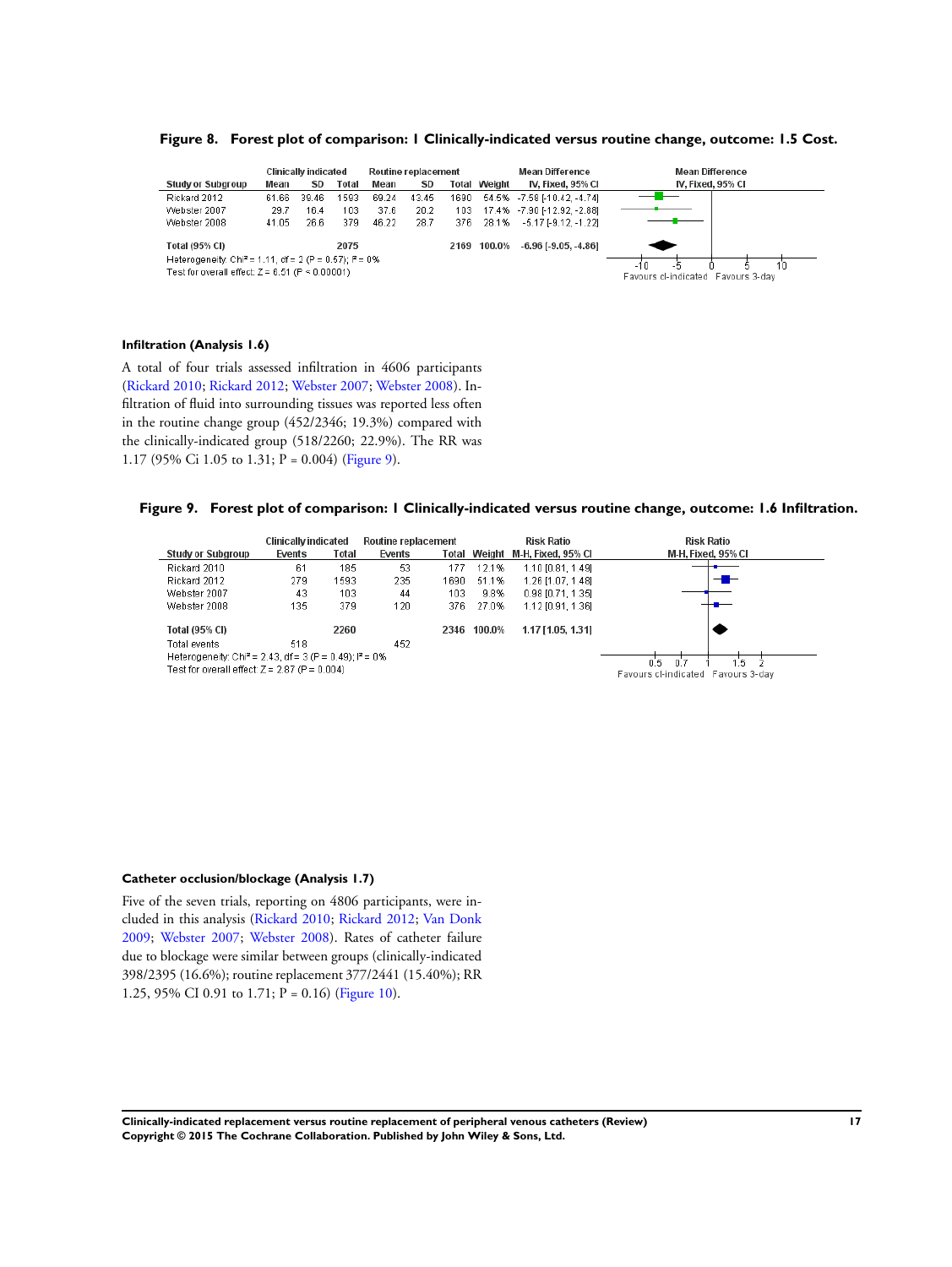# <span id="page-19-0"></span>**Figure 10. Forest plot of comparison: 1 Clinically-indicated versus routine change, outcome: 1.7 Catheter blockage.**

|                                                                                                                                                  | <b>Clinically indicated</b> | <b>Routine replacement</b>                                  |        |       |        | <b>Risk Ratio</b>   | <b>Risk Ratio</b>   |  |  |
|--------------------------------------------------------------------------------------------------------------------------------------------------|-----------------------------|-------------------------------------------------------------|--------|-------|--------|---------------------|---------------------|--|--|
| Study or Subgroup                                                                                                                                | Events                      | Total                                                       | Events | Total | Weight | M-H, Random, 95% CI | M-H, Random, 95% CI |  |  |
| Rickard 2010                                                                                                                                     | 4                           | 185                                                         | 5      | 177   | 5.3%   | $0.77$ [0.21, 2.80] |                     |  |  |
| Rickard 2012                                                                                                                                     | 344                         | 1593                                                        | 344    | 1690  | 59.3%  | 1.06 [0.93, 1.21]   |                     |  |  |
| Van Donk 2009                                                                                                                                    | 13                          | 105                                                         | 4      | 95    | 7.4%   | 2.94 [0.99, 8.71]   |                     |  |  |
| Webster 2007                                                                                                                                     |                             | 103                                                         | 4      | 103   | 6.2%   | 1.75 [0.53, 5.80]   |                     |  |  |
| Webster 2008                                                                                                                                     | 30                          | 379                                                         | 20     | 376   | 21.8%  | 1.49 [0.86, 2.57]   |                     |  |  |
| <b>Total (95% CI)</b>                                                                                                                            |                             | 2365                                                        |        | 2441  | 100.0% | 1.25 [0.91, 1.71]   |                     |  |  |
| Total events                                                                                                                                     | 398                         |                                                             | 377    |       |        |                     |                     |  |  |
| Heterogeneity: Tau <sup>2</sup> = 0.04; Chi <sup>2</sup> = 5.51, df = 4 (P = 0.24); $P = 27\%$<br>Test for overall effect: $Z = 1.39$ (P = 0.16) |                             | 2Ū.<br>0.05<br>n'e<br>Favours cl-indicated<br>Favours 3-day |        |       |        |                     |                     |  |  |

#### **Local infection (Analysis 1.8)**

Among the four trials measuring local infection ([Rickard 2010;](#page-22-0) [Rickard 2012;](#page-22-0) [Webster 2007;](#page-22-0) [Webster 2008\)](#page-22-0) no differences were found between groups (clinically-indicated 2/2260 (0.09%); routine replacement 0/2346 (0.0%); RR 4.96, 95% CI 0.24 to 102.98; P = 0.30) (Figure 11).

# **Figure 11. Forest plot of comparison: 1 Clinically-indicated versus routine change, outcome: 1.8 Local infection.**

|                                                | <b>Routine replacement</b><br>Clinically indicated |       | <b>Risk Ratio</b> |       |        | <b>Risk Ratio</b>          |                                      |
|------------------------------------------------|----------------------------------------------------|-------|-------------------|-------|--------|----------------------------|--------------------------------------|
| Study or Subgroup                              | Events                                             | Total | Events            | Total | Weight | M-H, Fixed, 95% CI         | M-H, Fixed, 95% CI                   |
| Rickard 2010                                   | 0                                                  | 185   | 0                 | 177   |        | Not estimable              |                                      |
| Rickard 2012                                   | 0                                                  | 1593  | 0                 | 1690  |        | Not estimable              |                                      |
| Webster 2007                                   | 0                                                  | 103   | 0                 | 103   |        | Not estimable              |                                      |
| Webster 2008                                   | 2                                                  | 379   | 0                 | 376   | 100.0% | 4.96 [0.24, 102.98]        |                                      |
| Total (95% CI)                                 |                                                    | 2260  |                   | 2346  |        | 100.0% 4.96 [0.24, 102.98] |                                      |
| Total events                                   |                                                    |       | 0                 |       |        |                            |                                      |
| Heterogeneity: Not applicable                  |                                                    |       |                   |       |        |                            | 0.001<br>$1000^{\circ}$<br>10<br>0.1 |
| Test for overall effect: $Z = 1.03$ (P = 0.30) |                                                    |       |                   |       |        |                            | Favours cl-indicated Favours 3-day   |

#### **Mortality (Analysis 1.9)**

Four deaths occurred in each group in the one trial ([Rickard 2012](#page-22-0)) that assessed this outcome (RR 1.06, 95% CI 0.27 to 4.23;  $P =$ 0.93) (Figure 12).

### **Figure 12. Forest plot of comparison: 1 Clinically-indicated versus routine change, outcome: 1.9 Mortality.**

|                   | Clinically indicated |       | Routine replacement |      | Risk Ratio               |                                    | Risk Ratio         |     |
|-------------------|----------------------|-------|---------------------|------|--------------------------|------------------------------------|--------------------|-----|
| Study or Subgroup | Events               | Total | Events              |      | Total M-H, Fixed, 95% CI |                                    | M-H, Fixed, 95% Cl |     |
| Rickard 2012      |                      | 1593  | 4                   | 1690 | 1.06 [0.27, 4.23]        |                                    |                    |     |
|                   |                      |       |                     |      |                          | 0.01                               | 10                 | 100 |
|                   |                      |       |                     |      |                          | Favours cl-indicated Favours 3-day |                    |     |

**Clinically-indicated replacement versus routine replacement of peripheral venous catheters (Review) 18 Copyright © 2015 The Cochrane Collaboration. Published by John Wiley & Sons, Ltd.**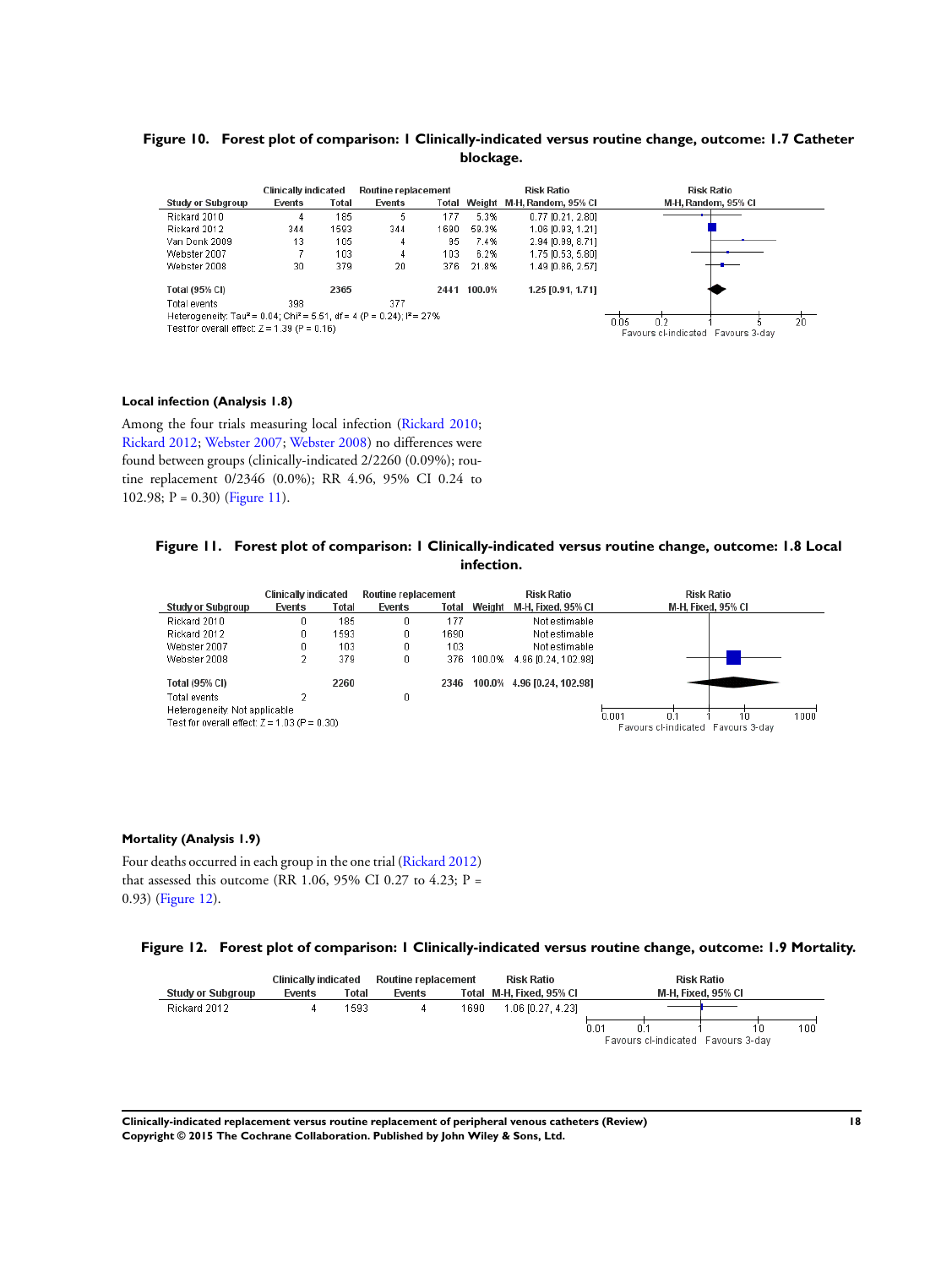The pre-planned outcomes 'number of catheter re-sites per patient', 'pain' and 'satisfaction' were not reported by the studies included in the review.

#### **Subgroup and sensitivity analysis**

We planned to conduct subgroup analyses on 1) Type of randomisation (truly randomised versus not reported); 2) Concealment of allocation (adequate versus not reported) and; 3) Statement of withdrawals and losses to follow up in each group (stated versus not stated). However, there were too few studies in these subgroups to make any meaningful comparisons. Similarly, blinding was not possible in any of the studies. Nor did we conduct any of our preplanned sensitivity analysis (except size of studies for the outcome 'phlebitis') for similar reasons.

#### **D I S C U S S I O N**

### **Summary of main results**

This systematic review analysed catheter-related bloodstream infection, phlebitis, other reasons for catheter failure, and cost with the intention of comparing routine catheter changes (at between two and four days) with replacing the catheter only if clinical signs were apparent.

The primary outcomes of this review suggest that patients are not adversely affected if the catheter is changed based on clinical indications rather than routinely, as recommended by the US Centers of Disease Control ([O'Grady 2011](#page-22-0)). The rate of catheter-related bloodstream infection was similar in both groups, between 0.0% and 0.3%, and comparable to that previously reported in prospective studies [\(Maki 2006\)](#page-22-0). A marginal but non-significant increase in the phlebitis rate in the clinically-indicated group was apparent when data were analysed by patient but became less perceptible when data were analysed per 1000 device days, which is a more clinically useful measure. In addition, most cases of phlebitis are mild in nature, requiring no treatment or removal of the catheter. There was no indication in our review that phlebitis was a precursor to bloodstream infection.

Catheter failure due to blockage was more frequent in the clinically-indicated group. This could be expected; all catheters will fail eventually and will need to be replaced if treatment is ongoing. The outcome is not clinically meaningful, it is simply an indicator of the longer dwell times in the clinically-indicated group. Since the 'treatment' for a blocked catheter is replacement of the catheter, it would not be of any benefit to the patient to replace the catheter earlier since it would not reduce the need for replacement, and would instead increase the chance of re-cannulation. Many catheters do not fail over the course of IV treatment, even with extended dwell times.

Cost was significantly less, around AUD 7, in the clinically-indicated group. This result was based on three studies and results were consistent and intuitively logical (fewer catheters, less clinician time and equipment). Although, this is a seemingly small amount, it corresponds to approximately 11% of catheter-related expenditure, which may represent a considerable saving to organisations with high use [\(Figure 8](#page-18-0)).

# **Overall completeness and applicability of evidence**

Trials included in this systematic review directly addressed the review question and we were able to conduct a number of metaanalyses. Apart from the [Barker 2004](#page-22-0) and [Nishanth 2009](#page-22-0) trials, results from the other five trials were quite similar. Participants were representative of those usually managed in health care. They included patients in both acute and community settings and measured outcomes important to clinicians and patients, providing useful external validity. It has been suggested that insertion and management by an IV team may explain the inefficacy of routine replacement to prevent complications [\(Maki 2008\)](#page-22-0), yet we saw no effect in trials that had significant numbers inserted by an IV team [\(Webster 2007;](#page-22-0) [Webster 2008](#page-22-0)) or trials where insertion was by the general medical and nursing staff ([Rickard 2010](#page-22-0); [Rickard](#page-22-0) [2012](#page-22-0)). In all of the trials except for [Barker 2004](#page-22-0) and [Nishanth](#page-22-0) [2009](#page-22-0) standard guidelines were followed for the control group, that is catheters were changed at between 72 and 96 hours, reflecting usual care. In the [Barker 2004](#page-22-0) and [Nishanth 2009](#page-22-0) trials, catheters were changed every 48 hours. None of the trials, except [Rickard](#page-22-0) [2012](#page-22-0), were powered to report on phlebitis alone, and some of the trials were very small. For example, the studies that showed statistically lower phlebitis rates in the clinically-indicated group [\(Barker 2004](#page-22-0); [Nishanth 2009\)](#page-22-0) involved just 47 and 42 people respectively and showed differences between the control and intervention groups that were quite dissimilar to all of the other studies. Consequently, results of these two trials should be interpreted with caution, particularly results from the [Nishanth 2009](#page-22-0) trial where all patients in the clinically-indicated group developed phlebitis compared with none in the two-day change group. It seems unlikely that these results would have occurred by chance but correspondence with trial authors shed no further light on these extreme results. There are no other published papers showing phlebitis rates of 100%.

Five of the seven included trials were conducted in Australia; this imbalance is difficult to understand. It would be useful to see similar studies from other healthcare systems to test the robustness of results from this review.

Neither pain nor satisfaction were measured in any of the reviewed studies and would be a useful addition to any future trial.

#### **Quality of the evidence**

See [Summary of findings for the main comparison](#page-4-0)

**Clinically-indicated replacement versus routine replacement of peripheral venous catheters (Review) 19 Copyright © 2015 The Cochrane Collaboration. Published by John Wiley & Sons, Ltd.**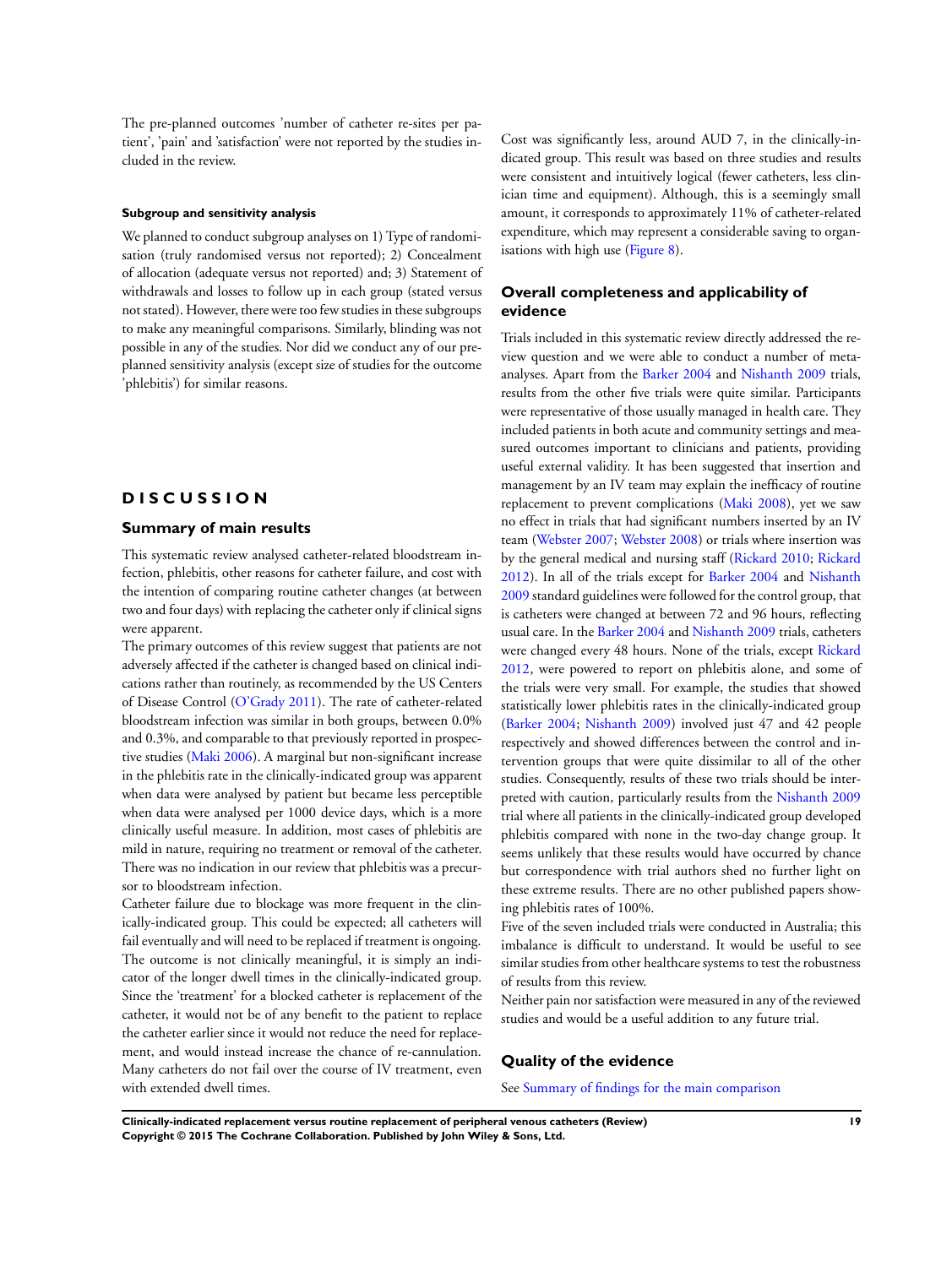### *Limitations in study design and implementation*

Risk of bias was assessed according to six components: sequence generation, allocation concealment, blinding, selective outcome reporting, incomplete follow up, and other potential biases. All of the studies avoided selection bias and ensured allocation concealment. The methodological quality of most of the RCTs was high with one exception. It was not possible to blind the primary outcome in any of the trials. Blinding was not possible because it was necessary to identify the catheter as either 'routine change' or 'clinically indicated', to prevent inadvertent routine replacement of catheters in the intervention group. It is unclear if this had any bearing on outcomes but the review authors argue that it is unlikely [\(Figure 2](#page-13-0); [Figure 3\)](#page-14-0). In the [Barker 2004](#page-22-0) and [Nishanth 2009](#page-22-0) trials, the investigator was directly involved in diagnosing phlebitis; in all of the other studies either medical staff, ward nurses, IV therapy staff, or research nurses evaluated the outcomes. As one author noted, it is routine practice to record reasons for removal of an intravenous catheter in the medical record, and it is unlikely that such entries would be falsified based on group allocation ([Webster](#page-22-0) [2008](#page-22-0)).

#### *Indirectness of evidence*

All of the trials compared routine changes with clinically-indicated changes. However, five trials used a three to four-day change schedule and two trials changed catheters every two days. Consequently, three to four-day results may provide indirect evidence for two-day changes, conversely two-day changes provide indirect evidence for a three to four-day change schedule. Additionally, only one study [\(Nishanth 2009](#page-22-0)) included patients who were from a developing country and who were "usually asthenic, many underhydrated/ dehydrated on admission" (personal correspondence), so the evidence may be regarded as indirect for these types of patients.

#### *Unexplained heterogeneity or inconsistency of results*

When we combined results of studies that investigated the effect of different catheter replacement schedules on phlebitis, the heterogeneity was high. This was probably due to the different schedules for the routine catheter changes or population differences, or both. Small sample sizes may also have contributed to the extreme results, which caused the heterogeneity. We tested these assumptions by performing a sensitivity analysis, removing two of the seven studies. Results of the five trials are presented in the review text and the Summary of findings table [\(Summary of findings for](#page-4-0) [the main comparison](#page-4-0)).

# *Imprecision of results*

Confidence intervals were wide in the pooled outcomes of catheter-related bloodstream infection, local infection, and mortality ([Figure 4](#page-16-0); [Figure 11](#page-19-0); [Figure 12](#page-19-0)) indicating a high level of uncertainty around the effect size. Further research is therefore very likely to have an important impact on the confidence in the estimate of effect for these outcomes.

### *Publication bias*

We feel confident that our comprehensive electronic searches identified all existing, published, randomised controlled trials addressing the review question.

#### **Potential biases in the review process**

Although the authors were investigators in one or more of the included trials, clearly described procedures were followed to prevent potential biases in the review process. A careful literature search was conducted and the methods we used are transparent and reproducible. None of the authors has any conflict of interests.

# **Agreements and disagreements with other studies or reviews**

Our results concur with several prospective observational studies, which found no additional risk in extending IVD dwell times [\(Bregenzer 1998;](#page-22-0) [Catney 2001](#page-22-0); [Homer 1998;](#page-22-0) [White 2001](#page-22-0)). We believe the reason for this is the similarity in the mean dwell times between the intervention and control arms. Each of the included studies were pragmatic trials and, in real life, many catheters are not changed within the prescribed time frames. For example, in three-day protocols the 72-hour period may occur in the middle of the night; or a decision may be made to leave an existing catheter in place if the patient is due for discharge the following day or if they are thought to have poor veins. Conversely, the catheter may need to be removed early in any clinically-indicated group if the patient's catheter becomes blocked or infiltration or phlebitis occurs, or the patient is discharged within a couple of days of catheter insertion.

Our results also support the CDC guidelines for peripheral catheter replacement in children, which state "replace peripheral catheters in children only when clinically indicated" [\(O'Grady](#page-22-0) [2011](#page-22-0)). Similarly, in a guideline for timing peripheral intravenous replacement ([Ho 2011](#page-22-0)) findings from the original version of this review were replicated ([Webster 2010](#page-22-0)).

# **A U T H O R S ' C O N C L U S I O N S**

### **Implications for practice**

The review found no difference in catheter-related bloodstream infection or phlebitis rates whether peripheral intravenous catheters are changed routinely every 72 to 96 hours or when clinically

**Clinically-indicated replacement versus routine replacement of peripheral venous catheters (Review) 20 Copyright © 2015 The Cochrane Collaboration. Published by John Wiley & Sons, Ltd.**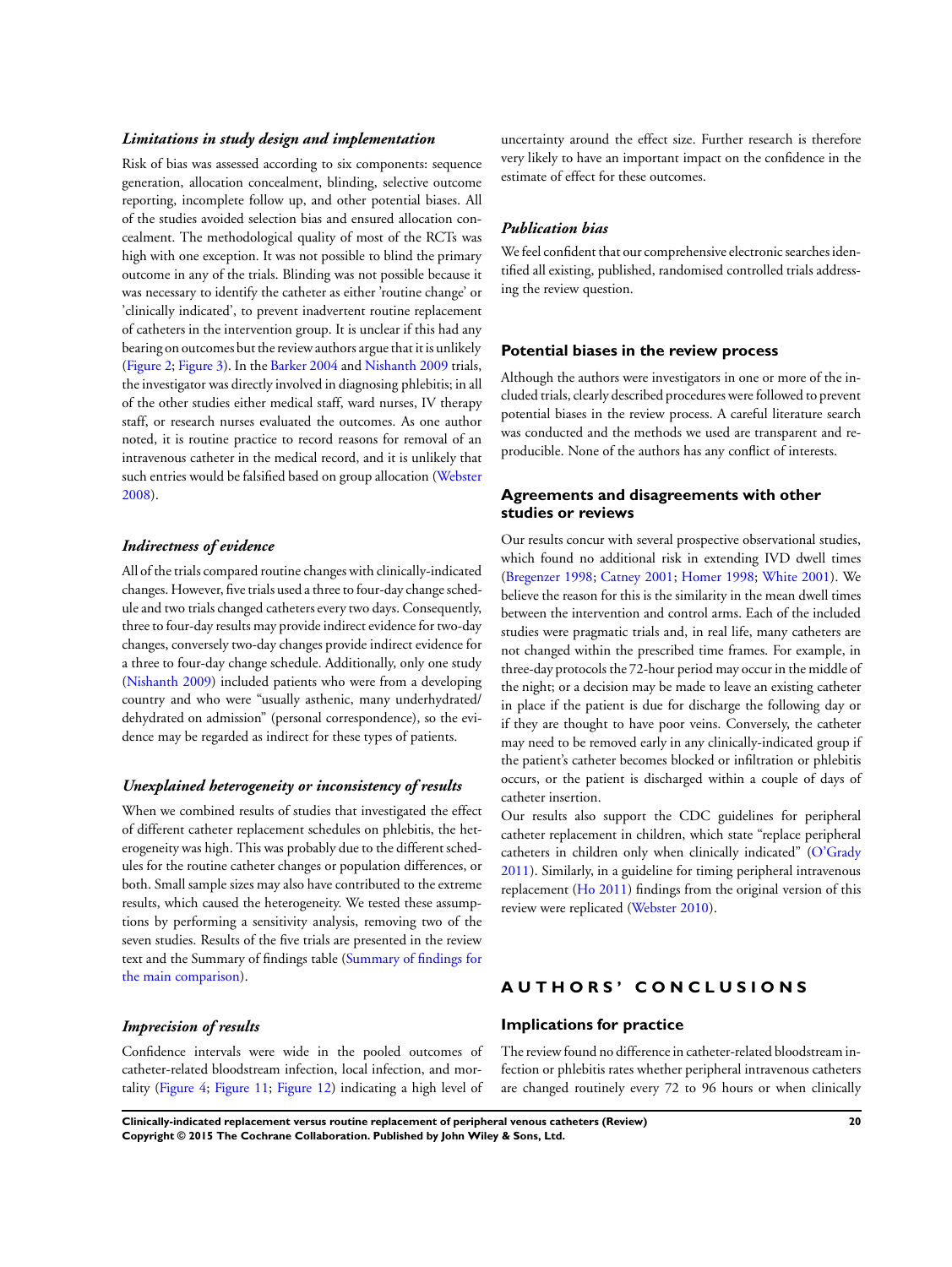<span id="page-22-0"></span>indicated. The consistency in these results, which include a very large multi-site study, indicate that healthcare organisations should adopt a clinically-indicated replacement policy. This would provide significant cost savings and would also be welcomed by patients, who would be spared the unnecessary pain of routine resites in the absence of clinical indications. Busy clinical staff would also reduce time spent on this intervention. To minimise peripheral catheter-related complications, the insertion site should be inspected at each shift change and the catheter removed if signs of inflammation, infiltration, or blockage are present.

phlebitis rates from 8% to 6% ( $\alpha$  = 0.05 and 80% power). Neither pain nor satisfaction were measured in any of the reviewed studies and would be a useful addition to any future trial. Although costs were estimated in some of the included trials, a careful economic analysis of routine versus clinically-indicated replacement would be helpful for healthcare administrators. There was also some evidence from this review that different results may occur when the population is drawn from a developing country. Consequently, trials conducted in a wider variety of healthcare systems would add to the external validity of the review's results.

### **Implications for research**

Any future trial should use standard definitions for phlebitis and be sufficiently large to show true differences. Based on results from the meta-analysis in this review, at least 2500 participants would be required in each arm of any future trial to show a lowering of

# **A C K N O W L E D G E M E N T S**

We are grateful to Marlene Stewart, Cochrane Vascular Managing Editor, for her support and speedy responses, and to the editors Mr Paul Tisi and Dr Jackie Price for their useful comments.

### **R E F E R E N C E S**

# **References to studies included in this review**

#### **Barker 2004** *{published and unpublished data}*

Barker P, Anderson ADG, Macfie J. Randomised clinical trial of elective re-siting of intravenous cannulae. *Annals of the Royal College of Surgeons of England* 2004;**86**(4):281–3.

#### **Nishanth 2009** *{published data only}*

Nishanth S, Sivaram G, Kalayarasan R, Kate V, Ananthakrishnan N. Does elective re-siting of intravenous cannulae decrease peripheral thrombophlebitis? A randomized controlled study. *The International Medical Journal of India* 2009;**22**(2):60–2.

#### **Rickard 2010** *{published and unpublished data}*

Rickard CM, McCann D, Munnings J, McGrail M. Routine resite of peripheral intravenous devices every 3 days did not reduce complications compared with clinically indicated resite: a randomised controlled trial. *BMC Medicine* 2010; **8**:53.

#### **Rickard 2012** *{published and unpublished data}*

Rickard CM. Clinically indicated and routine replacement of peripheral IV catheters did not differ for phlebitis. *Annals of Internal Medicine* 2013;**158**:JC8. Ref ID:81. Rickard CM, Webster J, Wallis MC, Marsh N, McGrail MR, French V, et al. Routine versus clinically indicated replacement of peripheral intravenous catheters: A

randomised equivalence trial. *Lancet* 2012;**380**(9847): 1066–74. Tuffaha HW, Rickard CM, Webster J, Marsh N, Gordon

L, Wallis M, et al. Cost-effectiveness analysis of clinically indicated versus routine replacement of peripheral intravenous catheters. *Applied Economics and Health Policy* 2014;**12**:51–8.

#### **Van Donk 2009** *{published and unpublished data}*

Van Donk P, Rickard CM, McGrail MR, Doolan G. Routine replacement versus clinical monitoring of peripheral intravenous catheters in a regional hospital in the home program: A randomized controlled trial. *Infection Control and Hospital Epidemiology* 2009;**30**(9):915–7.

#### **Webster 2007** *{published and unpublished data}*

Webster J, Lloyd S, Hopkins T, Osborne S, Yaxley M. Developing a research base for intravenous peripheral cannula re-sites (DRIP trial). A randomised controlled trial of hospital in-patients. *International Journal of Nursing Studies* 2007;**44**(5):664–71.

#### **Webster 2008** *{published and unpublished data}*

Webster J, Clarke S, Paterson D, Hutton A, van Dyke S, Gale C, et al. Routine care of peripheral intravenous catheters versus clinically indicated replacement: randomised controlled trial. *BMJ* 2008;**337**:a339.

#### **References to studies excluded from this review**

#### **Arnold 1977** *{published data only}*

Arnold RE, Elliot EK, Holmes BH. The importance of frequent examination of infusion sites in preventing postinfusion phlebitis. *Surgery, Gynecology and Obstetrics* 1977;**145**(1):19–20.

#### **Cobb 1992** *{published data only}*

Cobb DK, High KP, Sawyer RG, Sable CA, Adams RB, Lindley DA, et al. A controlled trial of scheduled replacement of central venous and pulmonary-artery catheters. *The New England Journal of Medicine* 1992;**327**  $(15):1062-8.$ 

**Clinically-indicated replacement versus routine replacement of peripheral venous catheters (Review) 21 Copyright © 2015 The Cochrane Collaboration. Published by John Wiley & Sons, Ltd.**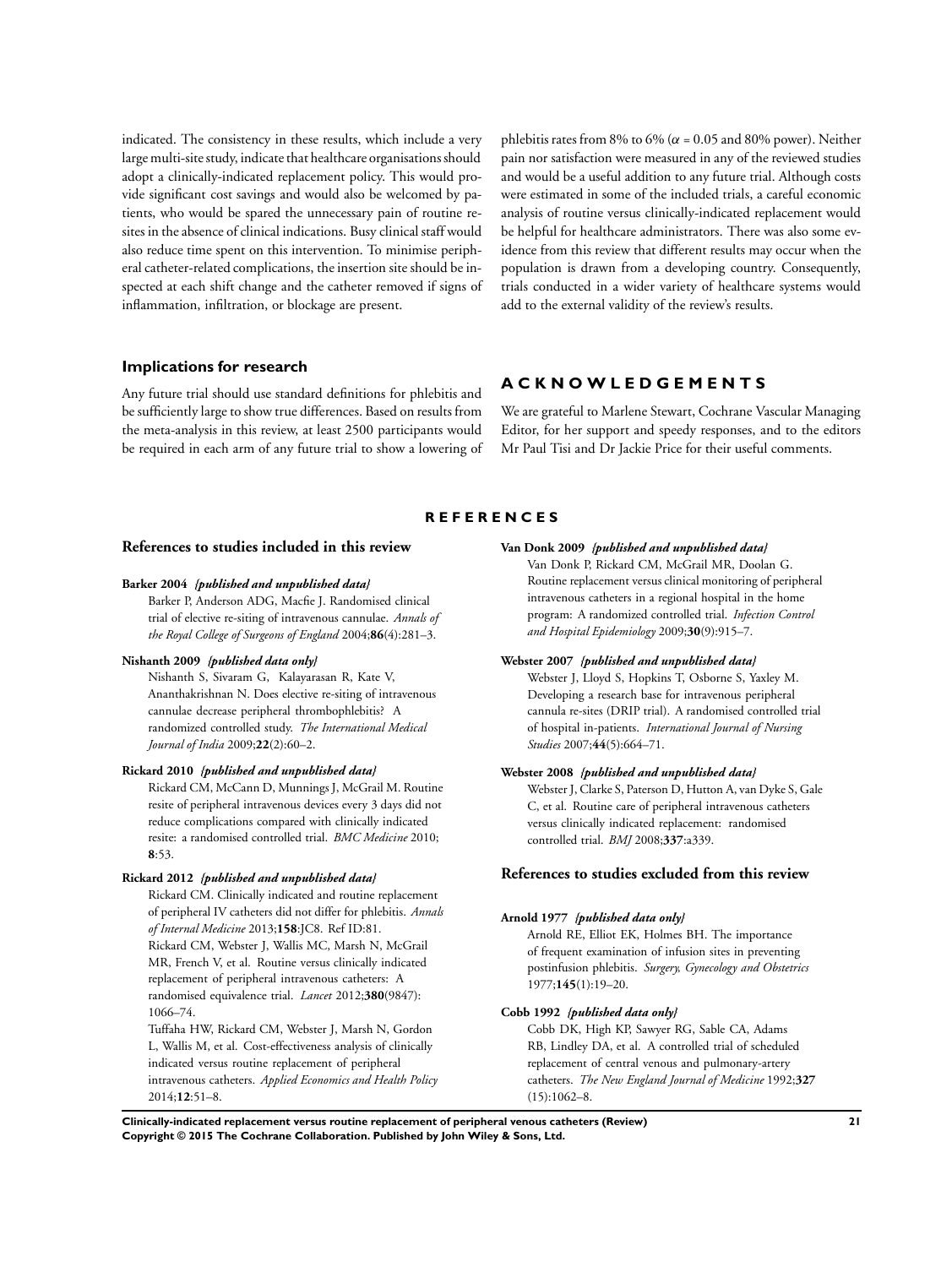#### **Eyer 1990** *{published data only}*

Eyer S, Brummitt C, Crossley K, Siegel R, Cerra F. Catheterrelated sepsis: prospective, randomized study of three methods of long-term catheter maintenance. *Critical Care Medicine* 1990;**18**(10):1073–9.

#### **Haddad 2006** *{published data only}*

Haddad FG, Waked CH, Zein EF. Peripheral venous catheter inflammation. A randomized prospective trial. *Le Journal Médical Libanais* 2006;**54**:139–45.

#### **Kerin 1991** *{published data only}*

Kerin MJ, Pickford IR, Jaeger H, Couse NF, Mitchell CJ, Macfie J. A prospective and randomised study comparing the incidence of infusion phlebitis during continuous and cyclic peripheral parenteral nutrition. *Clinical Nutrition* 1991;**10**(6):315–9.

#### **May 1996** *{published data only}*

May J, Murchan P, MacFie J, Sedman P, Donat P, Palmer D, et al. Prospective study of the aetiology of infusion phlebitis and line failure during peripheral parenteral nutrition. *British Journal of Surgery* 1996;**83**(8):1091–4.

### **Nakae 2010** *{published data only}*

Nakae H, Igarashi T, Tajimi K. Catheter-related infections via temporary vascular access catheters: a randomized prospective study. *Artificial Organs* 2010;**34**(3):E72–6.

#### **Panadero 2002** *{published data only}*

Panadero A, Iohom G, Taj J, Mackay N, Shorten G. A dedicated intravenous cannula for postoperative use. Effect on incidence and severity of phlebitis. *Anaesthesia* 2002;**57** (9):921–5.

#### **Rijnders 2004** *{published data only}*

Rijnders BJ, Peetermans WE, Verwaest C, Wilmer A, Van Wijngaerden E. Watchful waiting versus immediate catheter removal in ICU patients with suspected catheter-related infection: a randomized trial. *Intensive Care Medicine* 2004; **30**(6):1073–80.

### **Additional references**

#### **Band 1980**

Band JD, Maki DG. Steel needles used for intravenous therapy. Morbidity in patients with hematologic malignancy. *Archives of Internal Medicine* 1980;**140**(1): 31–4.

### **Bregenzer 1998**

Bregenzer T, Conen D, Sakmann P, Widmer AF. Is routine replacement of peripheral intravenous catheters necessary?. *Archives of Internal Medicine* 1998;**158**:51–6.

#### **Catney 2001**

Catney MR, Hillis S, Wakefield B, Simpson L, Domino L, Keller S, et al. Relationship between peripheral intravenous catheter dwell time and the development of phlebitis and infiltration. *Journal of Infusion Nursing* 2001;**24**(5):332–41.

#### **Cornely 2002**

Cornely OA, Bethe U, Pauls R, Waldschmidt D. Peripheral Teflon catheters: factors determining incidence of phlebitis

and duration of cannulation. *Infection Control and Hospital Epidemiology* 2002;**23**:249–53.

#### **Everitt 1997**

Everitt NJ, Krupowicz DW, Evans JA, McMahon MJ. Ultrasonographic investigation of the pathogenesis of infusion thrombophlebitis. *British Journal of Surgery* 1997; **84**:642–5.

#### **Gupta 2007**

Gupta A Mehta Y, Juneja R, Trehan N. The effect of cannula material on the incidence of peripheral venous thrombophlebitis. *Anaesthesia* 2007;**62**:1139–42.

#### **Hadaway 2012**

Hadaway. Short peripheral intravenous catheters and infections. *Journal of Infusion Nursing* 2012;**35**:230–40.

#### **Higgins 2003**

Higgins JPT, Thompson SG, Deeks JJ, Altman DG. Measuring inconsistencies in meta-analysis. *BMJ* 2003;**327** (7414):557–60.

#### **Higgins 2008**

Higgins JPT, Deeks JJ. Selecting studies and collecting data. In: Higgins JPT, Green S editor(s). *Cochrane Handbook for Systematic Reviews of Interventions*. Wiley-Blackwell, 2008.

#### **Higgins 2011a**

Higgins JPT, Altman DG, and Sterne JAC on behalf of the Cochrane Statistical Methods Group and the Cochrane Bias Methods Group. Chapter 8: Assessing risk of bias in included studies. In: Higgins JPT, Green S, editor(s). Cochrane Handbook for Systematic Reviews of Interventions Version 5.1.0 [updated March 2011]. The Cochrane Collaboration, 2011. Available from www.cochrane-handbook.org.

#### **Ho 2011**

Ho KHM, Cheung DSK. Guidelines on timing in replacing peripheral intravenous catheters. *Journal of Clinical Nursing* 2011;**21**(11-12):1499–506.

#### **Homer 1998**

Homer LD, Holmes KR. Risks associated with 72- and 96 hour peripheral intravenous catheter dwell times. *Journal of Intravenous Nursing* 1998;**21**:301–5.

#### **Infusion Nurses Society 2011**

Infusion Nurses Society. Infusion Nursing Standards of Practice. *Journal of Infusion Nursing* 2011;**34**(1S):S57.

#### **Lai 1998**

Lai KK. Safety of prolonging peripheral cannula and i.v. tubing use from 72 hours to 96 hours. *American Journal of Infection Control* 1998;**26**:66–70.

#### **Loveday 2014**

Loveday HP, Wilson JA, Pratt RJ, Golsorkhi M, Tingle A, Bak A, et al. epic3: National Evidence-based guidelines for preventing healthcare-associated infections. *Journal of Hospital Infection* 2014;**86 Suppl 1**:S1–70.

#### **Maddox 1977**

Maddox RR, Rush DR, Rapp RP, Foster TS, Mazella V, McKean HE. Double-blind study to investigate methods to

**Clinically-indicated replacement versus routine replacement of peripheral venous catheters (Review) 22 Copyright © 2015 The Cochrane Collaboration. Published by John Wiley & Sons, Ltd.**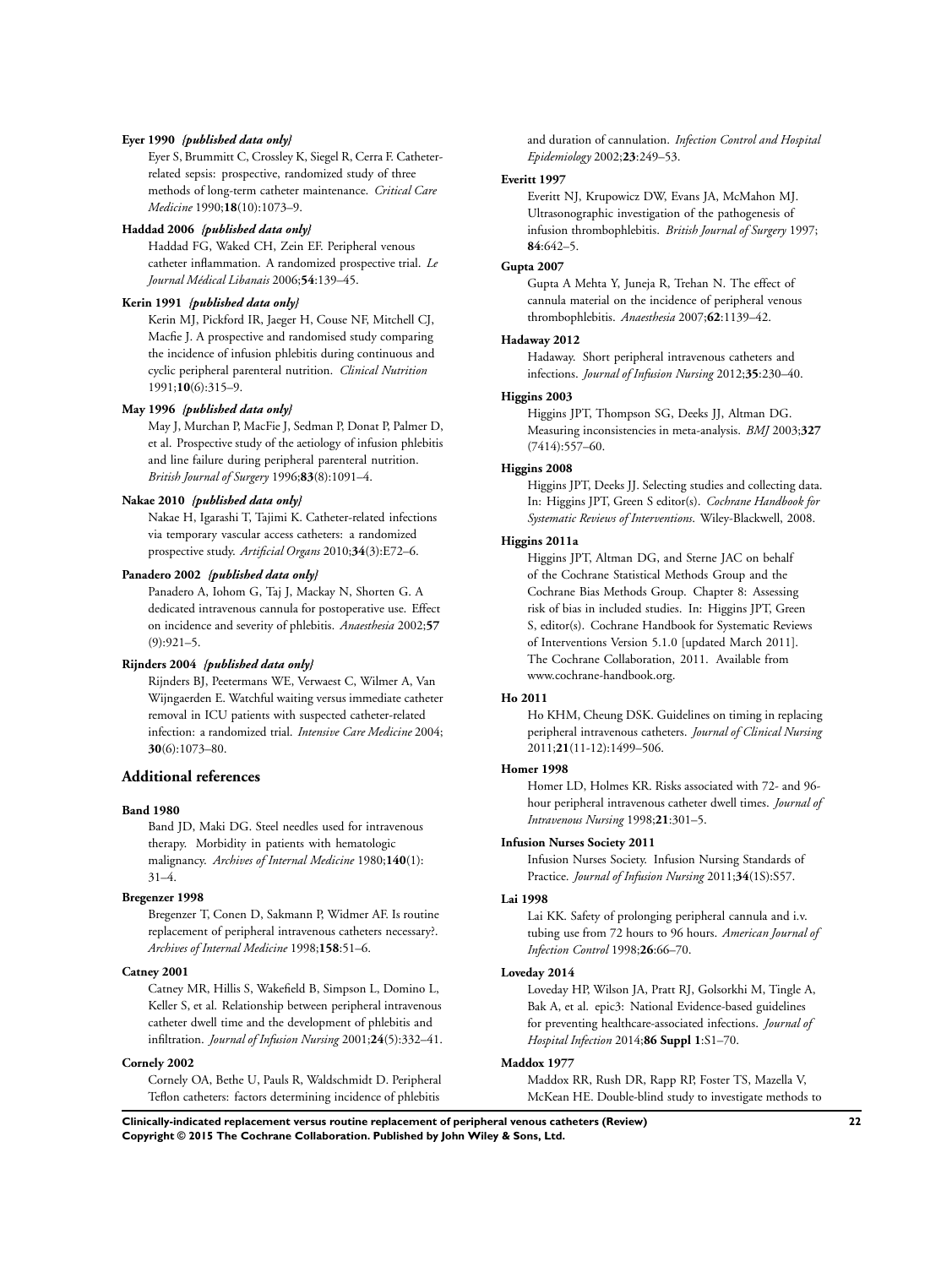prevent cephalothin-induced phlebitis. *American Journal of Hospital Pharmacy* 1977;**34**:29–34.

#### **Maki 1973**

Maki DG, Goldman DA, Rhame FS. Infection control in intravenous therapy. *Annals of Internal Medicine* 1973;**79** (6):867–87.

# **Maki 1991**

Maki DG, Ringer M. Risk factors for infusion-related phlebitis with small peripheral venous catheters. A randomized controlled trial. *Annals of Internal Medicine* 1991;**114**:845–54.

### **Maki 2006**

Maki DG, Kluger DM, Crnich CJ. The risk of bloodstream infection in adults with different intravascular devices: a systematic review of 200 published prospective studies. *Mayo Clinic Proceedings* 2006;**81**(9):1159–71.

#### **Maki 2008**

Maki DG. Improving the safety of peripheral intravenous catheters. *BMJ* 2008;**337**(7662):122–3.

#### **Malyon 2014**

Malyon L, Ullman AJ, Phillips N, Young J, Kleidon T, Murfield J, et al. Peripheral intravenous catheter duration and failure in paediatric acute care: a prospective cohort study. *Emergency Medicine Australasia* 2014;**26**:602–8.

#### **Monreal 1999**

Monreal M, Quilez F, Rey-Joly C, Vega J, Torres T, Valero P, et al. Infusion phlebitis in patients with acute pneumonia: a prospective study. *Chest* 1999;**115**:1576–80.

#### **O'Grady 2011**

O'Grady NP, Alexander M, Burns LA, Dellinger EP, Garland J, Heard SO, et al. 2011 Guidelines for the prevention of intravascular catheter-related infections. http: //www.cdc.gov/hicpac/bsi/bsi-guidelines-2011.html.

### **Ray-Barruel 2014**

Ray-Barruel G, Polit DF, Murfield JE, Rickard CM. Infusion phlebitis assessment measures: a systematic review. *Journal of Evaluation in Clinical Practice* 2014;**20**:191–202.

#### **Sch nemann 2011**

Sch nemann HJ, Oxman AD, Vist GE, Higgins JPT, Deeks JJ, Glasziuo P, et al. Chapter 12: Interpreting results and drawing conclusions. In: Higgins JPT, Green S (editors). Cochrane Handbook for Systematic Reviews of Interventions Version 5.1.0 (updated March 2011). Available from www.cochrane-handbook.org.

#### **Tager 1983**

Tager IB, Ginsberg MB, Ellis SE, Walsh NE, Dupont I, Simchen E, et al. The Rhode Island Nosocomial Infection Consortium. An epidemiologic study of the risks associated with peripheral intravenous catheters. *American Journal of Epidemiology* 1983;**118**(6):839–51.

#### **Tuffaha 2014**

Tuffaha HW, Rickard CM, Webster J, Marsh N, Gordon L, Wallis M, et al. Cost-effectiveness analysis of clinically indicated versus routine replacement of peripheral intravenous catheters. *Applied Economics and Health Policy* 2014;**12**:51–8.

### **Tuffaha 2014a**

Tuffaha HW, Rickard CM, Inwood S, Gordon L, Scuffham P. The epic3 recommendation that clinically indicated replacement of peripheral venous catheters is safe and cost-saving: How much would the NHS save?. *Journal of Hospital Infection* 2014;**87**(3):183–4.

#### **Uslusoy 2008**

Uslusoy E, Mete S. Predisposing factors to phlebitis in patients with peripheral intravenous catheters: a descriptive study. *Journal of the American Academy of Nurse Practitioners* 2008;**20**:172–80.

#### **White 2001**

White SA. Peripheral intravenous therapy-related phlebitis rates in an adult population. *Journal of Intravenous Nursing* 2001;**24**:19–24.

#### **References to other published versions of this review**

#### **Webster 2009**

Webster J, Osborne S, Hall J, Rickard C. Clinically indicated replacement versus routine replacement of peripheral venous catheters. *Cochrane Database of Systematic Reviews* 2009, Issue 2. DOI: 10.1002/14651858.CD007798

#### **Webster 2010**

Webster J, Osborne S, Rickard C, Hall J. Clinicallyindicated replacement versus routine replacement of peripheral venous catheters. *Cochrane Database of Systematic Reviews* 2010, Issue 3. DOI: 10.1002/ 14651858.CD007798.pub2

#### **Webster 2013**

Webster J, Osborne S, Rickard CM, New K. Clinicallyindicated replacement versus routine replacement of peripheral venous catheters. *Cochrane Database of Systematic Reviews* 2013, Issue 4. DOI: 10.1002/ 14651858.CD007798.pub3

∗ *Indicates the major publication for the study*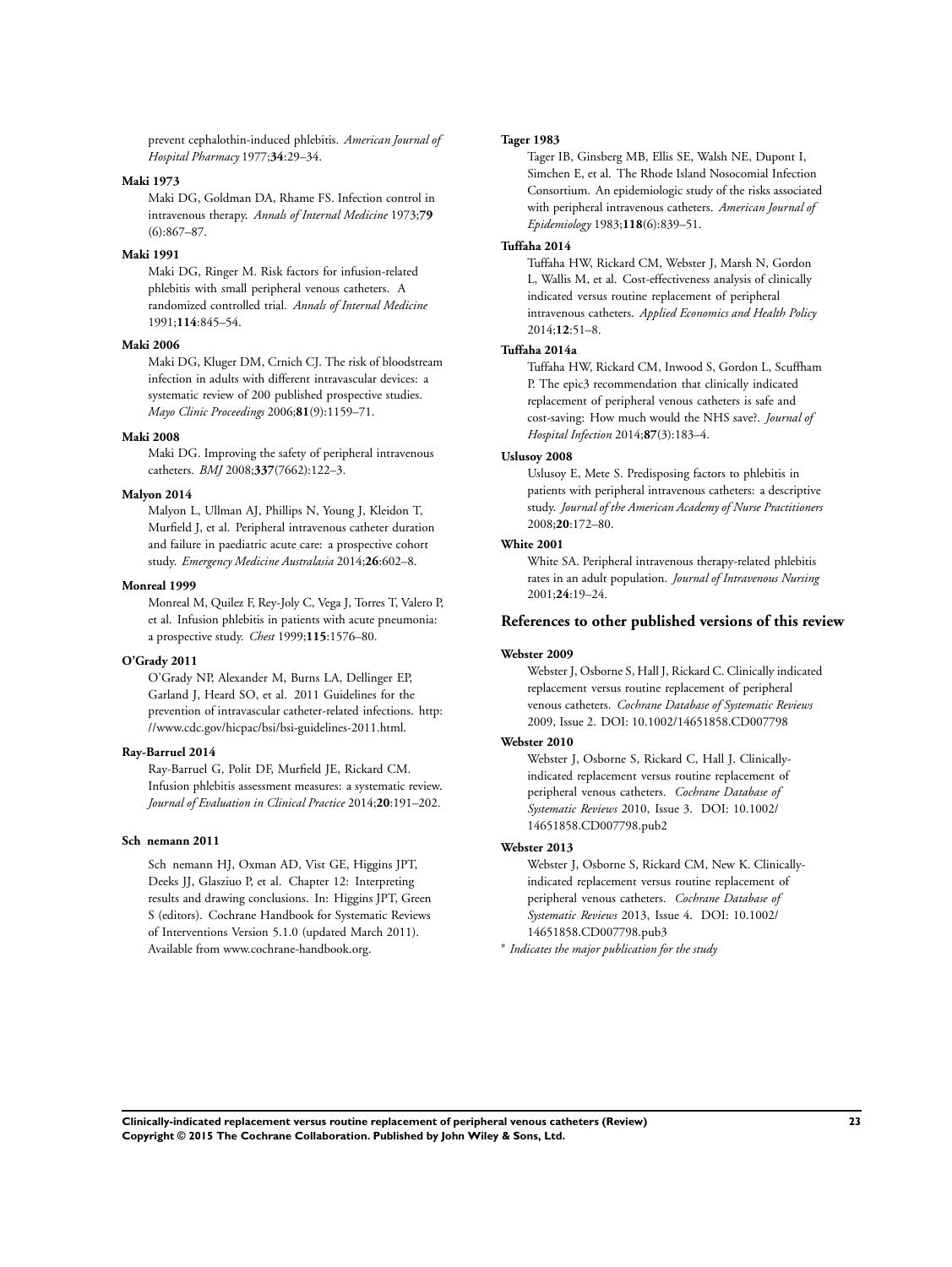# <span id="page-25-0"></span>**CHARACTERISTICS OF STUDIES**

# **Characteristics of included studies** *[ordered by study ID]*

# **[Barker 2004](#page-22-0)**

| Methods       | Study design: Single-centre RCT.<br>Method of randomisation: Computer generated.<br>Concealment of allocation: Sealed envelopes.                                                                                                                                                                                                                                                                                                                                                                                                                                                                    |
|---------------|-----------------------------------------------------------------------------------------------------------------------------------------------------------------------------------------------------------------------------------------------------------------------------------------------------------------------------------------------------------------------------------------------------------------------------------------------------------------------------------------------------------------------------------------------------------------------------------------------------|
| Participants  | Country: England.<br><b>Number:</b> 47 patients in general medical or surgical wards. Clinically indicated: 43<br>catheters were inserted in 26 patients. Routine replacement: 41 catheters were inserted<br>in 21 patients<br>Age: Clinically indicated 60.5 yrs (15.5); routine replacement 62.7 yrs (18.2)<br>Sex (M/F): Clinically indicated 15/11; routine replacement 14/7.<br>Inclusion criteria: Hospital inpatients receiving crystalloids and drugs.<br>Exclusion criteria: Not stated.                                                                                                   |
| Interventions | <b>Clinically indicated:</b> Catheters were removed if the site became painful, the catheter<br>dislodged or there were signs of PVT<br>Routine replacement: Catheters were replaced every 48 hours.                                                                                                                                                                                                                                                                                                                                                                                                |
| Outcomes      | <b>Primary:</b> Incidence of PVT defined as "the development of two or more of the following:<br>pain, erythema, swelling, excessive warmth or a palpable venous cord"                                                                                                                                                                                                                                                                                                                                                                                                                              |
| Notes         | PVT was defined as "the development of two or more of the following: pain, erythema,<br>swelling, excessive warmth or a palpable venous cord". However, in the discussion, the<br>author stated that "even a small area of erythema was recorded as phlebitis" (i.e., only<br>one sign)<br>It is unclear what proportion of patients were on continuous infusion<br>Catheters were inserted "at the instruction of the principal investigator"<br>"All patients were reviewed daily by the principal investigator, and examined for signs of<br>PVT at the current and all previous infusion sites" |

# *Risk of bias*

| <b>Bias</b>                                                                 | Authors' judgement | Support for judgement                                                       |
|-----------------------------------------------------------------------------|--------------------|-----------------------------------------------------------------------------|
| Random sequence generation (selection Low risk<br>bias)                     |                    | <b>Comment:</b> Computer generated (personal<br>communication with author). |
| Allocation concealment (selection bias)                                     | Low risk           | <b>Comment:</b> Sealed envelopes (personal<br>communication with author).   |
| Blinding (performance bias and detection High risk<br>bias)<br>All outcomes |                    | <b>Comment:</b> Neither study personnel nor<br>participants were blinded.   |

**Clinically-indicated replacement versus routine replacement of peripheral venous catheters (Review) 24 Copyright © 2015 The Cochrane Collaboration. Published by John Wiley & Sons, Ltd.**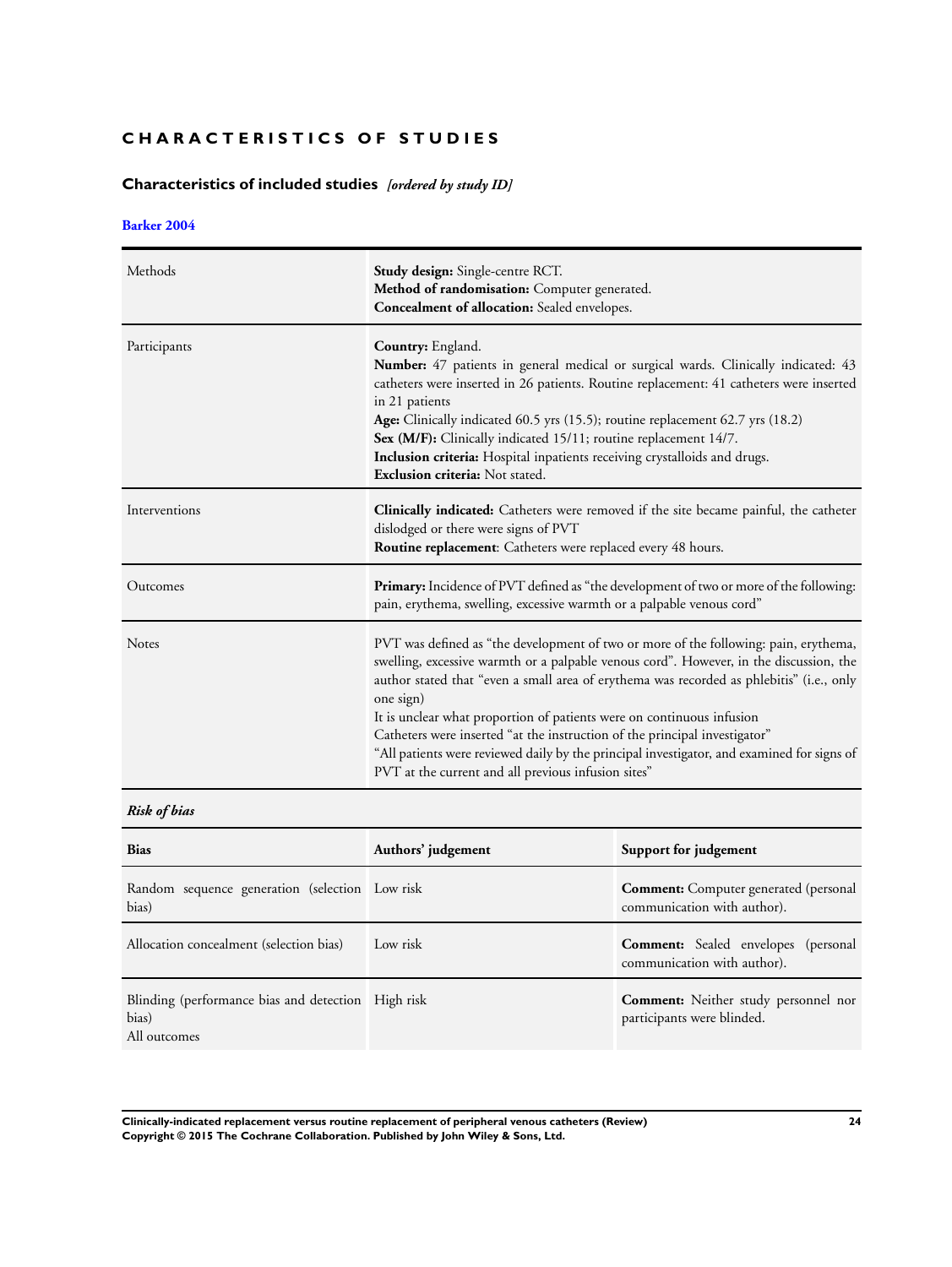# **[Barker 2004](#page-22-0)** (*Continued)*

| Incomplete outcome data (attrition bias)<br>All outcomes | High risk | <b>Comment:</b> In this small sample, there were<br>five fewer patients in the routine replace-<br>ment group. No explanation was provided<br>for the unequal sample size. No dropouts<br>or loss to follow up were reported |
|----------------------------------------------------------|-----------|------------------------------------------------------------------------------------------------------------------------------------------------------------------------------------------------------------------------------|
| Selective reporting (reporting bias)                     | Low risk  | <b>Comment:</b> Phlebitis was the only outcome<br>planned.                                                                                                                                                                   |
| Other bias                                               | High risk | <b>Comment:</b> The chief investigator allocated<br>patients and was responsible for outcome<br>evaluation<br>No sample size calculation.                                                                                    |

# **[Nishanth 2009](#page-22-0)**

| Methods                                                     | Study design: Single-centre RCT.<br>Method of randomisation: Not stated<br>Concealment of allocation: Sequentially numbered sealed envelopes.                                                                                                                                                                                                                                                                                                                                                                                         |                                                                                  |
|-------------------------------------------------------------|---------------------------------------------------------------------------------------------------------------------------------------------------------------------------------------------------------------------------------------------------------------------------------------------------------------------------------------------------------------------------------------------------------------------------------------------------------------------------------------------------------------------------------------|----------------------------------------------------------------------------------|
| Participants                                                | Country: India.<br><b>Number:</b> 42 patients in surgical wards. Clinically indicated: 21. Routine replacement:<br>21<br>Age: Clinically indicated 40.2 yrs (15.0); routine replacement 42.9 yrs (15.0)<br>Sex (M/F): Clinically indicated 17/4; routine replacement 16/5.<br>Inclusion criteria: Hospital inpatients admitted for major abdominal surgery<br>Exclusion criteria: Receiving total parenteral nutrition, duration of therapy expected to<br>be < three days, if a cannula was already in situ, terminally ill patients |                                                                                  |
| Interventions                                               | Clinically indicated: Catheters were removed if the site became painful, the catheter<br>dislodged or there were signs of PVT<br>Routine replacement: Catheters were replaced every 48 hours.                                                                                                                                                                                                                                                                                                                                         |                                                                                  |
| Outcomes                                                    | Primary: Incidence of PVT defined as "the development of two or more of the following:<br>pain, erythema, swelling, excessive warmth or a palpable venous cord"                                                                                                                                                                                                                                                                                                                                                                       |                                                                                  |
| <b>Notes</b>                                                |                                                                                                                                                                                                                                                                                                                                                                                                                                                                                                                                       |                                                                                  |
| Risk of bias                                                |                                                                                                                                                                                                                                                                                                                                                                                                                                                                                                                                       |                                                                                  |
| <b>Bias</b>                                                 | Authors' judgement                                                                                                                                                                                                                                                                                                                                                                                                                                                                                                                    | Support for judgement                                                            |
| Random sequence generation (selection Unclear risk<br>bias) |                                                                                                                                                                                                                                                                                                                                                                                                                                                                                                                                       | Not stated.                                                                      |
| Allocation concealment (selection bias)                     | Low risk                                                                                                                                                                                                                                                                                                                                                                                                                                                                                                                              | Quote "group name was placed (on) an<br>opaque serially numbered sealed envelope |

**Clinically-indicated replacement versus routine replacement of peripheral venous catheters (Review) 25 Copyright © 2015 The Cochrane Collaboration. Published by John Wiley & Sons, Ltd.**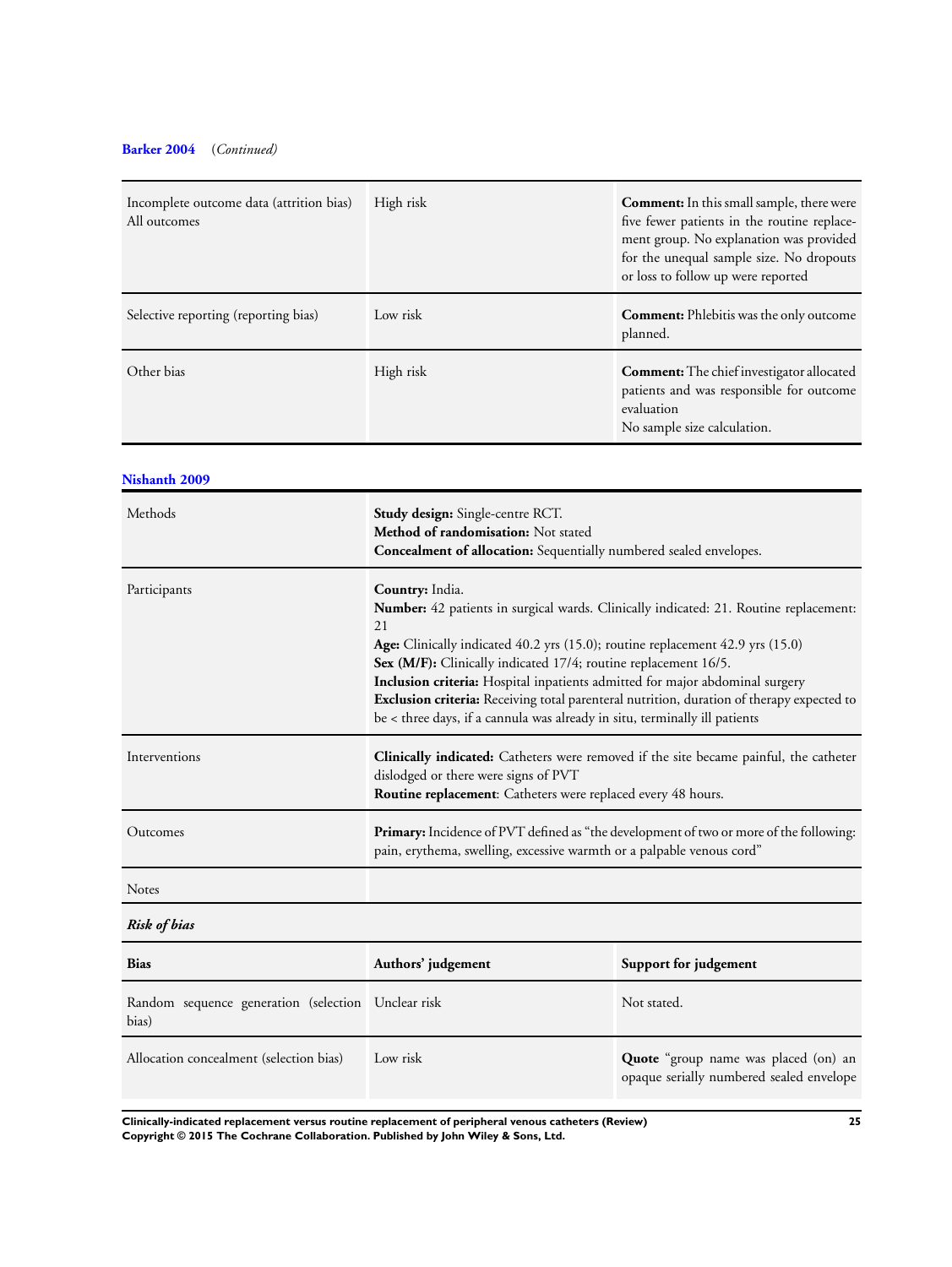# **[Nishanth 2009](#page-22-0)** (*Continued)*

|                                                                             |              | $(SNOSE).$ "<br><b>Comment:</b> Presumably the authors meant<br>'in' an opaque serially numbered sealed en-<br>velope - based on subsequent information                                                                                           |
|-----------------------------------------------------------------------------|--------------|---------------------------------------------------------------------------------------------------------------------------------------------------------------------------------------------------------------------------------------------------|
| Blinding (performance bias and detection High risk<br>bias)<br>All outcomes |              | Evidence for participants: Quote "un-<br>blinded study".<br>Evidence for personnel: As above.<br><b>Evidence for outcomes:</b> As above.                                                                                                          |
| Incomplete outcome data (attrition bias)<br>All outcomes                    | Low risk     | <b>Comment:</b> Data for all patients were avail-<br>able.                                                                                                                                                                                        |
| Selective reporting (reporting bias)                                        | Low risk     | <b>Comment:</b> Stated outcomes were reported<br>but original protocol not sighted                                                                                                                                                                |
| Other bias                                                                  | Unclear risk | Extreme results: In this small trial, 100%<br>of participants in the clinically indicated<br>group developed phlebitis compared with<br>9% in the 2-day change group, which sug-<br>gests that chance or other unknown bias af-<br>fected results |

# **[Rickard 2010](#page-22-0)**

| Methods       | <b>Study design:</b> Single-centre RCT.<br>Method of randomisation: Computer generated.<br>Concealment of allocation: Telephone service.                                                                                                                                                                                                                                                                                                                                                                                                                                                                                                                                                                                      |
|---------------|-------------------------------------------------------------------------------------------------------------------------------------------------------------------------------------------------------------------------------------------------------------------------------------------------------------------------------------------------------------------------------------------------------------------------------------------------------------------------------------------------------------------------------------------------------------------------------------------------------------------------------------------------------------------------------------------------------------------------------|
| Participants  | Country: Australia.<br>Number: 362 patients requiring IV therapy in general medical or surgical wards. Clin-<br>ically indicated: 280 catheters were inserted in 185 patients. Routine replacement: 323<br>catheters were inserted in 177 patients<br>Age: Clinically indicated 62.7 yrs (15.5); routine replacement 65.1 yrs (17.3)<br>Sex (M/F): Clinically indicated 82/103; routine replacement 81/91.<br>Inclusion criteria: Patients in over 18 years, expected to have a peripheral intravenous<br>device (IVD), requiring IV therapy for at least 4 days<br>Exclusion criteria: Patients who were immunosuppressed, had an existing bloodstream<br>infection or those in whom an IVD had been in place for > 48 hours |
| Interventions | Clinically indicated: Catheters were removed if there were signs of phlebitis, local<br>infection, bacteraemia, infiltration or blockage<br><b>Routine replacement:</b> Catheters were replaced every 72 - 96 hours.                                                                                                                                                                                                                                                                                                                                                                                                                                                                                                          |
| Outcomes      | <b>Primary:</b> Phlebitis per person and per 1000 IVD days (defined as two or more of the<br>following: pain, erythema, purulence, infiltration, palpable venous cord). IVD-related<br>bacteraemia<br><b>Secondary:</b> Hours of catheterisation; number of IV devices; device-related bloodstream<br>infection; infiltration; local infection                                                                                                                                                                                                                                                                                                                                                                                |

**Clinically-indicated replacement versus routine replacement of peripheral venous catheters (Review) 26 Copyright © 2015 The Cochrane Collaboration. Published by John Wiley & Sons, Ltd.**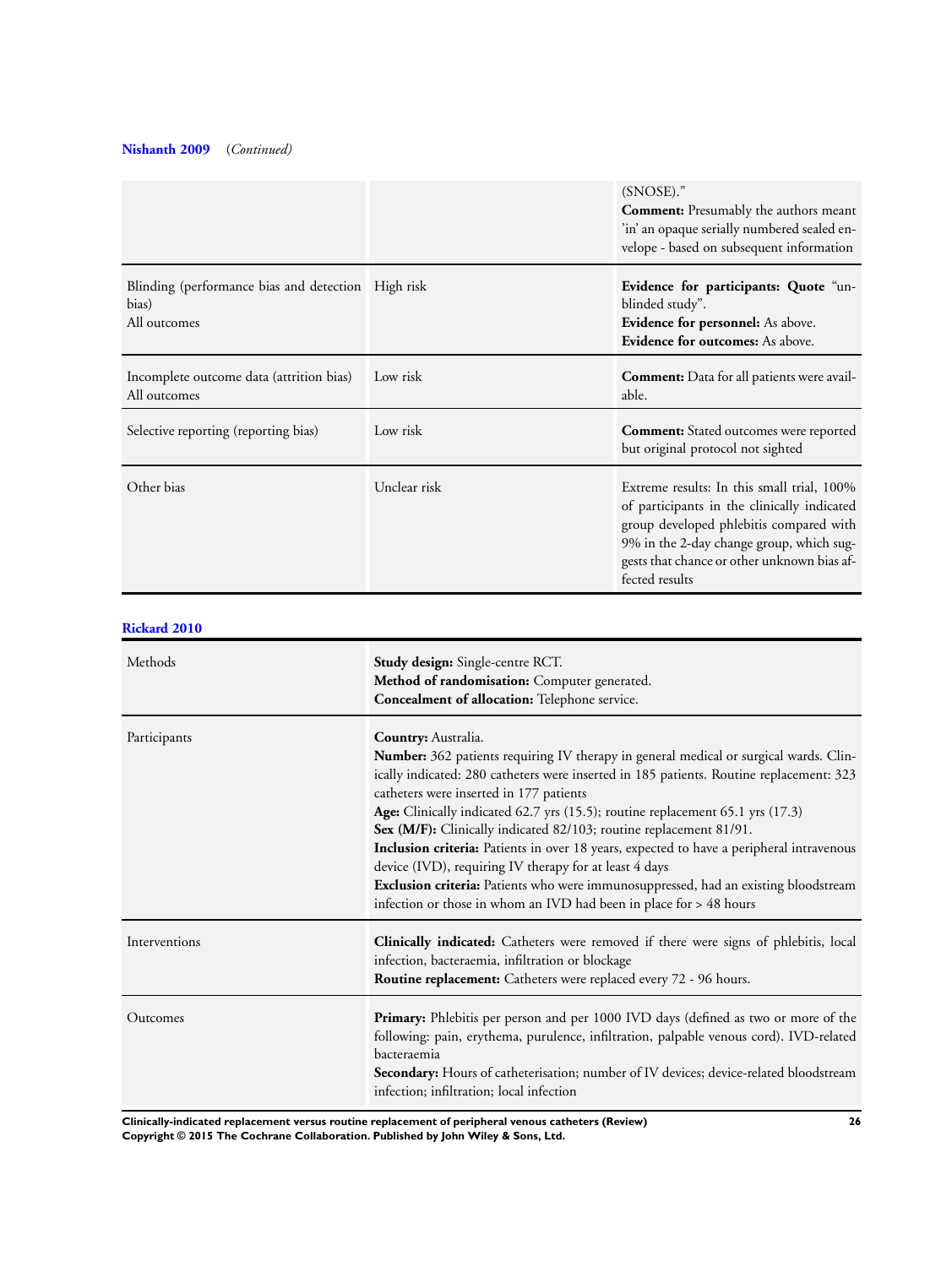# **[Rickard 2010](#page-22-0)** (*Continued)*

| <b>Notes</b>                                                                | Approximately 75% of patients were receiving a continuous infusion |                                                                                                                                    |
|-----------------------------------------------------------------------------|--------------------------------------------------------------------|------------------------------------------------------------------------------------------------------------------------------------|
| <b>Risk of bias</b>                                                         |                                                                    |                                                                                                                                    |
| <b>Bias</b>                                                                 | Authors' judgement                                                 | Support for judgement                                                                                                              |
| Random sequence generation (selection Low risk<br>bias)                     |                                                                    | <b>Comment:</b> Computer generated.                                                                                                |
| Allocation concealment (selection bias)                                     | Low risk                                                           | Quote "assignment was concealed until<br>randomisation by use of a telephone ser-<br>vice"                                         |
| Blinding (performance bias and detection High risk<br>bias)<br>All outcomes |                                                                    | <b>Comment:</b> Neither study personnel nor<br>participants were blinded.                                                          |
| Incomplete outcome data (attrition bias)<br>All outcomes                    | Low risk                                                           | <b>Comment:</b> Results from all enrolled pa-<br>tients were reported.                                                             |
| Selective reporting (reporting bias)                                        | Low risk                                                           | Comment: The protocol was available. All<br>nominated outcomes were reported                                                       |
| Other bias                                                                  | Unclear risk                                                       | <b>Comment:</b> Significantly more patients in<br>the routine change group received IV an-<br>tibiotics $(73.1\%$ versus $62.9\%)$ |

# **[Rickard 2012](#page-22-0)**

| Methods      | Study design: Multi-centre RCT.<br>Method of randomisation: Computer generated, stratified by site.<br>Concealment of allocation: Allocation concealed until eligibility criteria was entered<br>into a hand-held computer                                                                                                                                                                                                                                                                                                                                                                                                                                                                                                                                                                                     |
|--------------|----------------------------------------------------------------------------------------------------------------------------------------------------------------------------------------------------------------------------------------------------------------------------------------------------------------------------------------------------------------------------------------------------------------------------------------------------------------------------------------------------------------------------------------------------------------------------------------------------------------------------------------------------------------------------------------------------------------------------------------------------------------------------------------------------------------|
| Participants | Country: Australia.<br>Number: 3283 patients requiring IV therapy in general medical or surgical wards. Clin-<br>ically indicated: 1593 patients. Routine replacement: 1690 patients<br>Age: Clinically indicated 55.1 yrs (18.6); routine replacement 55.0 yrs (18.4)<br>Sex (M/F): Clinically indicated 1022/571; routine replacement 1034/656<br>Inclusion criteria: Patients, or their representative able to provide written consent; over<br>18 years, expected to have a peripheral intravenous device (IVD) in situ, requiring IV<br>therapy for at least 4 days<br><b>Exclusion criteria:</b> Patients who were immunosuppressed, had an existing blood stream<br>infection or those in whom an IVD had been in place for > 48 hours or it was planned<br>for the catheter to be removed $< 24$ hours |

**Clinically-indicated replacement versus routine replacement of peripheral venous catheters (Review) 27 Copyright © 2015 The Cochrane Collaboration. Published by John Wiley & Sons, Ltd.**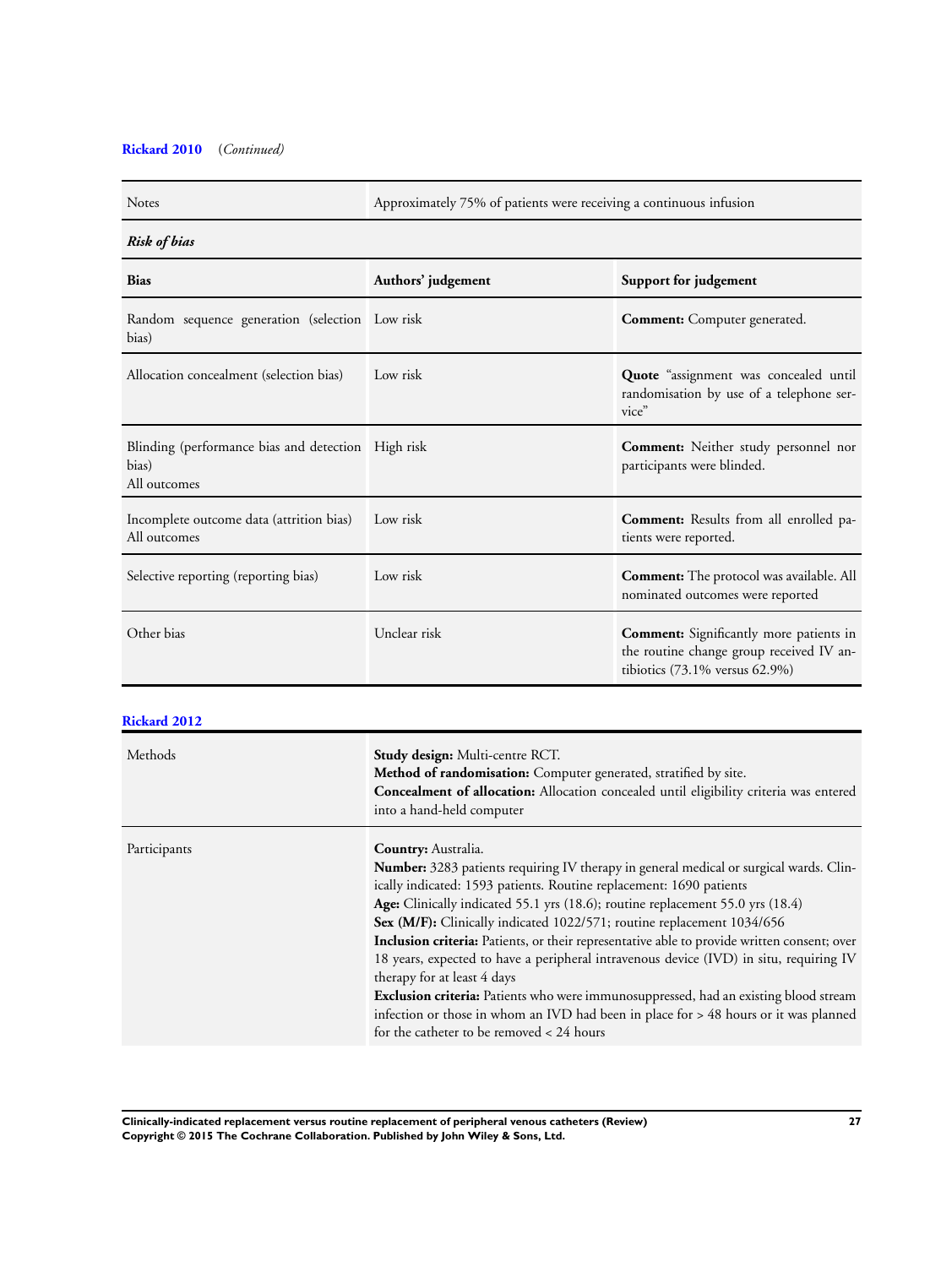# **[Rickard 2012](#page-22-0)** (*Continued)*

| Interventions | <b>Clinically indicated:</b> Catheters were removed if there were signs of phlebitis, local<br>infection, bacteraemia, infiltration or blockage<br>Routine replacement: Catheters were replaced every 72 - 96 hours.                                                                                                                                                                                                                                                         |
|---------------|------------------------------------------------------------------------------------------------------------------------------------------------------------------------------------------------------------------------------------------------------------------------------------------------------------------------------------------------------------------------------------------------------------------------------------------------------------------------------|
| Outcomes      | <b>Primary:</b> Phlebitis during catheterisation or within 48 hrs of removal (defined as two<br>or more of the following: pain, erythema, swelling, purulent discharge, palpable venous<br>cord)<br><b>Secondary:</b> Catheter-related bloodstream infection, all-cause bloodstream infection, lo-<br>cal venous infection, colonisation of the catheter tip, infusion failure, number of catheters<br>per patient, overall duration of intravenous therapy, cost, mortality |
|               |                                                                                                                                                                                                                                                                                                                                                                                                                                                                              |

Notes

# *Risk of bias*

| <b>Bias</b>                                                                 | Authors' judgement | Support for judgement                                                                                                                                                                                                                                                                                                                                                                                                               |
|-----------------------------------------------------------------------------|--------------------|-------------------------------------------------------------------------------------------------------------------------------------------------------------------------------------------------------------------------------------------------------------------------------------------------------------------------------------------------------------------------------------------------------------------------------------|
| Random sequence generation (selection Low risk<br>bias)                     |                    | Quote: "Random allocations were com-<br>puter-generated".                                                                                                                                                                                                                                                                                                                                                                           |
| Allocation concealment (selection bias)                                     | Low risk           | Quote: "Random allocations were com-<br>puter-generated on a hand-held device, at<br>the point of each patient's entry, and thus<br>were concealed to patients, clinical staff and<br>research staff until this time"                                                                                                                                                                                                               |
| Blinding (performance bias and detection High risk<br>bias)<br>All outcomes |                    | Evidence for participants: Quote "Pa-<br>tients and clinical staff could not be<br>blinded".<br><b>Evidence for personnel: Quote</b> "Research"<br>nurses were similarly not masked".<br>Evidence for outcomes: Quote " lab-<br>oratory staff were masked for rating<br>of all microbiological end-points, and a<br>masked, independent medical rater diag-<br>nosed catheter-related infections and all<br>bloodstream infections" |
| Incomplete outcome data (attrition bias)<br>All outcomes                    | Low risk           | ITT analysis reported.                                                                                                                                                                                                                                                                                                                                                                                                              |
| Selective reporting (reporting bias)                                        | Low risk           | The protocol was available and all pre-de-<br>fined outcomes were reported                                                                                                                                                                                                                                                                                                                                                          |
| Other bias                                                                  | Low risk           | No other known risks of bias.                                                                                                                                                                                                                                                                                                                                                                                                       |

**Clinically-indicated replacement versus routine replacement of peripheral venous catheters (Review) 28 Copyright © 2015 The Cochrane Collaboration. Published by John Wiley & Sons, Ltd.**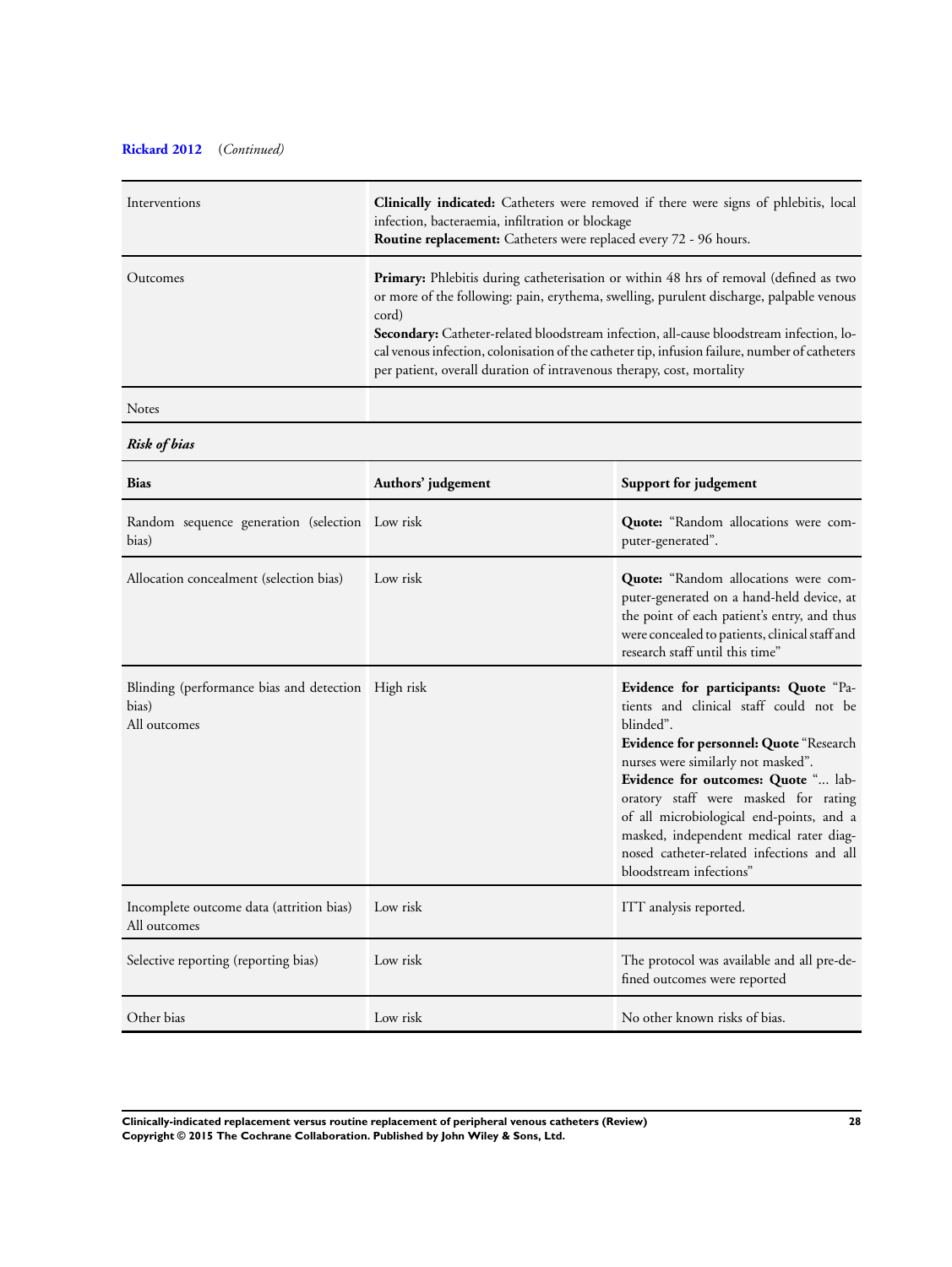**[Van Donk 2009](#page-22-0)**

| Methods       | Study design: RCT.<br>Method of randomisation: Computer generated.<br>Concealment of allocation: Sealed envelopes.                                                                                                                                                                                                                                                                                                                                                                                                                            |
|---------------|-----------------------------------------------------------------------------------------------------------------------------------------------------------------------------------------------------------------------------------------------------------------------------------------------------------------------------------------------------------------------------------------------------------------------------------------------------------------------------------------------------------------------------------------------|
| Participants  | Country: Australia.<br>Number: 200. Clinically indicated: 105 patients. Routine replacement: 95 patients<br>Age: Clinically indicated 62.8 yrs (18.2); routine replacement 54.5 yrs (19.0)<br>Sex (M/F): Not stated.<br><b>Inclusion criteria:</b> Adult patients who could be treated at home for an acute illness and<br>had a 20, 22, or 24 gauge catheter inserted in an upper extremity<br>Exclusion criteria: Not stated.                                                                                                               |
| Interventions | <b>Clinically indicated:</b> Catheters were removed if there were signs of phlebitis, local<br>infection, bacteraemia, infiltration or blockage<br><b>Routine replacement:</b> Catheters were replaced every 72 - 96 hours.                                                                                                                                                                                                                                                                                                                   |
| Outcomes      | Primary: Phlebitis per patient and per 1000 device days (phlebitis was defined as a total<br>score of 2 or more points from the following factors: pain (on a 10-point scale, $1 = 1$ )<br>point, and 2 or more = 2 points; redness (less than 1cm = 1 point, and 1 or more cm =<br>2 points); swelling (as for redness); and discharge (haemoserous ooze under dressing = 1<br>point, and haemoserous ooze requiring dressing change or purulence = 2 points)<br>Also reported on: Suspected IVD-related bacteraemia and occlusion/blockage. |
| <b>Notes</b>  |                                                                                                                                                                                                                                                                                                                                                                                                                                                                                                                                               |

*Risk of bias*

| <b>Bias</b>                                                                 | Authors' judgement | Support for judgement                                                                                     |
|-----------------------------------------------------------------------------|--------------------|-----------------------------------------------------------------------------------------------------------|
| Random sequence generation (selection Low risk<br>bias)                     |                    | <b>Comment:</b> Computer generated allocation<br>(personal communication with author)                     |
| Allocation concealment (selection bias)                                     | Low risk           | <b>Quote:</b> "Randomization was concealed un-<br>til treatment via sealed envelopes"                     |
| Blinding (performance bias and detection High risk<br>bias)<br>All outcomes |                    | <b>Comment:</b> Neither study personnel nor<br>participants were blinded.                                 |
| Incomplete outcome data (attrition bias)<br>All outcomes                    | Low risk           | <b>Comment:</b> Participant flow chart pro-<br>vided. Results from all enrolled patients<br>were reported |
| Selective reporting (reporting bias)                                        | Low risk           | <b>Comment:</b> All planned outcomes were re-<br>ported.                                                  |
| Other bias                                                                  | Low risk           | No other known risks of bias.                                                                             |

**Clinically-indicated replacement versus routine replacement of peripheral venous catheters (Review) 29 Copyright © 2015 The Cochrane Collaboration. Published by John Wiley & Sons, Ltd.**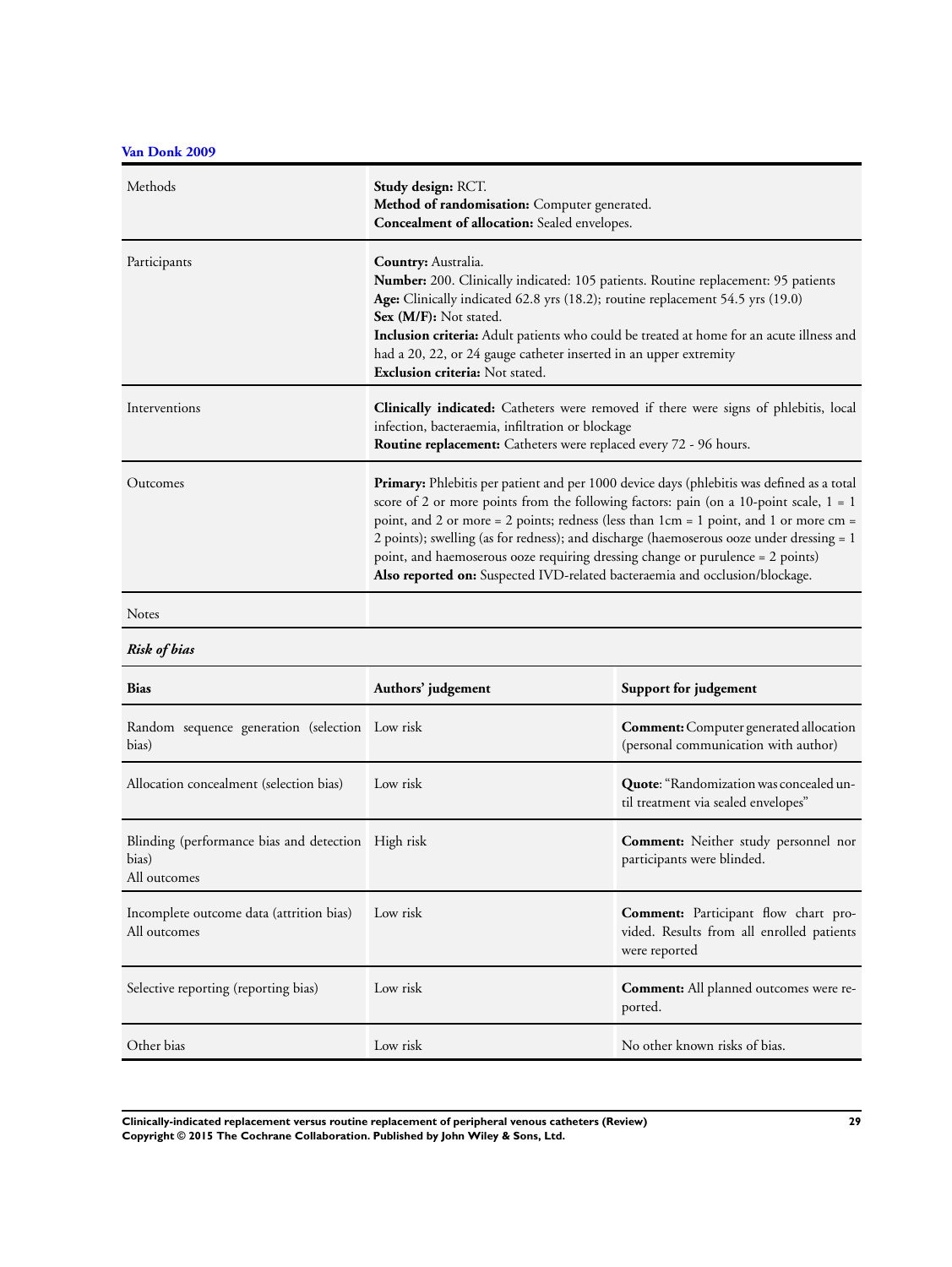**[Webster 2007](#page-22-0)**

| Methods       | Study design: Single-centre RCT.<br>Method of randomisation: Computer generated.<br>Concealment of allocation: Allocation concealed until telephone contact made with<br>an independent person                                                                                                                                                                                                                                                                                                                                                                                                                           |
|---------------|--------------------------------------------------------------------------------------------------------------------------------------------------------------------------------------------------------------------------------------------------------------------------------------------------------------------------------------------------------------------------------------------------------------------------------------------------------------------------------------------------------------------------------------------------------------------------------------------------------------------------|
| Participants  | Country: Australia.<br><b>Number:</b> 206. Clinically indicated: 103 patients. Routine replacement: 103 patients<br>Age: Clinically indicated 60.2 yrs (16.2); routine replacement 63.1 yrs (17.3)<br>Sex (M/F): Clinically indicated 53/50; routine replacement 54/49.<br>Inclusion criteria: At least 18 yrs of age, expected to have a peripheral intravenous device<br>(IVD) in situ, requiring IV therapy for at least 4 days, catheter inserted by a member of<br>the IV team<br>Exclusion criteria: Immunosuppressed patients and those with an existing bloodstream<br>infection                                 |
| Interventions | Clinically indicated: Catheters removed if there were signs of phlebitis, local infection,<br>bacteraemia, infiltration or blockage<br>Routine replacement: Catheters replaced every 3 days.                                                                                                                                                                                                                                                                                                                                                                                                                             |
| Outcomes      | Primary: Composite measure of any reason for an unplanned catheter removal<br>Secondary: Cost (For intermittent infusion: 20 minutes nursing/medical time, a can-<br>nula, a 3 way tap, a basic dressing pack, gloves, a syringe, transparent adhesive dressing,<br>skin disinfection and local anaesthetic per insertion. For patients receiving a continuous<br>infusion: all the above costs plus the additional cost of replacing all associated lines,<br>solutions and additives which are discarded when an IV catheter is changed (based on<br>an intravenous administration set, 1 litre sodium chloride 0.09%) |
|               |                                                                                                                                                                                                                                                                                                                                                                                                                                                                                                                                                                                                                          |

Notes

*Risk of bias*

| <b>Bias</b>                                                                 | Authors' judgement | Support for judgement                                                                                                                                                                                                                                                                                                       |
|-----------------------------------------------------------------------------|--------------------|-----------------------------------------------------------------------------------------------------------------------------------------------------------------------------------------------------------------------------------------------------------------------------------------------------------------------------|
| Random sequence generation (selection Low risk<br>bias)                     |                    | <b>Quote:</b> "randomization was by computer<br>generated random number list, stratified by<br>oncology status"                                                                                                                                                                                                             |
| Allocation concealment (selection bias)                                     | Low risk           | <b>Quote:</b> "Allocation was made by phoning"<br>a person who was independent of the re-<br>cruitment process"                                                                                                                                                                                                             |
| Blinding (performance bias and detection High risk<br>bias)<br>All outcomes |                    | Evidence for participants: Comment:<br>Participants could not be blinded.<br>Evidence for personnel: Quote "clinical<br>staff were subsequently aware of the treat-<br>ment group"<br>Evidence for outcomes: Quote: "research<br>staff had no involvement in nominating the<br>reason for catheter removal or in diagnosing |

**Clinically-indicated replacement versus routine replacement of peripheral venous catheters (Review) 30 Copyright © 2015 The Cochrane Collaboration. Published by John Wiley & Sons, Ltd.**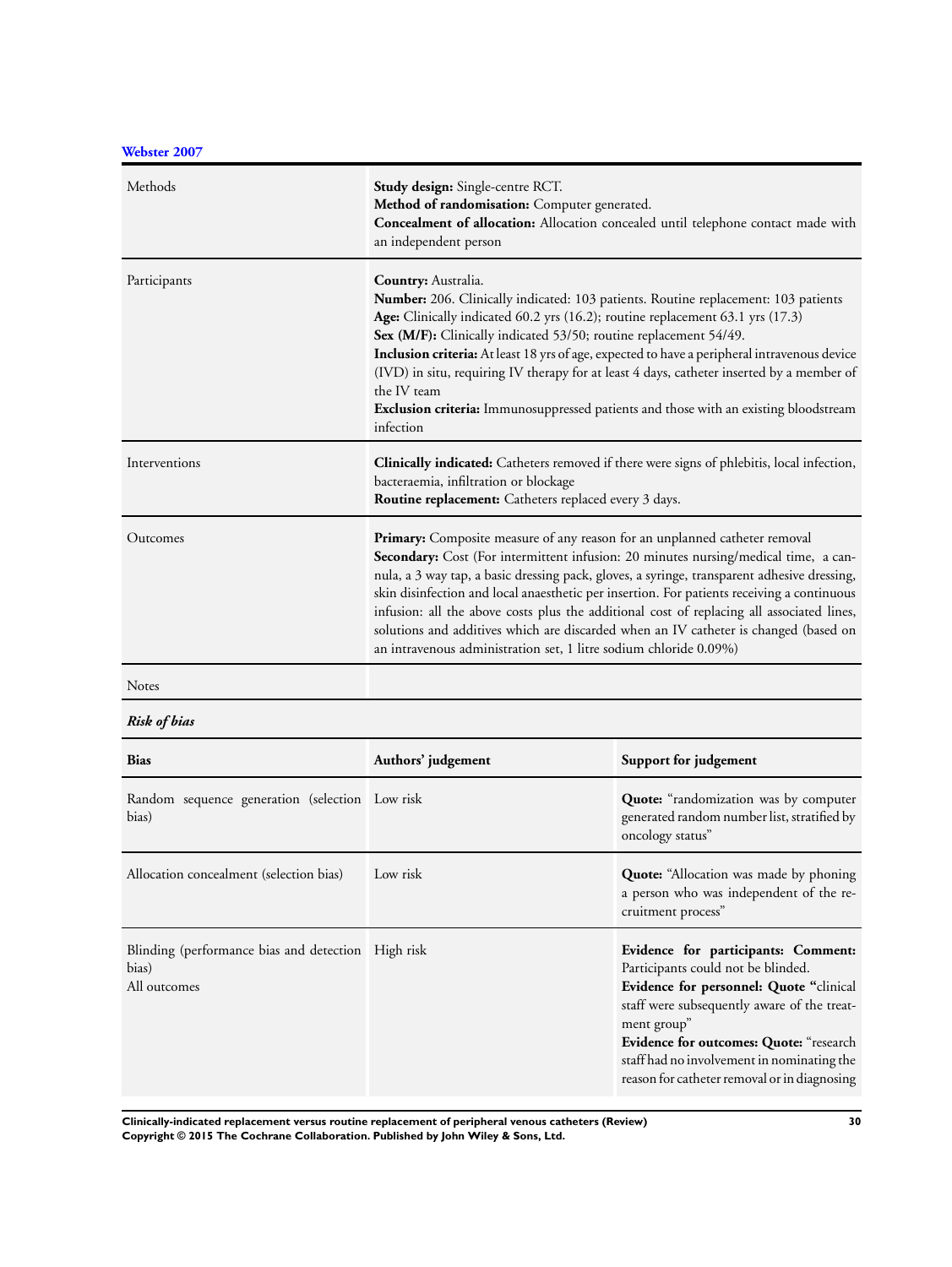# **[Webster 2007](#page-22-0)** (*Continued)*

|                                                                   |          | phlebitis"<br>"Staff in the microbiological laboratory<br>were blind to group assignment of catheters<br>submitted for testing" |
|-------------------------------------------------------------------|----------|---------------------------------------------------------------------------------------------------------------------------------|
| Incomplete outcome data (attrition bias) Low risk<br>All outcomes |          | <b>Comment:</b> All recruited patients were ac-<br>counted for in the results.                                                  |
| Selective reporting (reporting bias)                              | Low risk | <b>Comment:</b> Protocol was available. All<br>planned outcomes were reported.                                                  |
| Other bias                                                        | Low risk | No other known risks of bias.                                                                                                   |

**[Webster 2008](#page-22-0)**

| Methods             | Study design: Single-centre RCT.<br>Method of randomisation: Computer generated.<br>Concealment of allocation: Telephone randomisation.                                                                                                                                                                                                                                                                                                                                                                                                                                                                                                                                                                                                                                                                                                                          |                       |  |  |  |
|---------------------|------------------------------------------------------------------------------------------------------------------------------------------------------------------------------------------------------------------------------------------------------------------------------------------------------------------------------------------------------------------------------------------------------------------------------------------------------------------------------------------------------------------------------------------------------------------------------------------------------------------------------------------------------------------------------------------------------------------------------------------------------------------------------------------------------------------------------------------------------------------|-----------------------|--|--|--|
| Participants        | Country: Australia.<br><b>Number:</b> 755. Clinically indicated: 379 patients. Routine replacement: 376 patients<br>Age: Clinically indicated 60.1 yrs (17.1); routine replacement 58.8 yrs (18.8)<br>Sex (M/F): Clinically indicated 248/131; routine replacement 233/143.<br>Inclusion criteria: At least 18 yrs of age, expected to have a IVD in situ, requiring IV<br>therapy for at least 4 days<br>Exclusion criteria: Immunosuppressed patients and those with an existing bloodstream<br>infection                                                                                                                                                                                                                                                                                                                                                      |                       |  |  |  |
| Interventions       | <b>Clinically indicated:</b> Catheter removed if there were signs of phlebitis, local infection,<br>bacteraemia, infiltration or blockage<br>Routine replacement: Catheter replaced every 3 days.                                                                                                                                                                                                                                                                                                                                                                                                                                                                                                                                                                                                                                                                |                       |  |  |  |
| Outcomes            | Primary: A composite measure of phlebitis (defined as two or more of the following:<br>pain, erythema, purulence, infiltration, palpable venous cord) and infiltration<br>Secondary: Infusion-related costs. Cost (For intermittent infusion: 20-minutes nursing/<br>medical time, a cannula, a 3-way tap, a basic dressing pack, gloves, a syringe, transparent<br>adhesive dressing, skin disinfection and local anaesthetic per insertion. For patients<br>receiving a continuous infusion: all the above costs plus the additional cost of replacing<br>all associated lines, solutions and additives which are discarded when an IV catheter is<br>changed (based on an intravenous administration set, 1 litre sodium chloride 0.09%)<br>Individual reasons for catheter failure (occlusion/blockage, local infection)<br>Also reported: Bacteraemia rate. |                       |  |  |  |
| Notes               |                                                                                                                                                                                                                                                                                                                                                                                                                                                                                                                                                                                                                                                                                                                                                                                                                                                                  |                       |  |  |  |
| <b>Risk of bias</b> |                                                                                                                                                                                                                                                                                                                                                                                                                                                                                                                                                                                                                                                                                                                                                                                                                                                                  |                       |  |  |  |
| <b>Bias</b>         | Authors' judgement                                                                                                                                                                                                                                                                                                                                                                                                                                                                                                                                                                                                                                                                                                                                                                                                                                               | Support for judgement |  |  |  |

**Clinically-indicated replacement versus routine replacement of peripheral venous catheters (Review) 31 Copyright © 2015 The Cochrane Collaboration. Published by John Wiley & Sons, Ltd.**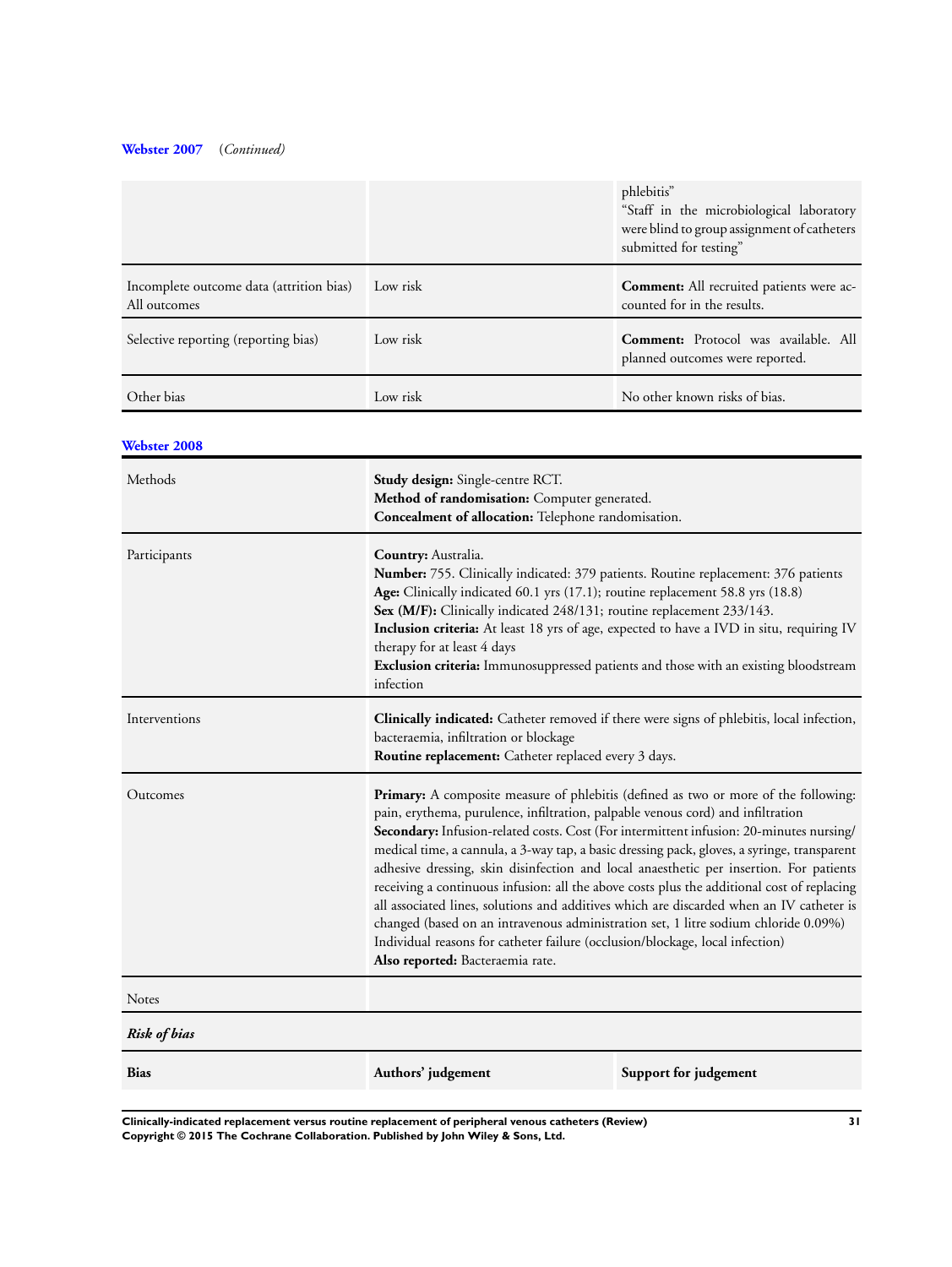# <span id="page-33-0"></span>**[Webster 2008](#page-22-0)** (*Continued)*

| Random sequence generation (selection Low risk<br>bias)                     |          | <b>Quote:</b> "Block randomisation was by a<br>computer generated random number list"                          |
|-----------------------------------------------------------------------------|----------|----------------------------------------------------------------------------------------------------------------|
| Allocation concealment (selection bias)                                     | Low risk | Quote: " telephoned a contact who was<br>independent of the recruitment process for<br>allocation consignment" |
| Blinding (performance bias and detection High risk<br>bias)<br>All outcomes |          | Neither study personnel nor participants<br>were blinded.                                                      |
| Incomplete outcome data (attrition bias)<br>All outcomes                    | Low risk | All recruited patients were accounted for in<br>the results.                                                   |
| Selective reporting (reporting bias)                                        | Low risk | Protocol was available. All planned out-<br>comes were reported.                                               |
| Other bias                                                                  | Low risk | No other known risks of bias.                                                                                  |

IV: intravenous

IVD: peripheral intravenous device

PVT: peripheral vein infusion thrombophlebitis

RCT: randomised controlled trial

# **Characteristics of excluded studies** *[ordered by study ID]*

| Study             | Reason for exclusion                                                                                                                                                   |
|-------------------|------------------------------------------------------------------------------------------------------------------------------------------------------------------------|
| Arnold 1977       | Not a randomised controlled trial                                                                                                                                      |
| Cobb 1992         | Involved central, not peripheral lines                                                                                                                                 |
| <b>Eyer 1990</b>  | Involved pulmonary artery or arterial catheters, not peripheral catheters                                                                                              |
| Haddad 2006       | End point was lymphangitis                                                                                                                                             |
| <b>Kerin 1991</b> | Patients were receiving parenteral nutrition                                                                                                                           |
| <b>May 1996</b>   | Patients were receiving parenteral nutrition                                                                                                                           |
| <b>Nakae 2010</b> | Involved central, not peripheral lines                                                                                                                                 |
| Panadero 2002     | Compared the use of a single intraoperative and postoperative catheters with two catheters, one used intraoperatively<br>and a separate catheter for postoperative use |

**Clinically-indicated replacement versus routine replacement of peripheral venous catheters (Review) 32 Copyright © 2015 The Cochrane Collaboration. Published by John Wiley & Sons, Ltd.**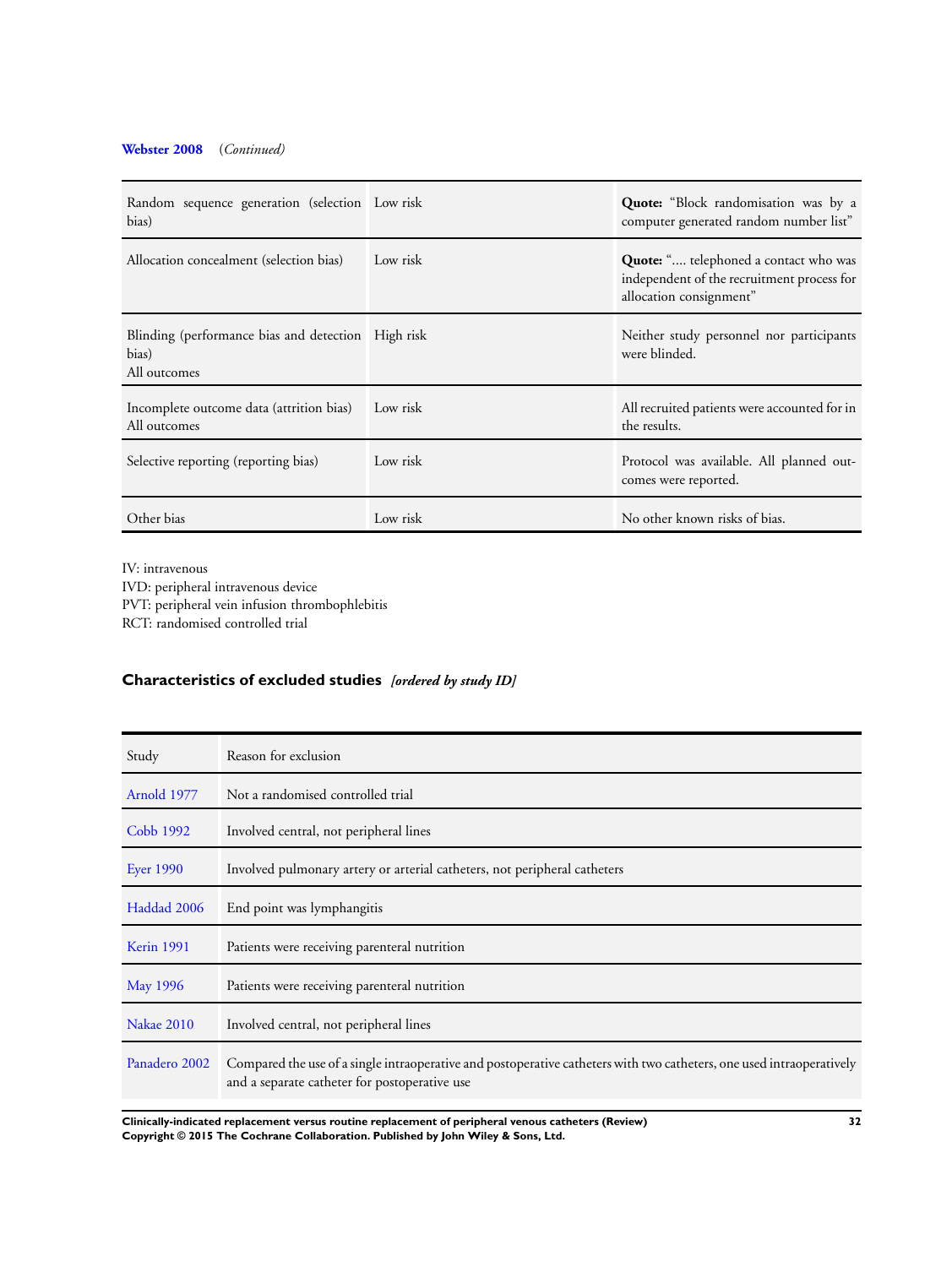(*Continued)*

[Rijnders 2004](#page-22-0) Involved central, not peripheral lines

**Clinically-indicated replacement versus routine replacement of peripheral venous catheters (Review) 33 Copyright © 2015 The Cochrane Collaboration. Published by John Wiley & Sons, Ltd.**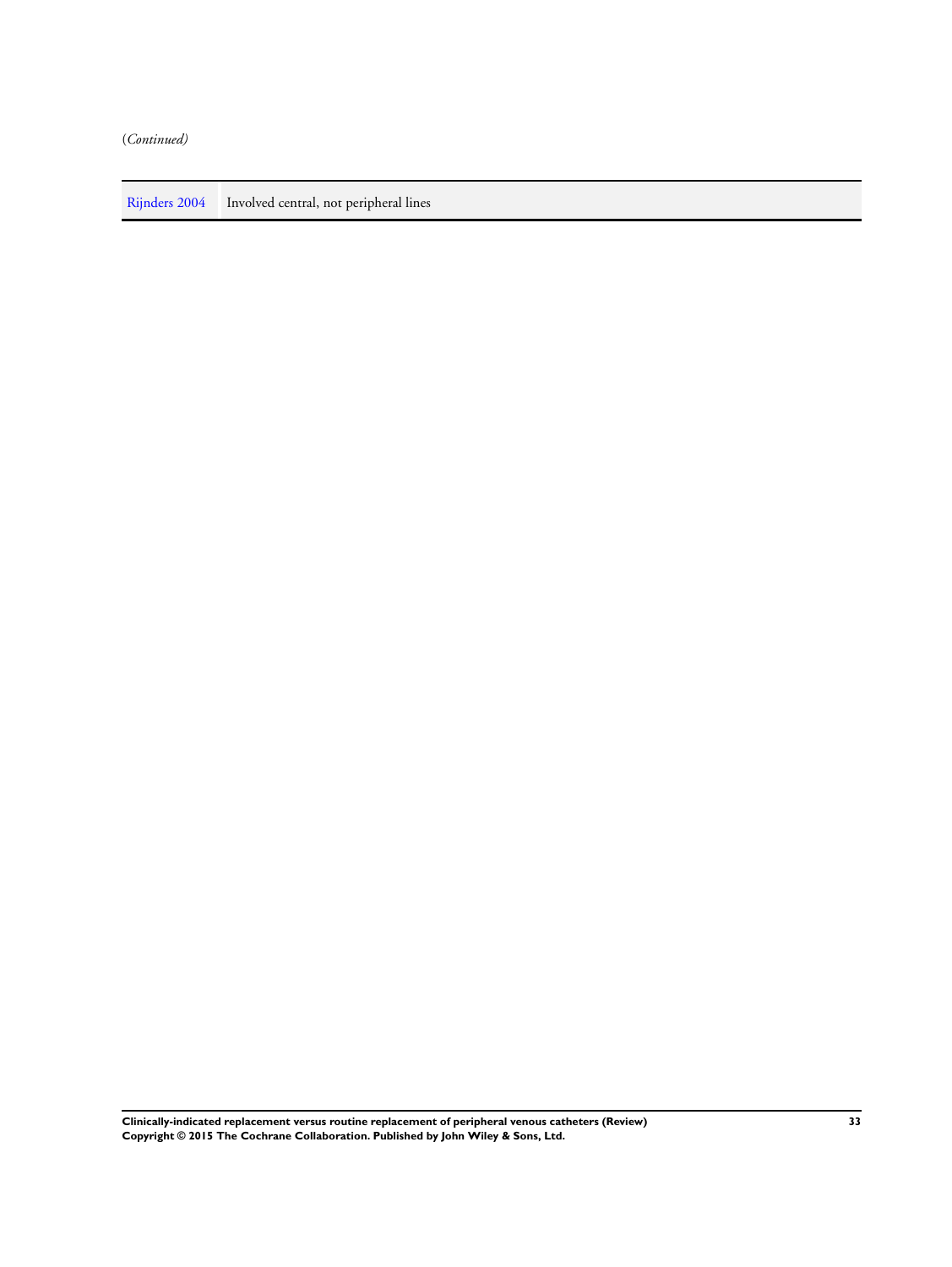# **D A T A A N D A N A L Y S E S**

| Outcome or subgroup title                    | No. of<br>studies | No. of<br>participants | Statistical method                  | <b>Effect</b> size       |
|----------------------------------------------|-------------------|------------------------|-------------------------------------|--------------------------|
| 1 Catheter-related blood stream<br>infection | 5                 | 4806                   | Risk Ratio (M-H, Fixed, 95% CI)     | $0.61$ [0.08, 4.68]      |
| 2 Phlebitis                                  |                   | 4806                   | Risk Ratio (M-H, Fixed, 95% CI)     | 1.14 [0.93, 1.39]        |
| 2.1 Continuous infusion                      | 4                 | 4606                   | Risk Ratio (M-H, Fixed, 95% CI)     | $1.11$ [0.89, 1.39]      |
| 2.2 Intermittent infusion                    |                   | 200                    | Risk Ratio (M-H, Fixed, 95% CI)     | $1.29$ [0.85, 1.96]      |
| 3 Phlebitis per device days                  | 5                 | 26191                  | Risk Ratio (M-H, Fixed, 95% CI)     | 1.03 [0.84, 1.27]        |
| 4 All-cause blood stream infection           |                   |                        | Risk Ratio (M-H, Fixed, 95% CI)     | Totals not selected      |
| 5 Cost                                       | 3                 | 4244                   | Mean Difference (IV, Fixed, 95% CI) | $-6.96$ $[-9.05, -4.86]$ |
| 6 Infiltration                               | 4                 | 4606                   | Risk Ratio (M-H, Fixed, 95% CI)     | $1.17$ [1.05, 1.31]      |
| 7 Catheter blockage                          |                   | 4806                   | Risk Ratio (M-H, Random, 95% CI)    | $1.25$ [0.91, 1.71]      |
| 8 Local infection                            | 4                 | 4606                   | Risk Ratio (M-H, Fixed, 95% CI)     | 4.96 [0.24, 102.98]      |
| 9 Mortality                                  |                   |                        | Risk Ratio (M-H, Fixed, 95% CI)     | Totals not selected      |

# **Comparison 1. Clinically-indicated versus routine change**

# **Analysis 1.1. Comparison 1 Clinically-indicated versus routine change, Outcome 1 Catheter-related blood stream infection.**

Review: Clinically-indicated replacement versus routine replacement of peripheral venous catheters

Comparison: 1 Clinically-indicated versus routine change

Outcome: 1 Catheter-related blood stream infection

| Study or subgroup                              | Clinically indicated                                                   | Routine replacement | <b>Risk Ratio</b>                     | Weight | <b>Risk Ratio</b>      |
|------------------------------------------------|------------------------------------------------------------------------|---------------------|---------------------------------------|--------|------------------------|
|                                                | n/N                                                                    | n/N                 | M-H, Fixed, 95% CI                    |        | M-H, Fixed, 95% CI     |
| Rickard 2010                                   | 0/185                                                                  | 0/177               |                                       |        | Not estimable          |
| Rickard 2012                                   | 0/1593                                                                 | 1/1690              |                                       | 59.2 % | $0.35$ [ 0.01, 8.67 ]  |
| Van Donk 2009                                  | 0/105                                                                  | 0/95                |                                       |        | Not estimable          |
| Webster 2007                                   | 0/103                                                                  | 0/103               |                                       |        | Not estimable          |
| Webster 2008                                   | 1/379                                                                  | 1/376               |                                       | 40.8 % | $0.99$ $[0.06, 15.80]$ |
| <b>Total (95% CI)</b>                          | 2365                                                                   | 2441                |                                       | 100.0% | $0.61$ [ 0.08, 4.68 ]  |
|                                                | Total events: I (Clinically indicated), 2 (Routine replacement)        |                     |                                       |        |                        |
|                                                | Heterogeneity: Chi <sup>2</sup> = 0.23, df = 1 (P = 0.63); $1^2$ =0.0% |                     |                                       |        |                        |
| Test for overall effect: $Z = 0.47$ (P = 0.64) |                                                                        |                     |                                       |        |                        |
| Test for subgroup differences: Not applicable  |                                                                        |                     |                                       |        |                        |
|                                                |                                                                        |                     |                                       |        |                        |
|                                                |                                                                        |                     | 0.1<br>0.01<br>$ 0\rangle$<br>100     |        |                        |
|                                                |                                                                        |                     | Favours cl-indicated<br>Favours 3-day |        |                        |

**Clinically-indicated replacement versus routine replacement of peripheral venous catheters (Review) 34 Copyright © 2015 The Cochrane Collaboration. Published by John Wiley & Sons, Ltd.**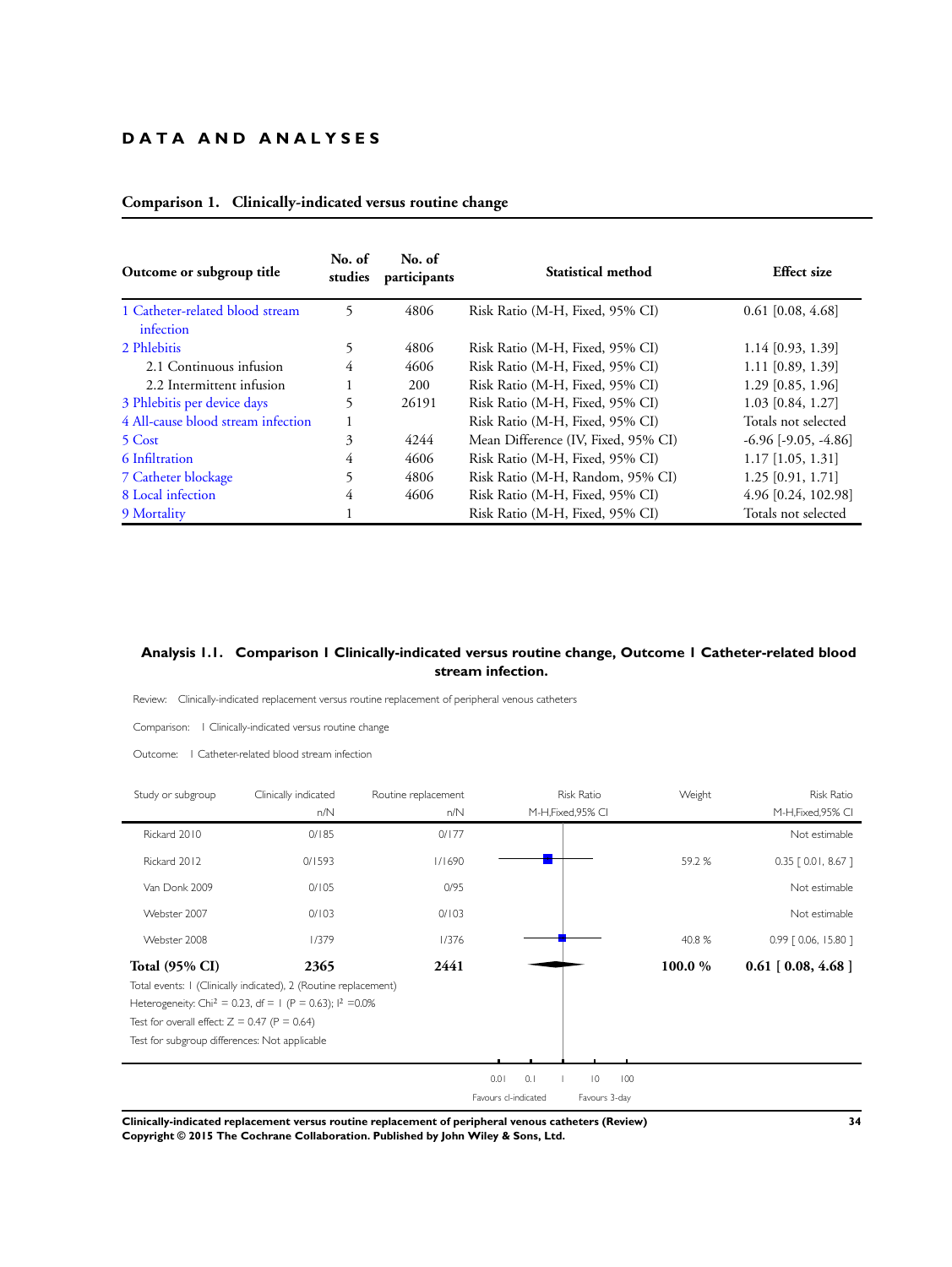# <span id="page-36-0"></span>**Analysis 1.2. Comparison 1 Clinically-indicated versus routine change, Outcome 2 Phlebitis.**

Review: Clinically-indicated replacement versus routine replacement of peripheral venous catheters

Comparison: 1 Clinically-indicated versus routine change

Outcome: 2 Phlebitis

| Study or subgroup                                                                                                                                                                                                                           | Clinically indicated | Routine replacement | <b>Risk Ratio</b>  | Weight | <b>Risk Ratio</b>     |
|---------------------------------------------------------------------------------------------------------------------------------------------------------------------------------------------------------------------------------------------|----------------------|---------------------|--------------------|--------|-----------------------|
|                                                                                                                                                                                                                                             | n/N                  | n/N                 | M-H, Fixed, 95% CI |        | M-H, Fixed, 95% CI    |
| Continuous infusion                                                                                                                                                                                                                         |                      |                     |                    |        |                       |
| Rickard 2010                                                                                                                                                                                                                                | 18/185               | 12/177              |                    | 7.5 %  | $1.44$ $[0.71, 2.89]$ |
| Rickard 2012                                                                                                                                                                                                                                | 4/   593             | 114/1690            |                    | 67.4%  | $1.06$ $[0.83, 1.36]$ |
| Webster 2007                                                                                                                                                                                                                                | 1/103                | 2/103               |                    | 1.2%   | $0.50$ $[0.05, 5.43]$ |
| Webster 2008                                                                                                                                                                                                                                | 16/379               | 12/376              |                    | 7.3 %  | $1.32$ $[0.63, 2.76]$ |
| Subtotal (95% CI)                                                                                                                                                                                                                           | 2260                 | 2346                |                    | 83.4 % | $1.11$ [ 0.89, 1.39 ] |
| Total events: 149 (Clinically indicated), 140 (Routine replacement)<br>Heterogeneity: Chi <sup>2</sup> = 1.29, df = 3 (P = 0.73); $1^2$ =0.0%<br>Test for overall effect: $Z = 0.91$ (P = 0.36)<br>2 Intermittent infusion<br>Van Donk 2009 | 37/105               | 26/95               |                    | 16.6%  | $1.29$ $[0.85, 1.96]$ |
| Subtotal (95% CI)                                                                                                                                                                                                                           | 105                  | 95                  |                    | 16.6 % | $1.29$ [ 0.85, 1.96 ] |
| Total events: 37 (Clinically indicated), 26 (Routine replacement)                                                                                                                                                                           |                      |                     |                    |        |                       |
| Heterogeneity: not applicable                                                                                                                                                                                                               |                      |                     |                    |        |                       |
| Test for overall effect: $Z = 1.19$ (P = 0.24)                                                                                                                                                                                              |                      |                     |                    |        |                       |
| <b>Total (95% CI)</b>                                                                                                                                                                                                                       | 2365                 | 2441                |                    | 100.0% | $1.14$ [ 0.93, 1.39 ] |
| Total events: 186 (Clinically indicated), 166 (Routine replacement)                                                                                                                                                                         |                      |                     |                    |        |                       |
| Heterogeneity: Chi <sup>2</sup> = 1.67, df = 4 (P = 0.80); $1^2$ = 0.0%                                                                                                                                                                     |                      |                     |                    |        |                       |
| Test for overall effect: $Z = 1.29$ (P = 0.20)                                                                                                                                                                                              |                      |                     |                    |        |                       |
| Test for subgroup differences: Chi <sup>2</sup> = 0.38, df = 1 (P = 0.54), $1^2$ = 0.0%                                                                                                                                                     |                      |                     |                    |        |                       |
|                                                                                                                                                                                                                                             |                      |                     |                    |        |                       |

0.05 0.2 1 5 20 Favours cl-indicated Favours 3-day

**Clinically-indicated replacement versus routine replacement of peripheral venous catheters (Review) 35 Copyright © 2015 The Cochrane Collaboration. Published by John Wiley & Sons, Ltd.**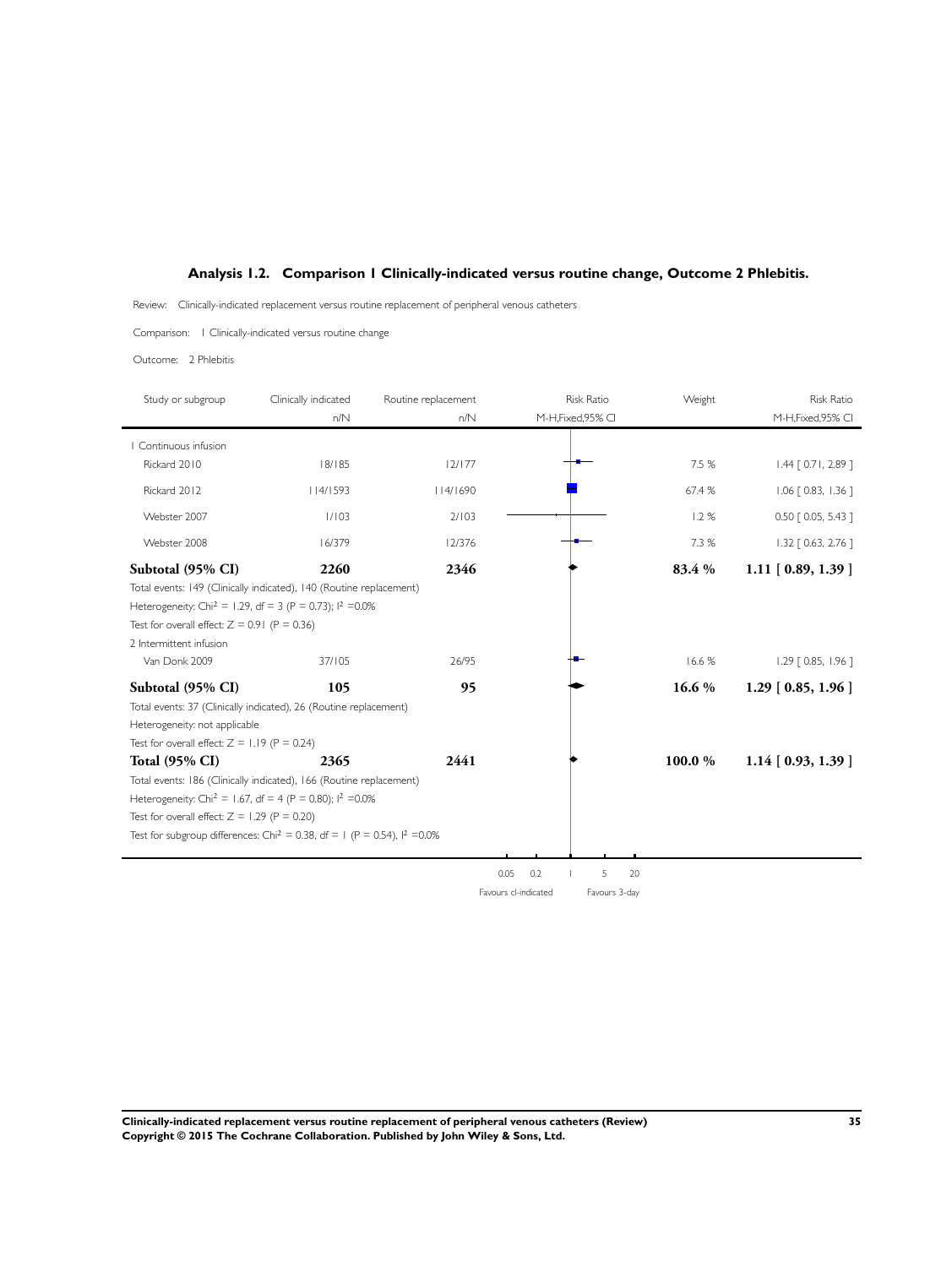# <span id="page-37-0"></span>**Analysis 1.3. Comparison 1 Clinically-indicated versus routine change, Outcome 3 Phlebitis per device days.**

Review: Clinically-indicated replacement versus routine replacement of peripheral venous catheters

Comparison: 1 Clinically-indicated versus routine change

Outcome: 3 Phlebitis per device days

Ŷ.

j.

| Study or subgroup                              | Clinically indicated                                                   | Routine replacement |                      | <b>Risk Ratio</b>  | Weight | <b>Risk Ratio</b>     |
|------------------------------------------------|------------------------------------------------------------------------|---------------------|----------------------|--------------------|--------|-----------------------|
|                                                | n/N                                                                    | n/N                 |                      | M-H, Fixed, 95% CI |        | M-H, Fixed, 95% CI    |
| Rickard 2010                                   | 18/1120                                                                | 12/970              |                      |                    | 7.5 %  | $1.30$ $[0.63, 2.68]$ |
| Rickard 2012                                   | 4/8693                                                                 | 4/87   9            |                      |                    | 66.3%  | $1.00$ $[0.77, 1.30]$ |
| Van Donk 2009                                  | 37/698                                                                 | 26/508              |                      |                    | 17.5 % | $1.04$ $[0.64, 1.69]$ |
| Webster 2007                                   | 1/522                                                                  | 2/548               |                      |                    | 1.1%   | $0.52$ $[0.05, 5.77]$ |
| Webster 2008                                   | 16/2393                                                                | 12/2020             |                      |                    | 7.6 %  | $1.13$ $[0.53, 2.37]$ |
| <b>Total (95% CI)</b>                          | 13426                                                                  | 12765               |                      |                    | 100.0% | $1.03$ [ 0.84, 1.27 ] |
|                                                | Total events: 186 (Clinically indicated), 166 (Routine replacement)    |                     |                      |                    |        |                       |
|                                                | Heterogeneity: Chi <sup>2</sup> = 0.79, df = 4 (P = 0.94); $l^2$ =0.0% |                     |                      |                    |        |                       |
| Test for overall effect: $Z = 0.32$ (P = 0.75) |                                                                        |                     |                      |                    |        |                       |
| Test for subgroup differences: Not applicable  |                                                                        |                     |                      |                    |        |                       |
|                                                |                                                                        |                     |                      |                    |        |                       |
|                                                |                                                                        |                     | 0.2<br>0.05          | 5                  | 20     |                       |
|                                                |                                                                        |                     | Favours cl-indicated | Favours 3-day      |        |                       |

# **Analysis 1.4. Comparison 1 Clinically-indicated versus routine change, Outcome 4 All-cause blood stream infection.**

Review: Clinically-indicated replacement versus routine replacement of peripheral venous catheters

Comparison: 1 Clinically-indicated versus routine change

Outcome: 4 All-cause blood stream infection

| Study or subgroup | Clinically indicated<br>n/N | Routine replacement<br>n/N |                                     | <b>Risk Ratio</b><br>M-H, Fixed, 95% CI |                                        | <b>Risk Ratio</b><br>M-H, Fixed, 95% CI |                       |
|-------------------|-----------------------------|----------------------------|-------------------------------------|-----------------------------------------|----------------------------------------|-----------------------------------------|-----------------------|
| Rickard 2012      | 4/1593                      | 9/1690                     |                                     |                                         |                                        |                                         | $0.47$ [ 0.15, 1.53 ] |
|                   |                             |                            |                                     |                                         |                                        |                                         |                       |
|                   |                             |                            | 0.01<br>0.1<br>Favours cl-indicated |                                         | 100<br>$\overline{0}$<br>Favours 3-day |                                         |                       |

**Clinically-indicated replacement versus routine replacement of peripheral venous catheters (Review) 36 Copyright © 2015 The Cochrane Collaboration. Published by John Wiley & Sons, Ltd.**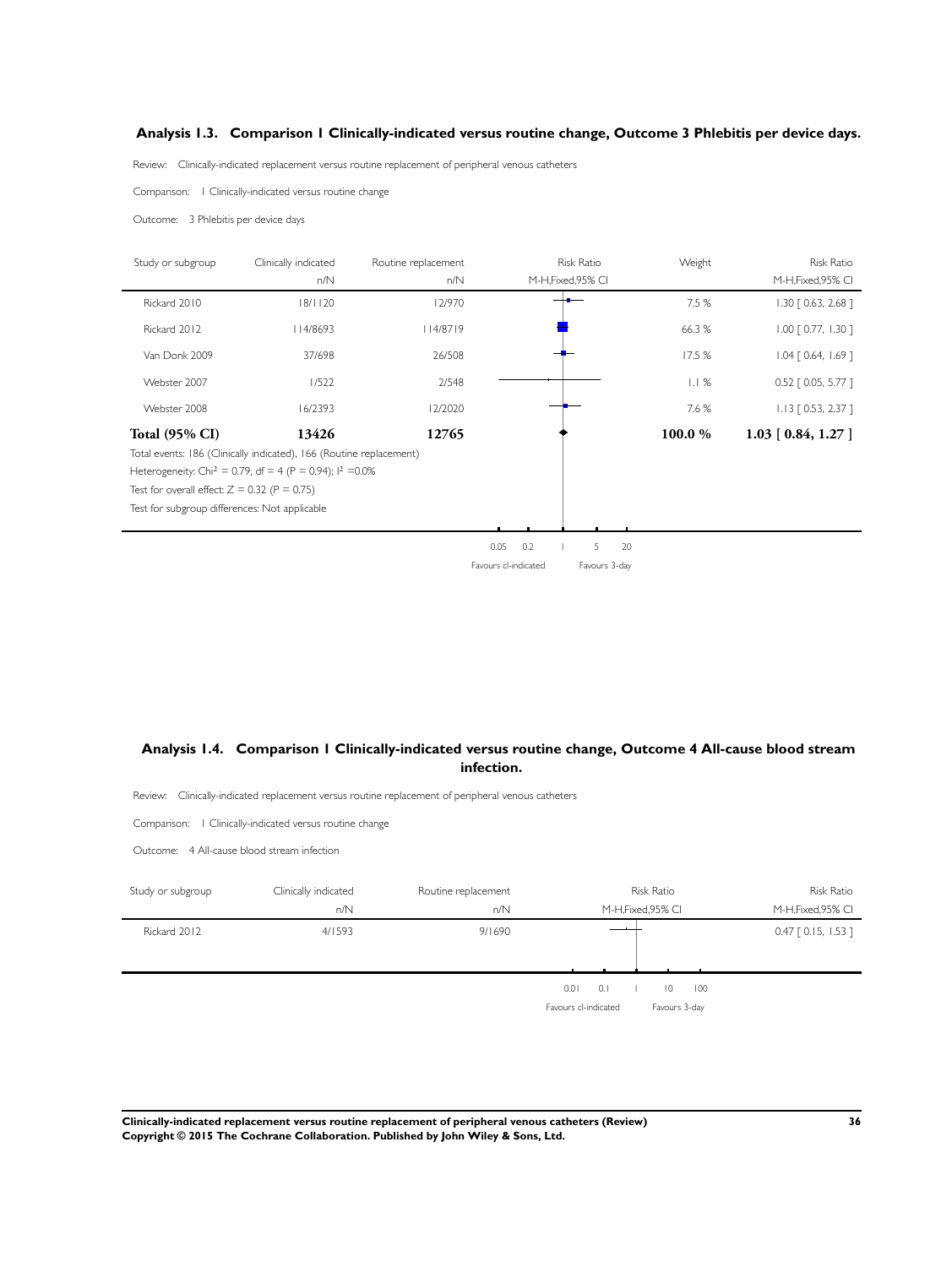# **Analysis 1.5. Comparison 1 Clinically-indicated versus routine change, Outcome 5 Cost.**

Review: Clinically-indicated replacement versus routine replacement of peripheral venous catheters

Comparison: 1 Clinically-indicated versus routine change

Outcome: 5 Cost

| Study or subgroup                                                                                                                                                                                      | Clinically indicated<br>N | Mean(SD)           | Routine replacement<br>N | Mean(SD)                          |             | Mean<br>Difference<br>IV, Fixed, 95% CI | Weight         | Mean<br>Difference<br>IV, Fixed, 95% CI |
|--------------------------------------------------------------------------------------------------------------------------------------------------------------------------------------------------------|---------------------------|--------------------|--------------------------|-----------------------------------|-------------|-----------------------------------------|----------------|-----------------------------------------|
| Rickard 2012                                                                                                                                                                                           |                           | 1593 61.66 (39.46) |                          | $1690$ 69.24 (43.45) $\leftarrow$ |             |                                         | 54.5 %         | $-7.58$ [ $-10.42$ , $-4.74$ ]          |
| Webster 2007                                                                                                                                                                                           | 103                       | 29.7(16.4)         | 103                      | 37.6 (20.2) $\rightarrow$         |             |                                         | 17.4%          | $-7.90$ [ $-12.92$ , $-2.88$ ]          |
| Webster 2008                                                                                                                                                                                           | 379                       | 41.05(26.6)        | 376                      | 46.22 (28.7)                      |             |                                         | 28.1 %         | $-5.17$ [ $-9.12$ , $-1.22$ ]           |
| <b>Total (95% CI)</b><br>Heterogeneity: Chi <sup>2</sup> = 1.11, df = 2 (P = 0.57); $1^2$ = 0.0%<br>Test for overall effect: $Z = 6.51$ (P < 0.00001)<br>Test for subgroup differences: Not applicable | 2075                      |                    | 2169                     |                                   |             |                                         |                | $100.0 \% -6.96$ [ -9.05, -4.86 ]       |
|                                                                                                                                                                                                        |                           |                    |                          |                                   | -5<br>$-10$ | 5.<br>$\Omega$                          | $\overline{0}$ |                                         |

Favours cl-indicated Favours 3-day

**Clinically-indicated replacement versus routine replacement of peripheral venous catheters (Review) 37 Copyright © 2015 The Cochrane Collaboration. Published by John Wiley & Sons, Ltd.**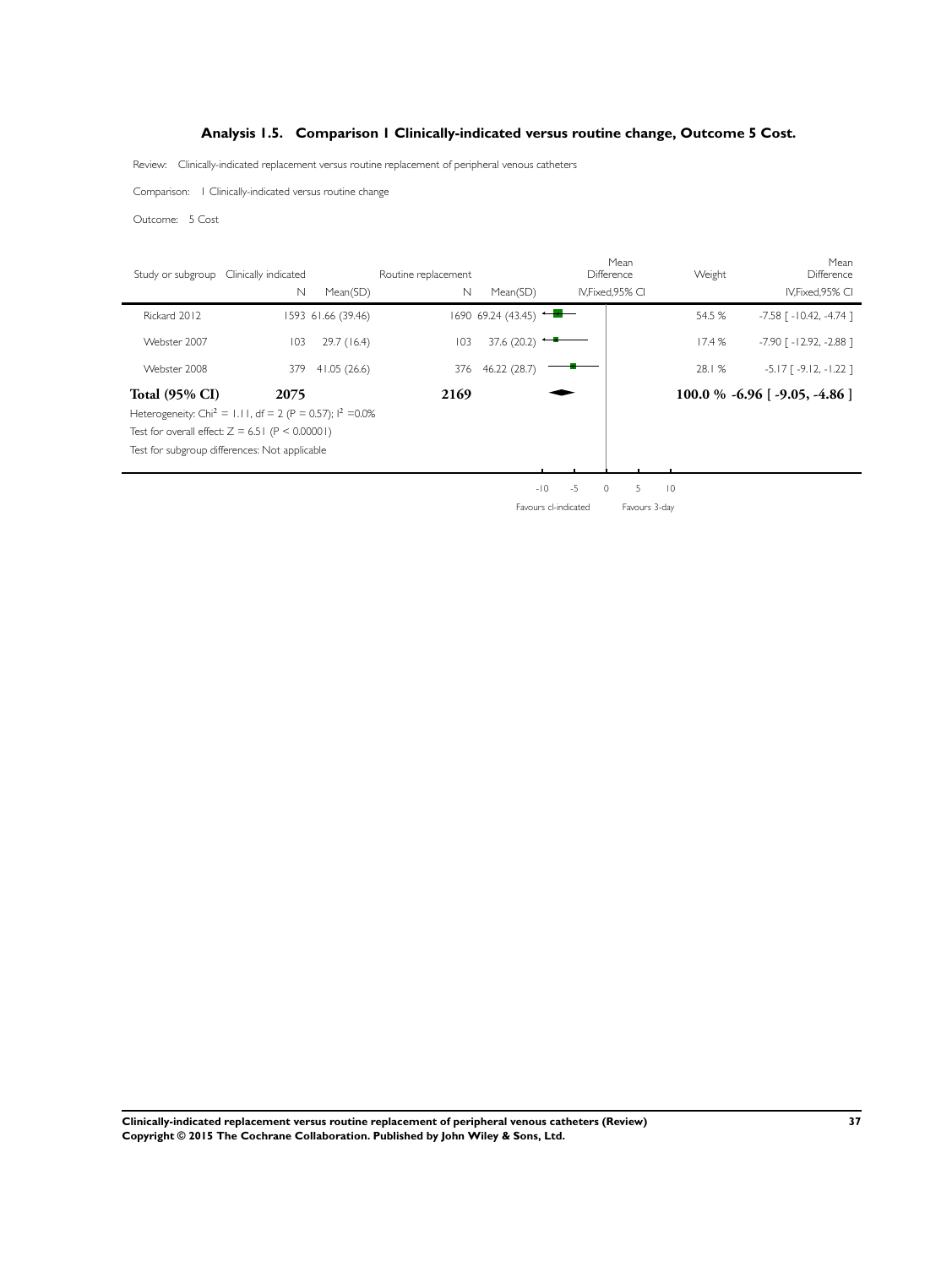# **Analysis 1.6. Comparison 1 Clinically-indicated versus routine change, Outcome 6 Infiltration.**

<span id="page-39-0"></span>Review: Clinically-indicated replacement versus routine replacement of peripheral venous catheters

Comparison: 1 Clinically-indicated versus routine change

Outcome: 6 Infiltration

| Study or subgroup                                | Clinically indicated                                                        | Routine replacement |                      | <b>Risk Ratio</b>  |                       | Weight | <b>Risk Ratio</b>       |  |                    |
|--------------------------------------------------|-----------------------------------------------------------------------------|---------------------|----------------------|--------------------|-----------------------|--------|-------------------------|--|--------------------|
|                                                  | n/N                                                                         | n/N                 |                      | M-H, Fixed, 95% CI |                       |        |                         |  | M-H, Fixed, 95% CI |
| Rickard 2010                                     | 61/185                                                                      | 53/177              |                      |                    |                       | 12.1%  | $1.10$ $[0.81, 1.49]$   |  |                    |
| Rickard 2012                                     | 279/1593                                                                    | 235/1690            |                      |                    |                       | 51.1%  | $1.26$ $[$ 1.07, 1.48 ] |  |                    |
| Webster 2007                                     | 43/103                                                                      | 44/103              |                      |                    |                       | 9.8%   | $0.98$ [ 0.71, 1.35 ]   |  |                    |
| Webster 2008                                     | 135/379                                                                     | 120/376             |                      |                    |                       | 27.0 % | $1.12$ [ 0.91, 1.36 ]   |  |                    |
| <b>Total (95% CI)</b>                            | 2260                                                                        | 2346                |                      |                    |                       | 100.0% | $1.17$ [ 1.05, 1.31 ]   |  |                    |
|                                                  | Total events: 518 (Clinically indicated), 452 (Routine replacement)         |                     |                      |                    |                       |        |                         |  |                    |
|                                                  | Heterogeneity: Chi <sup>2</sup> = 2.43, df = 3 (P = 0.49); $\vert^2$ = 0.0% |                     |                      |                    |                       |        |                         |  |                    |
| Test for overall effect: $Z = 2.87$ (P = 0.0041) |                                                                             |                     |                      |                    |                       |        |                         |  |                    |
| Test for subgroup differences: Not applicable    |                                                                             |                     |                      |                    |                       |        |                         |  |                    |
|                                                  |                                                                             |                     |                      |                    |                       |        |                         |  |                    |
|                                                  |                                                                             |                     | 0.5                  | 0.7                | 1.5<br>$\overline{2}$ |        |                         |  |                    |
|                                                  |                                                                             |                     | Favours cl-indicated |                    | Favours 3-day         |        |                         |  |                    |

**Clinically-indicated replacement versus routine replacement of peripheral venous catheters (Review) 38 Copyright © 2015 The Cochrane Collaboration. Published by John Wiley & Sons, Ltd.**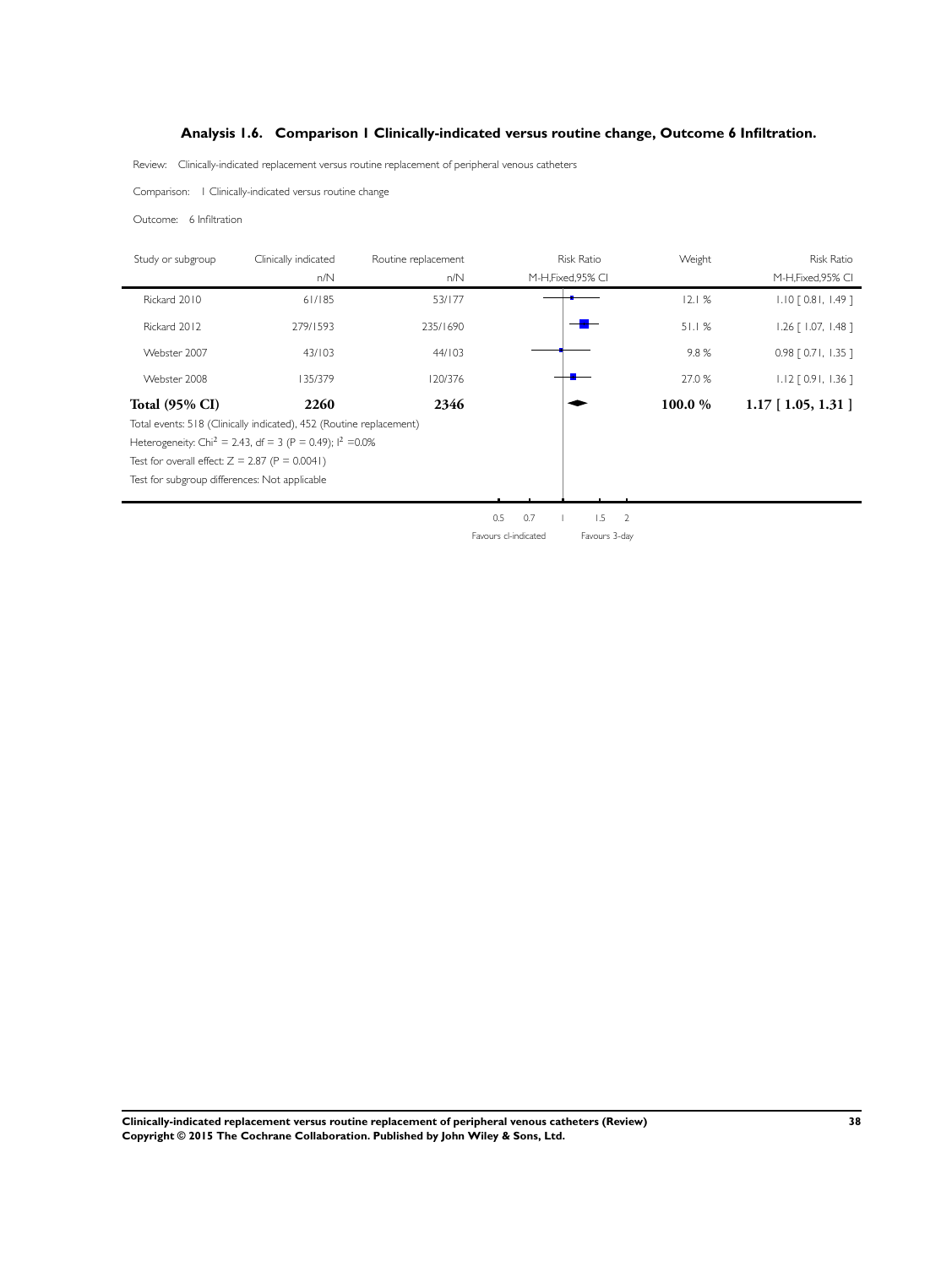# <span id="page-40-0"></span>**Analysis 1.7. Comparison 1 Clinically-indicated versus routine change, Outcome 7 Catheter blockage.**

Review: Clinically-indicated replacement versus routine replacement of peripheral venous catheters

Comparison: 1 Clinically-indicated versus routine change

Outcome: 7 Catheter blockage

| Study or subgroup                                                                                                        | Clinically indicated                                                                                                                                                           | Routine replacement | <b>Risk Ratio</b><br>$M -$ | Weight        | <b>Risk Ratio</b><br>$M -$ |
|--------------------------------------------------------------------------------------------------------------------------|--------------------------------------------------------------------------------------------------------------------------------------------------------------------------------|---------------------|----------------------------|---------------|----------------------------|
|                                                                                                                          | n/N                                                                                                                                                                            | n/N                 | H,Random,95%<br>CI         |               | H,Random,95%               |
| Rickard 2010                                                                                                             | 4/185                                                                                                                                                                          | 5/177               |                            | 5.3 %         | $0.77$ $[0.21, 2.80]$      |
| Rickard 2012                                                                                                             | 344/1593                                                                                                                                                                       | 344/1690            |                            | 59.3%         | $1.06$ $[0.93, 1.21]$      |
| Van Donk 2009                                                                                                            | 13/105                                                                                                                                                                         | 4/95                |                            | 7.4 %         | 2.94 [ 0.99, 8.7   ]       |
| Webster 2007                                                                                                             | 7/103                                                                                                                                                                          | 4/103               |                            | 6.2%          | $1.75$ $[0.53, 5.80]$      |
| Webster 2008                                                                                                             | 30/379                                                                                                                                                                         | 20/376              |                            | 21.8%         | $1.49$ $[0.86, 2.57]$      |
| <b>Total (95% CI)</b><br>Test for overall effect: $Z = 1.39$ (P = 0.16)<br>Test for subgroup differences: Not applicable | 2365<br>Total events: 398 (Clinically indicated), 377 (Routine replacement)<br>Heterogeneity: Tau <sup>2</sup> = 0.04; Chi <sup>2</sup> = 5.51, df = 4 (P = 0.24); $1^2$ = 27% | 2441                |                            | 100.0 %       | $1.25$ [ 0.91, 1.71 ]      |
|                                                                                                                          |                                                                                                                                                                                |                     | 0.2<br>0.05<br>5           | 20            |                            |
|                                                                                                                          |                                                                                                                                                                                |                     | Favours cl-indicated       | Favours 3-day |                            |

**Clinically-indicated replacement versus routine replacement of peripheral venous catheters (Review) 39 Copyright © 2015 The Cochrane Collaboration. Published by John Wiley & Sons, Ltd.**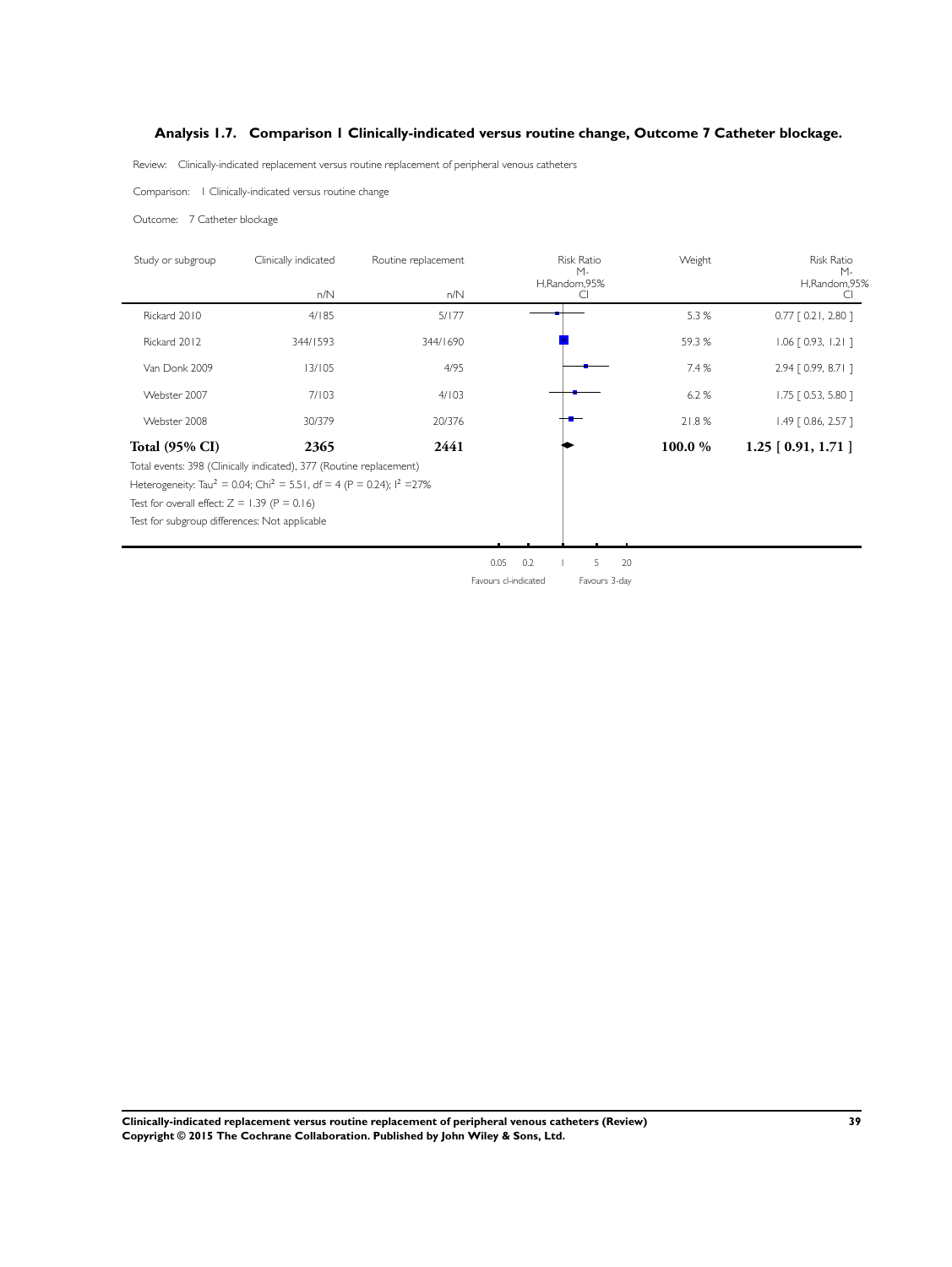# **Analysis 1.8. Comparison 1 Clinically-indicated versus routine change, Outcome 8 Local infection.**

<span id="page-41-0"></span>Review: Clinically-indicated replacement versus routine replacement of peripheral venous catheters

Comparison: 1 Clinically-indicated versus routine change

Outcome: 8 Local infection

| Study or subgroup                              | Clinically indicated                                            | Routine replacement | <b>Risk Ratio</b>                              | Weight | <b>Risk Ratio</b>             |
|------------------------------------------------|-----------------------------------------------------------------|---------------------|------------------------------------------------|--------|-------------------------------|
|                                                | n/N                                                             | n/N                 | M-H, Fixed, 95% CI                             |        | M-H, Fixed, 95% CI            |
| Rickard 2010                                   | 0/185                                                           | 0/177               |                                                |        | Not estimable                 |
| Rickard 2012                                   | 0/1593                                                          | 0/1690              |                                                |        | Not estimable                 |
| Webster 2007                                   | 0/103                                                           | 0/103               |                                                |        | Not estimable                 |
| Webster 2008                                   | 2/379                                                           | 0/376               |                                                | 100.0% | 4.96 [ 0.24, 102.98 ]         |
| <b>Total (95% CI)</b>                          | 2260                                                            | 2346                |                                                | 100.0% | $4.96 \mid 0.24, 102.98 \mid$ |
|                                                | Total events: 2 (Clinically indicated), 0 (Routine replacement) |                     |                                                |        |                               |
| Heterogeneity: not applicable                  |                                                                 |                     |                                                |        |                               |
| Test for overall effect: $Z = 1.03$ (P = 0.30) |                                                                 |                     |                                                |        |                               |
| Test for subgroup differences: Not applicable  |                                                                 |                     |                                                |        |                               |
|                                                |                                                                 |                     |                                                |        |                               |
|                                                |                                                                 |                     | 0.0010.01<br>100 1000<br>$\overline{0}$<br>0.1 |        |                               |

Favours cl-indicated Favours 3-day

# **Analysis 1.9. Comparison 1 Clinically-indicated versus routine change, Outcome 9 Mortality.**

Review: Clinically-indicated replacement versus routine replacement of peripheral venous catheters

Comparison: 1 Clinically-indicated versus routine change

Outcome: 9 Mortality

| Study or subgroup | Clinically indicated | Routine replacement | <b>Risk Ratio</b>                                                             | <b>Risk Ratio</b>     |
|-------------------|----------------------|---------------------|-------------------------------------------------------------------------------|-----------------------|
|                   | n/N                  | n/N                 | M-H, Fixed, 95% CI                                                            | M-H, Fixed, 95% CI    |
| Rickard 2012      | 4/1593               | 4/1690              |                                                                               | $1.06$ $[0.27, 4.23]$ |
|                   |                      |                     |                                                                               |                       |
|                   |                      |                     | 0.01<br>0.1<br>$\overline{0}$<br>100<br>Favours cl-indicated<br>Favours 3-day |                       |

**Clinically-indicated replacement versus routine replacement of peripheral venous catheters (Review) 40 Copyright © 2015 The Cochrane Collaboration. Published by John Wiley & Sons, Ltd.**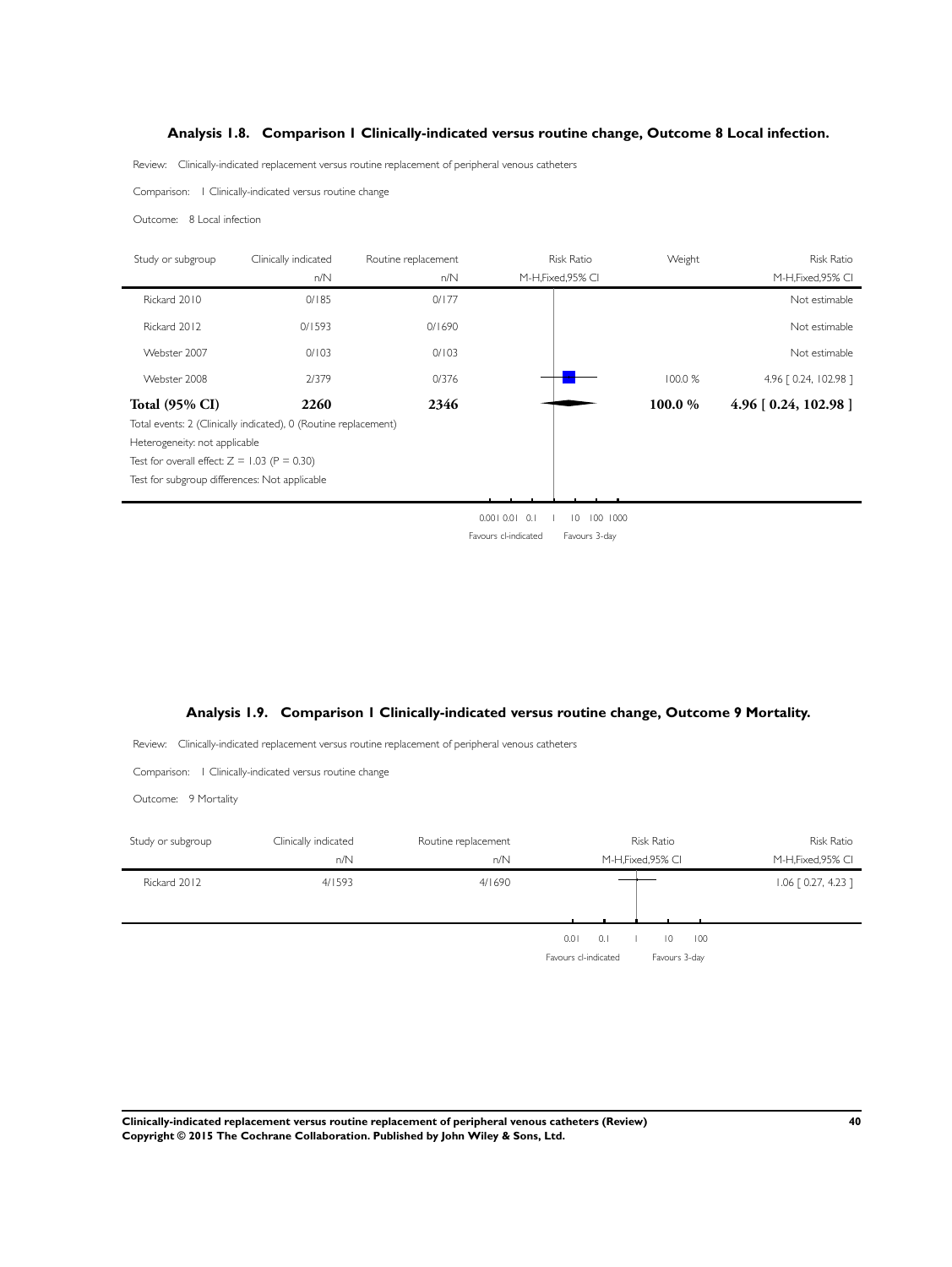# <span id="page-42-0"></span>**A P P E N D I C E S**

# **Appendix 1. CRS search strategy**

| #1     | MESH DESCRIPTOR Infusions, Intravenous EXPLODE 8726<br><b>ALL TREES</b> |        |
|--------|-------------------------------------------------------------------------|--------|
| #2     | MESH DESCRIPTOR Catheters, Indwelling EXPLODE 814<br><b>ALL TREES</b>   |        |
| #3     | MESH DESCRIPTOR Catheterization, Peripheral EX- 635<br>PLODE ALL TREES  |        |
| #4     | catheter*:TI,AB,KY                                                      | 13341  |
| #5     | cannul*:TI,AB,KY                                                        | 1778   |
| #6     | (iv near2 (therapy or treatment or device)):TI,AB,KY                    | 530    |
| #7     | (intravenous near2 (therapy or treatment or device)): TI, AB,<br>KY     | 2162   |
| #8     | #1 OR #2 OR #3 OR #4 OR #5 OR #6 OR #7                                  | 24589  |
| #9     | MESH DESCRIPTOR Device Removal EXPLODE ALL 236<br><b>TREES</b>          |        |
| $\#10$ | change:TI,AB,KY                                                         | 65511  |
| #11    | routine:TI,AB,KY                                                        | 14417  |
| $\#12$ | (resit* or re-sit*):TI,AB,KY                                            | 18     |
| #13    | replace*:TI,AB,KY                                                       | 17180  |
| #14    | remov*:TI,AB,KY                                                         | 13278  |
| #15    | #9 OR #10 OR #11 OR #12 OR #13 OR #14                                   | 104860 |
| #16    | #8 AND #15                                                              | 4605   |
| #17    | * NOT SR-PVD:CC AND 12/12/2012 TO 31/03/2015:DL                         | 170935 |
| #18    | #16 AND #17                                                             | 882    |

**Clinically-indicated replacement versus routine replacement of peripheral venous catheters (Review) 41 Copyright © 2015 The Cochrane Collaboration. Published by John Wiley & Sons, Ltd.**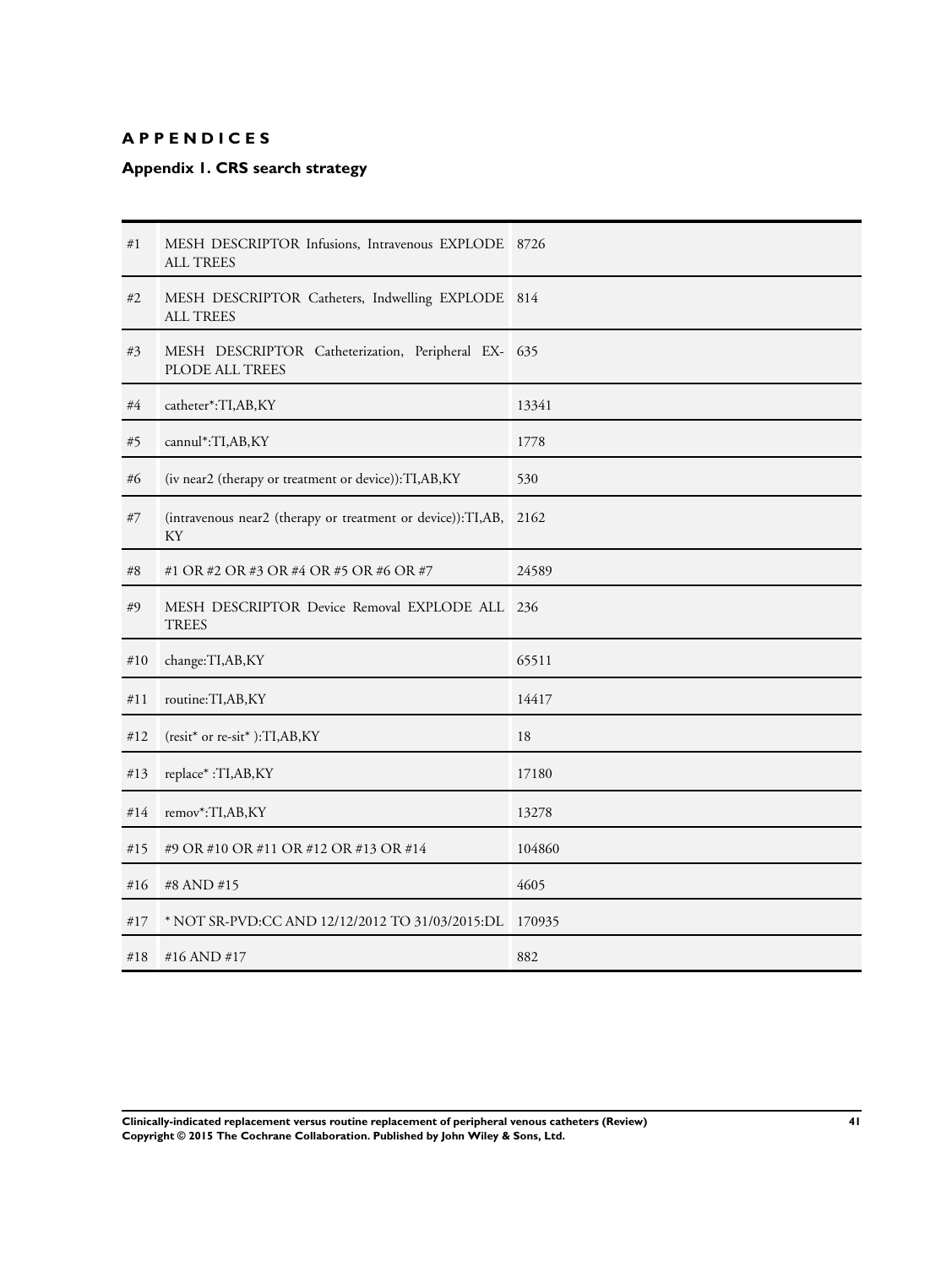# **W H A T ' S N E W**

Last assessed as up-to-date: 25 March 2015.

| Date | Event                                                                                                                       | Description                                                                  |
|------|-----------------------------------------------------------------------------------------------------------------------------|------------------------------------------------------------------------------|
|      | 25 March 2015 New citation required but conclusions have not changed Searches re-run. No additional studies included or ex- | cluded. Minor changes to the text to adhere to current<br>Cochrane standards |
|      | 25 March 2015 New search has been performed                                                                                 | Searches re-run. No additional studies included or ex-<br>cluded.            |

# **C O N T R I B U T I O N S O F A U T H O R S**

JW conceived the idea for the review. JW and SO wrote the protocol. CR critically reviewed the protocol before final submission.

JW selected trials for inclusion, assessed methodological quality of trials and extracted data. JW entered the data, developed the analysis plan for the update and drafted the review update.

SO arbitrated on the selection of trials, assisted with data extraction, assessed methodological quality and assisted in drafting the final review.

CR selected trials for inclusion, assessed methodological quality of trials, extracted data, assisted with interpreting results and drafting of the final review.

KN assessed methodological quality of trials, extracted data, and commented on the review update.

# **D E C L A R A T I O N S O F I N T E R E S T**

JW: none known

SO: none known

CMR: CMR's employer has received unrestricted grants in aid from manufacturers of peripheral intravenous catheters and products, on her behalf for academic research projects. These sponsor had no involvement in the study design, execution, analysis or publication of these projects and they were unrelated to the topic of this review. CMR is an academic researcher and her employer has received funding on her behalf for her to provide expert advice, or educational lectures on her research at professional symposia and other events. CMR's employer has received payments on her behalf, for consultancy research projects which have been commissioned by manufacturers of vascular catheters and equipment, these were not on the topic of this review.

KN: KN, as Professional Officer of the Australian College of Neonatal Nurses, has received payment from Johnson and Johnson Consumer Companies and Johnson and Johnson Pacific to a conference to present on the experience of undertaking an educational road show and rollout of the AWHONN skin care guidelines around Australia; and to attend a baby advisory meeting.

Some of the review authors were also the investigators on several of the included trials, To eliminate any potential for a conflict of interest, assessment was allocated to a review author who was not an investigator.

**Clinically-indicated replacement versus routine replacement of peripheral venous catheters (Review) 42 Copyright © 2015 The Cochrane Collaboration. Published by John Wiley & Sons, Ltd.**